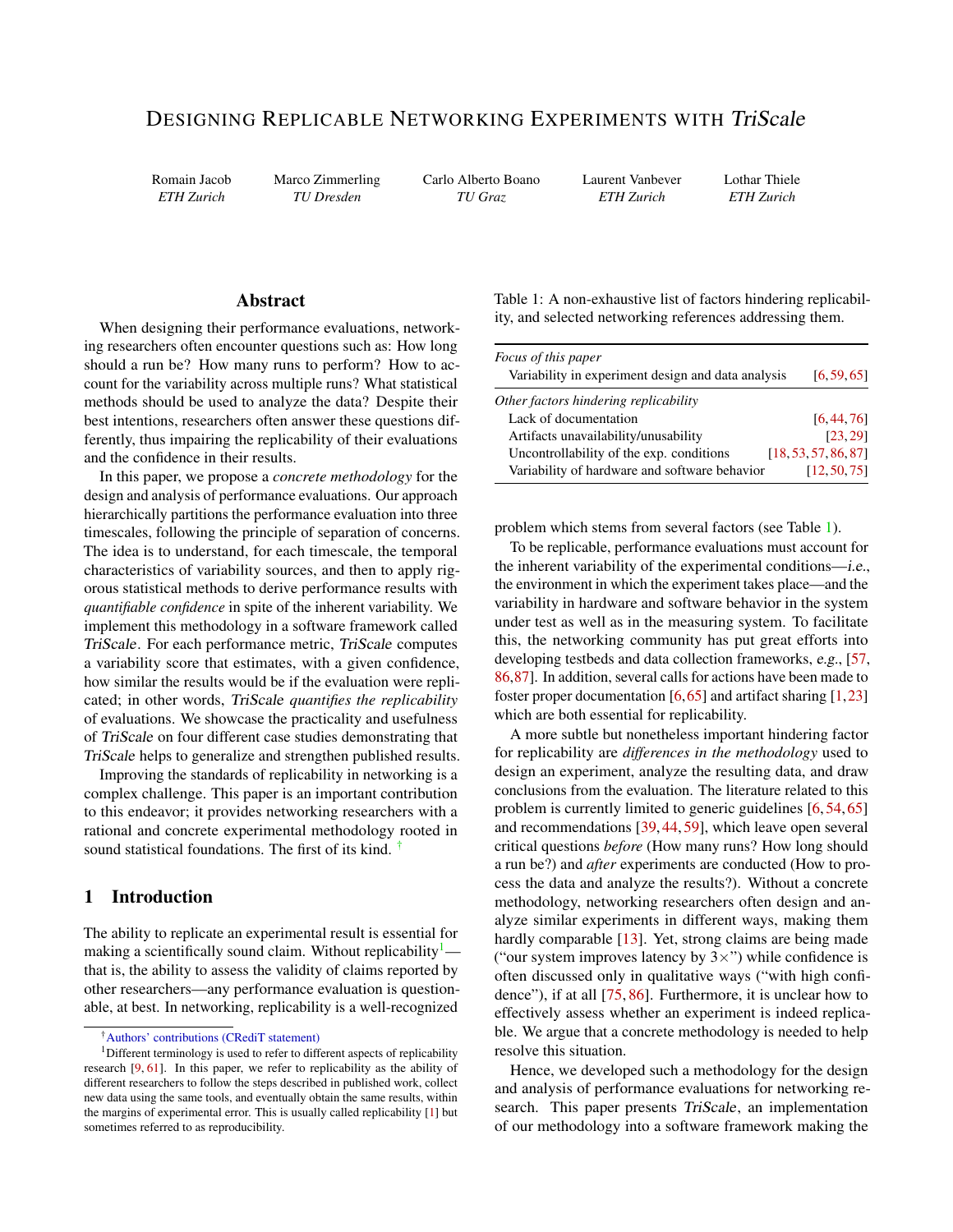methodology readily applicable by researchers. As further discussed in § [7,](#page-13-0) we do not claim that our methodology is fitting all situations, nor that it is the best one possible; however, we do find it useful in many practical cases  $(\S 5)$  $(\S 5)$ . At a high level, our methodology has four key desirable properties.

- Rationality The methodology rationalizes the experiment design by linking the design questions (e.g., How many runs?) with the confidence in the performance claims.
- Robustness The methodology is robust against the variability of the experimental conditions. The data analysis uses statistics that are compatible with the nature of networking data and are able to quantify the expected performance variation shall the evaluation be replicated.
- Generality The methodology is applicable to a wide range of performance metrics, evaluation scenarios (emulator, testbed, in the wild), and network types (wired, wireless).
- Conciseness The methodology describes the experimental design and the data analysis in a concise and unambiguous way to foster replicability while minimizing the use of highly treasured space in scientific papers.

TriScale's methodology is based on an analysis of the temporal characteristics of variability in networking experiments, which we argue can be decomposed into three timescales. For each timescale, TriScale applies a set of appropriate and rigorous statistical methods to derive performance results with *quantifiable confidence*. For each performance metric, TriScale computes a variability score that estimates, with a given confidence, how similar the results would be if the evaluation were replicated. The rest of this paper presents TriScale and its underlying methodology. More specifically:

- § [2](#page-1-0) motivates the importance of the methodology in experiment design and data analysis using a concrete example from the literature, before introducing TriScale.
- § [3](#page-4-0) covers important statistics basics for replicability.
- § [4](#page-5-0) details the inner workings of TriScale.
- § [5](#page-10-0) illustrates the practicality and usefulness of TriScale with four different case studies using testbed experiments or network emulations: congestion control, wireless embedded systems, failure detection, and video streaming.
- § [6](#page-12-0) provides concrete recommendations to select TriScale's parameters; that is, how to use TriScale in practice.
- § [7](#page-13-0) discusses the limitations and possible future developments of the methodology presented in this paper.

With TriScale, we provide a concrete methodology that *concretely guides* networking researchers through the design of their experiments and the analysis of the gathered data, while *quantifying the replicability* of the performance evaluation. Hence, TriScale complements prior work toward replicable networking research that mostly focused on data collection, e.g., [\[57,](#page-19-2) [86,](#page-21-1) [87\]](#page-21-2).

Reproduce me! We strive to make this paper fully reproducible. All data and source code are openly available [\[36,](#page-18-2) [37\]](#page-18-3). Most plots were created using TriScale and are *interactive*: the plots themselves are hyperlinks to online versions allowing for dynamic data visualization.

### <span id="page-1-0"></span>2 Overview of TriScale

This section first illustrates how TriScale improves the analysis of experimental results with a concrete example  $(\S 2.1)$  $(\S 2.1)$ then presents the core principles of the methodology  $(\S 2.2)$  $(\S 2.2)$ .

#### <span id="page-1-1"></span>2.1 How TriScale Improves Data Analysis

Assume you are new to the field of congestion control and would like to understand the strengths and weaknesses of the state of the art. Luckily, the community has developed useful tools like Pantheon [\[87\]](#page-21-2), a data collection framework that facilitates comparisons of congestion-control schemes.

You are particularly interested in the throughput and oneway delay of full-throttle flows, i.e., flows whose performance is only limited by the congestion control. You start with one flow and evaluate performance using MahiMahi [\[55\]](#page-19-5), a traffic and network emulator integrated in Pantheon, using the same settings as in [\[87\]](#page-21-2): 10 runs of 30 seconds each for all the congestion-control schemes available. Pantheon assists you in collecting the data, but not in their analysis or interpretation. Yet, these are two non-trivial tasks. For example, consider the results shown in Fig.  $1a$  (replicated from [\[87\]](#page-21-2)) where the dots indicate the mean performance across all runs for two metrics: the mean throughput and 95th percentile of the oneway delay; the ellipses show the  $1\sigma$  variation across runs, where  $\sigma$  is the standard deviation. Multiple questions arise:

- (Q1) Can the schemes be compared? It appears that *TCP Vegas* performs better than, e.g., *TaoVA-100x*. However, since the ellipses capture the results' variability, what can we conclude about the actual performance of these schemes? Can we conclude anything when the ellipses are overlapping? E.g., can we say that *TCP Vegas* performs better than *PCC-Expr*?
- (Q2) What is the confidence in the comparison? Intuitively, the results of, e.g., *PCC-Allegro*, which have a large variability, are less trustworthy than those of, e.g., *FillP-Sheep*, for which the ellipse is hardly visible. How does the difference in variability affect your confidence in the overall comparison? Can you quantify this confidence?
- (Q3) Is a runtime of 30 seconds sufficiently long to fairly compare the different schemes?

These questions relate to the robustness and rationality challenges (§ [1\)](#page-0-3) and are left unanswered by the analysis shown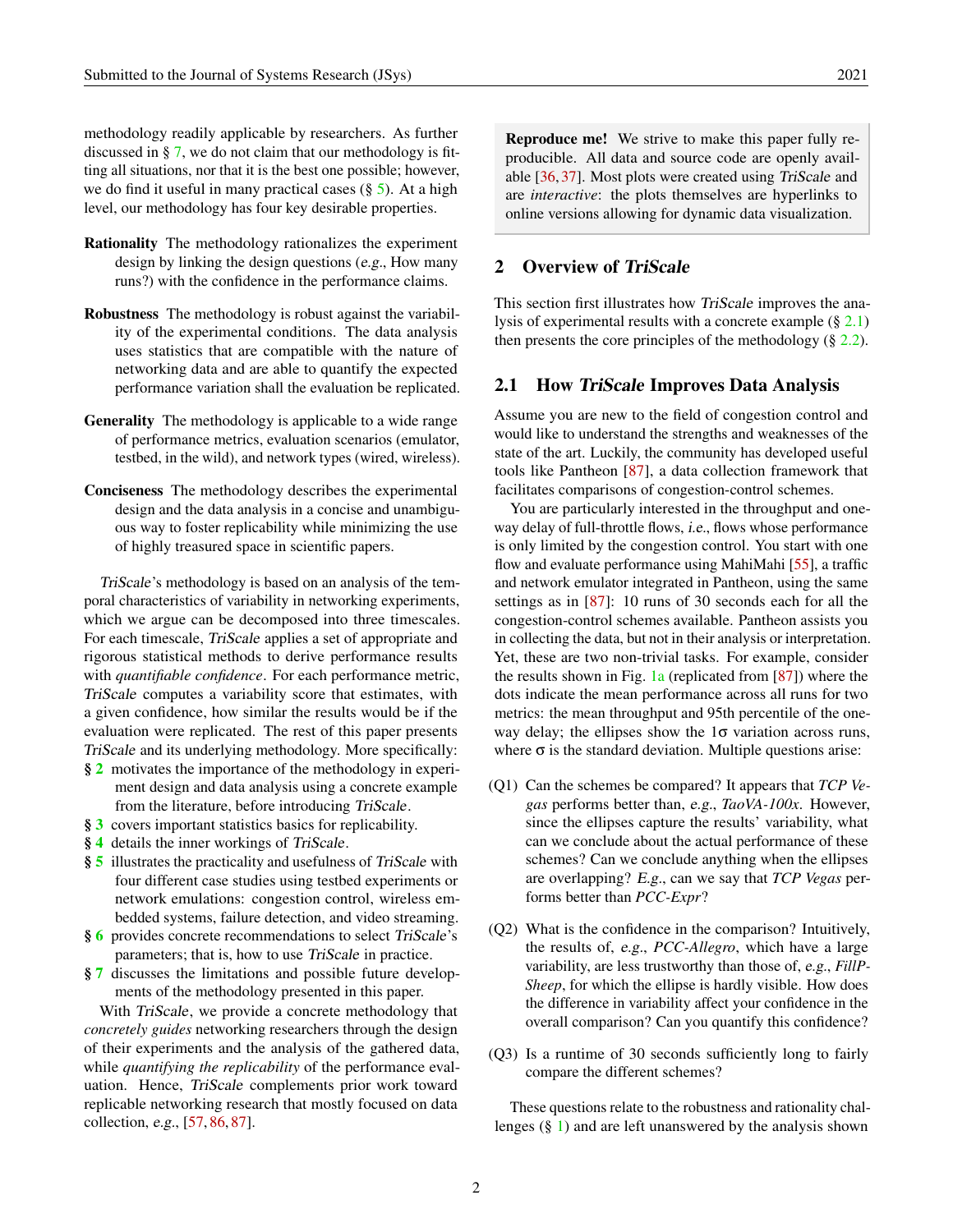<span id="page-2-0"></span>

(a) Data analysis with Pantheon (replicated from [\[87\]](#page-21-2)). *Dots represent the mean performance across all runs; metrics are the mean throughput and 95th percentile of the one-way delay; ellipses represent the 1*σ *performance variation across all runs, where* σ *denotes the standard deviation.*



(b) Data analysis with TriScale. *Dots represent Key Performance Indicators (KPIs) across all runs: the 25th percentile of the throughput metric and the 75th percentile of the one-way delay metric (same metrics as in Fig. [1a\)](#page-2-0). KPIs are estimated with 75% confidence.* Online: [tiny.cc/triscale-plots#Figure-1](http://tiny.cc/triscale-plots#Figure-1)

Figure 1: Sample data from our congestion-control case study (§ [5.1\)](#page-10-1). *The same data may be analyzed in different ways. Compared with Pantheon's analysis (Fig. [1a\)](#page-2-0),* TriScale*'s analysis allows for a more intuitive interpretation of the results (Fig. [1b\)](#page-2-0). The performance of each scheme is reduced to a single point, a* TriScale*'s KPI, which simplifies the comparison between the schemes. These KPIs are not arbitrary; they are robust non-parametric statistics estimating, with a given confidence level, the expected performance if the experiment was repeated. Thus,* TriScale*'s KPIs inherently account for the variability in the results.*

in Fig. [1a.](#page-2-0) In fact, the figure may even suggest wrong interpretations. Ellipses are two-dimensional representations of the standard deviation across runs, which one may interpret that about 68% of the data points to fall in that region. This is wrong for two reasons: first, in 2D, the correct value is ∼ 40%;[2](#page-2-1) second, this would be correct *only if* the underlying distributions are normal, which is hardly ever true (§ [3\)](#page-4-0).

Fig. [1b](#page-2-0) illustrates the *same data* analyzed with TriScale. The dots now represent TriScale's key performance indicators (KPIs). A KPI estimates a given percentile of a performance metric's underlying distribution—i.e., the unknown distribution we would obtain with infinitely many samples—with a certain confidence. We use the same performance metrics: the mean throughput and the 95th percentile of the one-way delay, for which we have 10 samples (one per run). Based on these 10 samples, instead of computing the mean and standard deviation, TriScale computes two KPIs: the 25th percentile of the throughput metric (*higher* throughput is better) and the 75th percentile of the one-way delay metric (*lower* delay is better), which we aim to estimate with a  $75\%$  confidence level.<sup>[3](#page-2-2)</sup> In other words, with a 75% confidence, 75% of the runs yield a

performance that is at least as good as the KPI values (e.g., equal or higher throughput). Hence, we use the same performance metrics (mean throughput and 95th percentile of the one-way delay), but a different aggregation strategy (KPIs instead of mean and standard deviation). Note that, in this paper, we simply consider multiple performance dimensions (e.g., throughput and delay) independently. The approach can be extended towards multi-objective performance evaluations using the principles of Pareto-dominance, but such extension is beyond the scope of this paper.

Using the methodology presented in this paper, TriScale allows to answer the three questions mentioned previously:

- (A1) Since the KPIs are individual dots, we can unambiguously compare the different schemes. Differently to what Fig. [1a](#page-2-0) suggests, we observe in Fig. [1b](#page-2-0) that *TCP Vegas* is not strictly better than *TaoVA-100x*: *TCP Vegas* performs worse in terms of one-way delay; also, *PCC-Expr* performs better than *TCP Vegas* in both performance metrics.
- (A2) The confidence level of the KPIs explicitly state how confident we are with these results. The independence of measurements is empirically tested, which guarantees the soundness of the performance estimation; data from, e.g., *Copa* appears correlated and are therefore not shown in Fig. [1b.](#page-2-0)
- (A3) TriScale tests whether the different schemes have converged  $(\S 4.5)$  $(\S 4.5)$ , *i.e.*, the metrics have reached stable values within the experiment; 30s are actually not enough for certain schemes  $(\S 5.1)$  $(\S 5.1)$ , which biases the comparison.

<span id="page-2-1"></span> ${}^{2}$ In the general case, *i.e.*, multivariate with arbitrary covariance matrix, the natural generalization of the "normalized distance from the mean" is given by the Mahalanobis distance [\[84\]](#page-21-4). It follows that the generic "*m*-sigma rules" of *n*-dimensional hyper-ellipsoids can be computed as  $Q(n/2, 0, m^2/2)$ where *Q* is the generalized regularized incomplete gamma function.

<span id="page-2-2"></span> $375\%$  is a rather low confidence value (95% would be more common). However, estimating the 25th and 75th percentiles with 95% confidence requires at least 11 data points (see Eq. [\(4\)](#page-9-0)) whereas Pantheon performs series of 10 runs. To compare TriScale's and Pantheon's analysis methods in this example, we chose to lower the confidence level and keep the same number of samples.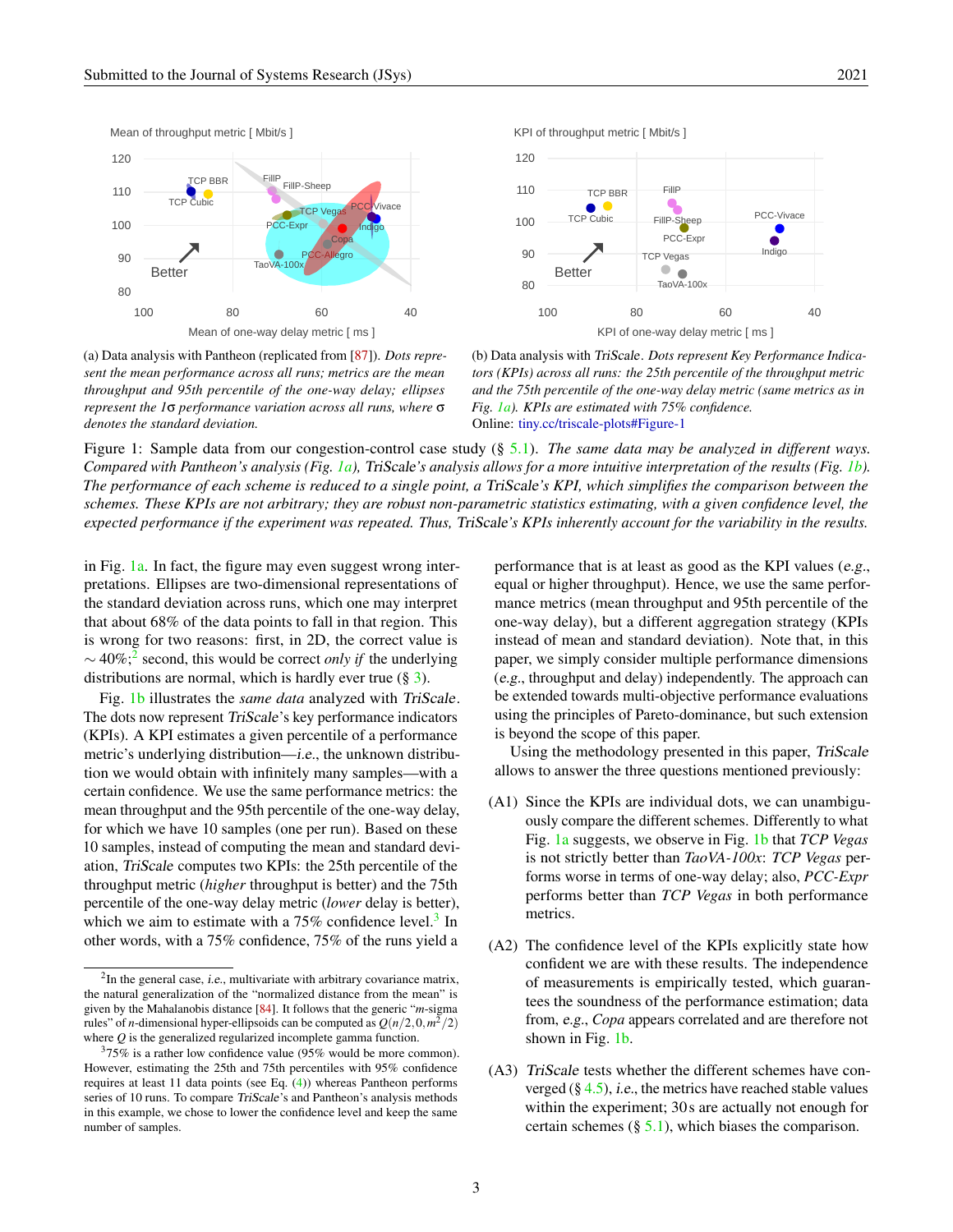Summary. Tools like Pantheon [\[87\]](#page-21-2) support data collection, but leave up to the researcher key parts of the experiment design (How many runs to perform?) and data analysis (How to synthesize results?), leading to ambiguous interpretations and non-replicable results. To address this problem, this paper presents a concrete methodology implemented in TriScale.

### <span id="page-3-0"></span>2.2 Core Principles of TriScale

TriScale is a framework for networking experiments (Fig. [2\)](#page-4-1); it is based on a methodology that streamlines the design and analysis of performance evaluations to improve the replicability of networking evaluations. Its hierarchical approach partitions the performance evaluation in a sequence of stages that build on top of each other and follow the principle of separation of concerns [\[85\]](#page-21-5). Specifically, it splits a performance evaluation into three timescales, hence the name TriScale.

Given the user's objectives (e.g., the KPIs to analyze and the confidence levels to reach), TriScale helps answer questions such as: How many runs should be done? How long should the runs be? When to perform the runs? Based on the answers, the user can then proceed with the data collection. In the analysis phase, the user provides those data to TriScale which automatically produces expressive and easy-to-interpret performance reports together with variability scores that quantify the replicability of the evaluation.

In the rest of this section, we explain TriScale's main building blocks. We start by describing the three timescales underlying the methodology, then describe how TriScale concretely supports the users with the design and analysis of their performance evaluations.

Timescales. We structure TriScale's methodology around three timescales: *runs*, *series* (of runs), and *sequels* (of series). These timescales intuitively capture the different sources of variability underlying performance evaluations in networking.

A *run* is one execution of an evaluation scenario, e.g., a 30s execution of *TCP BBR*. During a run, some performance dimensions are measured, e.g., packet delay, which vary due to different sources of variability such as protocol dynamics and cross-traffic. The performance during a run is summarized by a *metric*, for example, the 95th percentile of the run's measurements. Depending on the scenario, one may want the metric to estimate long-term performance, for example, in case of long-lasting flows; the run should then be sufficiently long to let the metric value converge.

Typically, one executes multiple runs to measure performance; we call such a set of runs a *series*. For example, one may execute 100 runs within one week, from which one obtains a set of metric values, one for each run. We summarize the performance of a series with a *key performance indicator (KPI)* that measures the expected performance for any run by estimating, e.g., the median of the metric distribution within the time span of the series (i.e., the time interval in which runs are performed; e.g., one week). The intuition is that

with a series of runs one randomly samples the distribution of possible experimental conditions during that week, which allows to estimate the distribution of a performance metric.

In general, variability sources such as cross-traffic vary with an a priori unknown temporal long-term correlation; i.e., the distribution of conditions during a series may not be stationary but time-varying. Therefore, in order to generalize the results, one should perform multiple series, which we call *sequels*. Intuitively, sequels allow to estimate the expected performance for any series (e.g., the expected KPI for any week). Our method uses sequels to compute a *variability score* that serves to *quantify the replicability* of an experiment by computing a confidence interval for the expected results one would obtain shall new series of runs be performed.

TriScale uses these three timescales of runs, series, and sequels to structure the experiment design and data analysis.

Experiment design. The design phase starts with the definition of the evaluation objectives (Fig. [2,](#page-4-1) left). For each performance dimension, the user defines the metric, the convergence requirements, a KPI, and a variability score  $(\S 4)$  $(\S 4)$ . Given these inputs, TriScale derives the minimum number of runs (*#runs*) and series (*#series*) needed to compute the chosen KPIs and variability scores, thus answering the question of how many runs to perform. Using data from test runs or previous experiments, TriScale can assess whether the runtime appears long enough to let the metric values converge. Additionally, TriScale can make use of these test runs to identify time-dependent patterns in the experimental conditions  $(\S 4.6)$  $(\S 4.6)$ . This is important in order to understand the root cause of the statistical behavior of the measurements, and helps to answer the question of *when* the runs should be performed. Note that the congestion-control example presented previously uses network emulation; thus, there is no time dependency, and it does not matter when the experiment is performed (i.e., *span: anytime*). The design phase produces in a report (Fig. [2,](#page-4-1) right) summarizing how to run the experiments. Based on this report, the user can collect the raw data and then moves on to the analysis phase.

Data analysis. Once the experiment has been designed and the data collected, the raw data are passed to TriScale for a three-stage analysis, one per timescale. First, the raw data from one run are processed, i.e., convergence is assessed, and the performance metrics are computed, producing one number per run and per metric. The short-term variability in the experimental conditions is accounted for by performing a series of runs. This timescale leads to one number per series and per metric: the KPIs  $(\S$  [4.2\)](#page-6-0). Finally, the sequels (repetition of series) are used to compute a *variability score* capturing the long-term variability of the KPIs. This timescale leads to one number per metric  $(\S 4.3)$  $(\S 4.3)$ .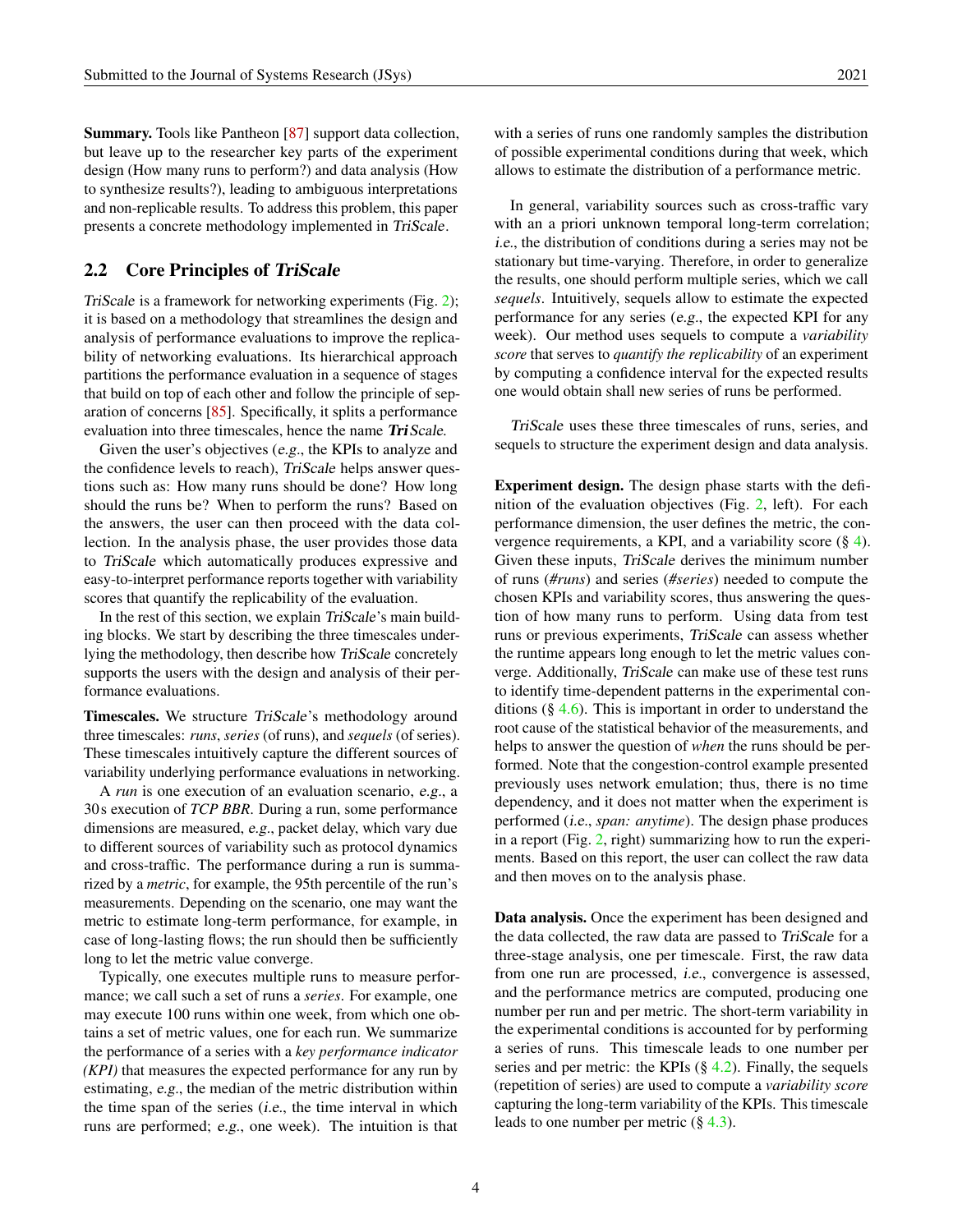<span id="page-4-1"></span>

Figure 2: Overview of TriScale. TriScale *is a framework supporting the design and analysis of networking experiments.* TriScale *assists the user in the design phase with a concrete methodology to answer important experiment design questions such as "How many runs?" and "How long should the runs be?" After the raw data are collected,* TriScale *supports the user by automating the data analysis. The framework implements robust statistics that handle the intrinsic variability of experimental networking data and returns expressive performance reports along with a variability score that quantifies the replicability of an experiment.*

Readily usable! TriScale is implemented as a Python package [\[36\]](#page-18-2). For each timescale, a dedicated function takes raw data as input, performs the corresponding test or analysis, returns the results, and produces optional data visualizations such as those shown in Fig. [3](#page-6-1) to [5.](#page-11-0) We aimed to make TriScale intuitive and easy to use. For a better impression of its usability, you can run an interactive demo directly in your web browser [\[38\]](#page-18-4). See Appendix § [A](#page-22-0) for more details.

# <span id="page-4-0"></span>3 Statistics for Replicability

This section briefly reviews classes of statistical approaches and motivates the choice of the methods we use in TriScale to handle the variability inherent to networking evaluations. Note that, in this paper, we consider a safe evaluation approach: we do not suppose any knowledge about the statistical distributions underlying the variability of the measurements. Of course, tighter estimates are possible if additional reliable information is available, which would lead to a different instance of the framework (discussed in § [7\)](#page-13-0).

Descriptive and predictive statistics. A statistic is a number computed from some data using a mathematical formula; it can always be calculated and provides a factual description of the underlying data. This is referred to as a *descriptive statistic*. In addition, certain statistics have some *inference* power; i.e., based on the collected data, one may infer the shape of the (unknown) underlying data distribution. These are then referred to as *predictive statistics*.

Predictions are always uncertain and rely on specific hypotheses. If the hypotheses hold for the collected data, then predictive statistics estimate, with a quantifiable level of confidence, some property of the underlying distribution such as the mean or the median. One can then predict expected values of data samples that have not been collected. A common hypothesis is that the collected data is *independent and identically distributed* (*i.i.d.*). Informally, this means that the underlying distribution of the data does not change and that successive data samples are uncorrelated (past samples do not say anything about future samples). It is also common to presume the *nature of the distribution*, e.g., a normal distribution. For example, one can estimate the mean  $\mu$  and standard deviation  $\sigma$  of a distribution based on an *i.i.d.* data sample. If the underlying data distribution is normal (the hypothesis), we can infer that about 68% of all data points will be contained within  $\mu \pm \sigma$  (the prediction). However, if the distribution is *not normal*, the statistics  $\mu$  and  $\sigma$  are *only* descriptive—they do not predict anything about unseen samples.

Statistical methods. There are two common classes of statistical approaches: hypothesis testing and estimation.

*Hypothesis testing* consists of formulating a so-called null hypothesis that the test aims to reject. Based on the collected data, one computes the probability, called the *p*-value, that the null hypothesis is correct. If the *p*-value is sufficiently low, the null hypothesis is rejected and considered proven incorrect. E.g.,, the one-way ANOVA  $[81]$  is a common method to test for significant differences in the mean of multiple samples.

*Estimation* consists of computing confidence intervals (CIs) for a given parameter (e.g., the mean of a distribution). A CI is always associated with a certain confidence level (e.g., a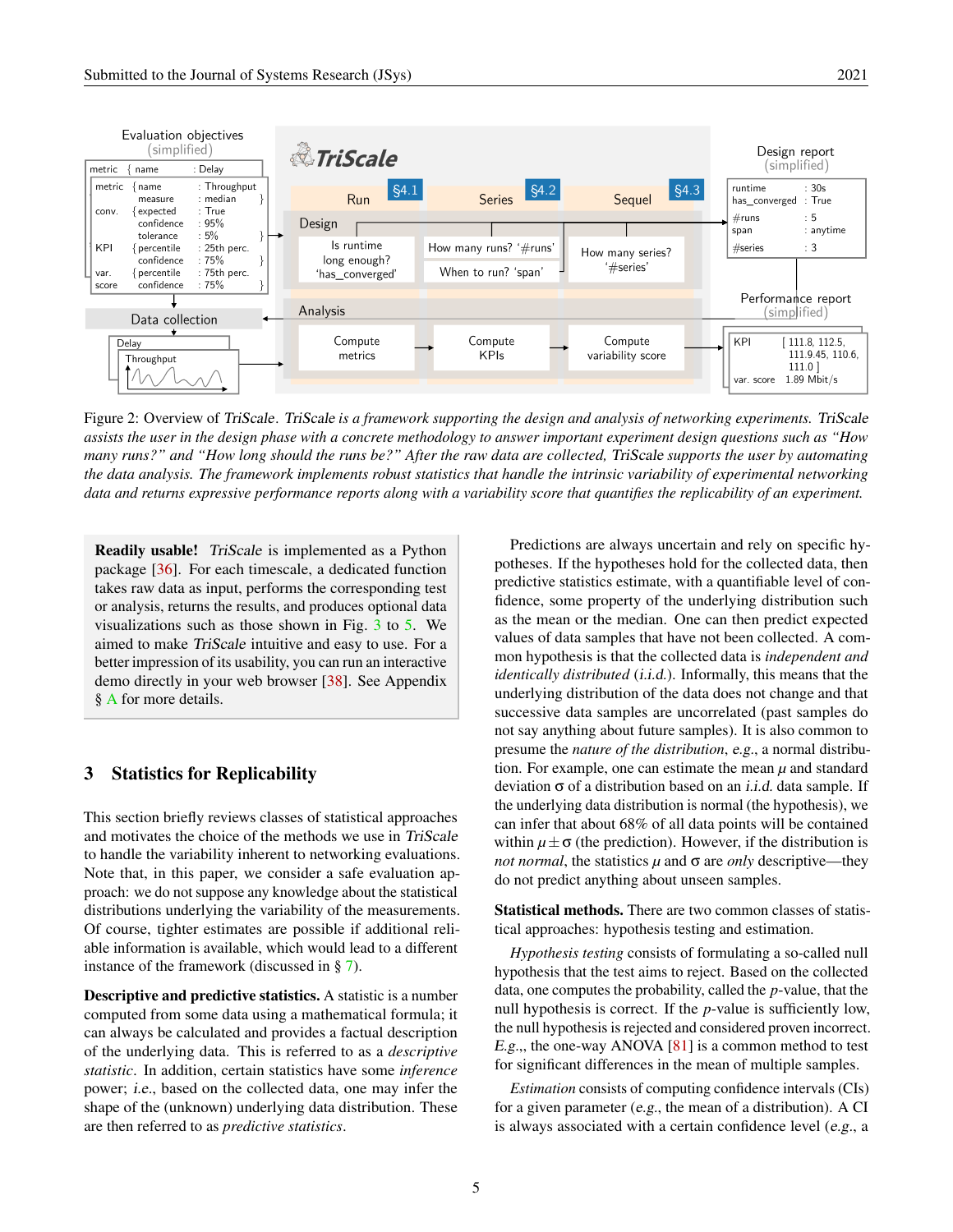95% CI) which can be seen as the probability that the interval includes the true value of the parameter; e.g., [*a*,*b*] is a 95% CI for the mean if the true mean value is between *a* and *b* with a probability of at least 95%.<sup>[4](#page-5-1)</sup>

These approaches are further classified as *parametric* if the nature of the underlying distribution is known and as *nonparametric* if no assumptions are made about the underlying distribution. For example, the Kruskal-Wallis test [\[80\]](#page-21-7) is the non-parametric equivalent of the one-way ANOVA. The tests are similar, but the former does not assume that the underlying distribution is normal. The central limit theorem [\[83\]](#page-21-8) offers another alternative to handle unknown distributions, but it only allows to argue about the arithmetic mean.

Statistics for replicability in networking. Informally, replicability is the principle that the "same experiment" leads to the "same results." Thus, assessing replicability entails predicting whether future data (the results of a newly-performed experiment) will be the same as the known data (the results of previous experiments); it is a prediction. One important idea of TriScale is to try to predict the expected amount of variability in an evaluation, and to use this prediction as a measure of replicability.

Literature reports that experimental data are rarely normally distributed and hence recommends using *non-parametric* statistics [\[50,](#page-19-3) [66\]](#page-20-3). One should also consider *robust statistics* (e.g., using median instead of mean), i.e., statistics that are not overly skewed by outliers, which are common in experimental networking data. While hypothesis testing is common, statisticians argue that the methods is misunderstood and misused [\[45\]](#page-19-6) and are thus calling for a change in practices [\[24](#page-17-2)[,78\]](#page-21-9). We favor *estimation* over testing because CIs are more legible than *p*-values and easier to interpret. Furthermore, the confidence level of an estimation only depends on the sample size, which is useful to guide the experimental design.

In 1936, Thompson introduced a method to compute nonparametric CIs for percentiles [\[74\]](#page-21-10). This approach is found in statistics [\[25\]](#page-17-3) and computer science [\[46\]](#page-19-7) textbooks, but it is rarely used today  $(10, 50, 66)$  $(10, 50, 66)$  $(10, 50, 66)$  are the few exceptions). As Thompson's method is well-suited to handle the variability of experimental networking data, we use it in the described instance of TriScale's methodology  $(\S$  [4.5\)](#page-7-0). We illustrate the potential of the approach  $(\S 5)$  $(\S 5)$  and facilitate its use by providing the necessary software support  $(\S$  [A\)](#page-22-0).

#### <span id="page-5-0"></span>4 Designing TriScale

In this section, we first describe the data analysis performed by TriScale and how the analysis procedure is linked to the design of an experiment (§ [4.1](#page-5-2) to § [4.3\)](#page-7-1). We then illustrate how the formalism introduced by *TriScale* allows to unambiguously describe an entire performance evaluation with only a handful of parameters  $(\S$  [4.4\)](#page-7-2). We further detail the robust and non-parametric statistical methods used by this instance of TriScale  $(\S$  [4.5\)](#page-7-0), and discuss how the framework assists a user in deciding the required time span for a series of runs  $(\S 4.6)$  $(\S 4.6)$ . Finally, we discuss how TriScale's variability score allows to assess the replicability of experiments  $(\S 4.7)$  $(\S 4.7)$ .

# <span id="page-5-2"></span>4.1 Runs and Metrics

In TriScale, metrics evaluate a performance dimension across a run; for example, the mean throughput achieved by a congestion-control scheme over 30s runtime of a full-throttle flow. Computing a metric takes the following inputs.

| Inputs. | • The metric <i>measure</i> , e.g., mean, maximum; |  |  |  |  |  |  |  |  |
|---------|----------------------------------------------------|--|--|--|--|--|--|--|--|
|         | • The <i>convergence</i> requirements              |  |  |  |  |  |  |  |  |
|         | { expected : True/False,                           |  |  |  |  |  |  |  |  |
|         | confidence: $C$ ( <i>default</i> : 95%),           |  |  |  |  |  |  |  |  |
|         | tolerance : t $(default: 5\%)$ :                   |  |  |  |  |  |  |  |  |
|         | • The raw data of the run.                         |  |  |  |  |  |  |  |  |

In general, any measure can be used. The current implementation of TriScale  $(\S$  [A\)](#page-22-0) supports the arithmetic mean, the minimum, the maximum, and any percentile. The definition and usage of the confidence and tolerance are detailed with the convergence test  $(\S 4.5)$  $(\S 4.5)$ .

**Procedure.** If the run is expected to converge, $\frac{5}{7}$  $\frac{5}{7}$  $\frac{5}{7}$  TriScale starts by performing a convergence test  $(\S 4.5)$  $(\S 4.5)$  whose purpose is to estimate whether the metric has reached a stable value by the end of the run—and if it is thus a reliable estimate of the long-running performance. Note that the performance dimensions and convergence behavior can vary between systems. Therefore, suitable methods to test for convergence may vary and need to be considered during the design of an experiment. The approach presented in this paper does appear well-suited to a variety of networking experiments  $(\S 5)$  $(\S 5)$ .

The implemented convergence test starts by computing metric values over a sliding window of the raw data points, with a fixed size of half the data points. For each window, one metric value is computed, starting with the first half of the data. The window repeatedly slides by a 100th of the number of points until all data are used, leading to a set of 100 metric values. TriScale performs its convergence test (detailed in § [4.5\)](#page-7-0) on these metric values. Note that this procedure tests

<span id="page-5-1"></span> $4$ Note that this is a frequentist probability: that is, for many repetitions of the distribution sampling, if  $[x_n, x_m]$  is a 95% CI for the mean (with *n* and *m* two sample indices), then the true mean value will be contained in [*xn*, *xm*] approximately 95% of the time. However, once a specific sample is collected, it is no longer mathematically correct to talk about probability: the distribution mean has an exact—albeit unknown—value which is thus contained in a given numerical interval  $[a, b]$  with "probability" of either  $0$  or 1. This is not an issue per se, but simply a semantic clarification: a confidence level is not *exactly* a probability, although the two are often confounded.

<span id="page-5-3"></span><sup>5</sup>Not all runs should necessarily converge. For example, consider the evaluation of an FTP client by downloading a 10MB file. One may be interested in the throughput during the file transfer (e.g., to study fairness), but it does not matter whether the throughput actually converges, since there is a finite task to perform.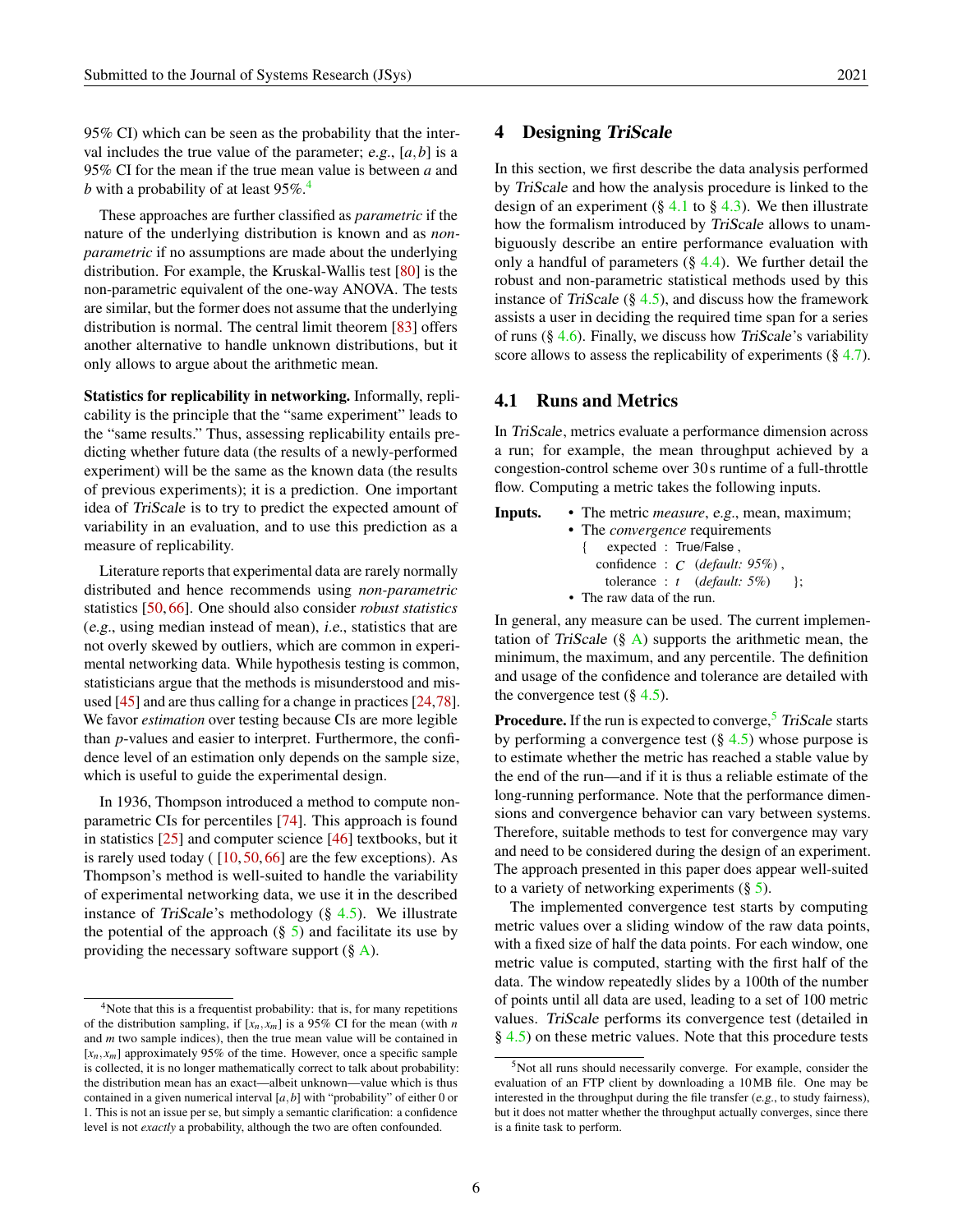<span id="page-6-1"></span>

(a) Raw data (one-way delay) and metric (95th percentile). *Example run of TCP Cubic.*

Figure 3: Example plots produced by TriScale during the data analysis. *Fig. [3a:](#page-6-1) computation of the metric (95th percentile on one-way delay) with convergence test (confidence 95%, tolerance 5%). Fig. [3b:](#page-6-1) computation of the KPI (75th percentile with 75% confidence). Fig. [3c:](#page-6-1) computation of the variability score (25-75th percentile range with 75% confidence). Sample data from the case study in § [5](#page-10-0) (TCP Cubic).* Online: [tiny.cc/triscale-plots#Figure-3](http://tiny.cc/triscale-plots#Figure-3)

the convergence of the *metric*—which is the focus of the analysis—and not of the raw data. Using a sliding-window approach helps reduce the impact of the transient behavior in the raw data on the convergence test. If the test is passed, TriScale returns the median of the converged metric values as run metric. If convergence is not expected, TriScale simply computes the run metric over the whole raw data.

- Outputs. The result of the convergence test (if any);
	- The metric value for the run;
	- Textual logs, plot of the input and metric data.

Link to the experiment design. The computation of metrics is linked to the definition of the *runtime*, i.e., how long a run should be. If the evaluation scenario is finite (e.g., transmit 1MB of data), the runtime must be long enough to complete the task. If the evaluation is long-running (e.g., estimate battery lifetime), the runtime must be long enough for the metric (e.g., energy consumption) to converge. Details about the specific convergence test are described in § [4.5.](#page-7-0) As illustrated in § [5,](#page-10-0) TriScale can analyze experiments to estimate whether the runtime appears long enough i.e., it can assess with quantifiable confidence that the metric values are stable for a given runtime. However, TriScale *cannot guarantee* that the runtime is long enough for a sound evaluation of long-running performance, as this requires context-specific knowledge.<sup>[6](#page-6-2)</sup>

# <span id="page-6-0"></span>4.2 Series and KPIs

TriScale's KPIs evaluate performance across a series of runs. Performing multiple runs allows to mitigate the inherent variability of the experimental conditions. KPIs capture this

variability by estimating percentiles of the unknown metric distributions. Concretely, in TriScale, a KPI is a one-sided CI of a percentile; e.g., a lower bound for the 75th percentile of the throughput metric estimated with a 95% confidence level.

Inputs. • The KPI definition { percentile : *p* , confidence : *C* }; • The metric values from a series of runs.

**Procedure.** To compute a KPI *(i.e., to compute a CI for a* given percentile), TriScale uses Thompson's method  $(\S 4.5)$  $(\S 4.5)$ which requires the input data to be *i.i.d.* Therefore, *TriScale* starts by performing an independence test  $(\S$  [4.5\)](#page-7-0) to check that the metric data do appear empirically i.i.d.

Outputs. • The result of the independence test;

- The KPI value for the series of runs;
- Textual logs, plot of the metric and KPI data.

Link to the experiment design. The computation of KPIs is linked to the definition of the number of runs in a series (*# runs*) and the series time span (*span*). The minimal number of runs in a series directly follows from the definition of the KPI, *i.e.*, the percentile to estimate  $p$  and the desired confidence level  $C$  (see Eq.  $(4)$ ). The series time span refers to the time interval used for scheduling the runs in a series; i.e., when to run the experiment. This is important because networks often feature time-dependent conditions; for example, there may be systematically more cross-traffic during daytime than nighttime. Failing to consider such dependencies may bias the results and yield wrong conclusions. This concept of series also applies when "slicing" a long experiment into smaller independent ones. In such a case, it is crucial to consider warm-up and cool-down effects to avoid biasing the results. Note that such slicing strategy is more likely to result in empirically non-i.i.d. data than a random schedule of truly independent runs. TriScale helps to detect certain classes of

<span id="page-6-2"></span><sup>&</sup>lt;sup>6</sup>For example, if a system is configured to switch from its bootstrapping to its steady-state behavior after e.g., an hour, and if we test for only a few minutes, it is impossible for TriScale to "predict" the behavior change; it is limited to what is observed.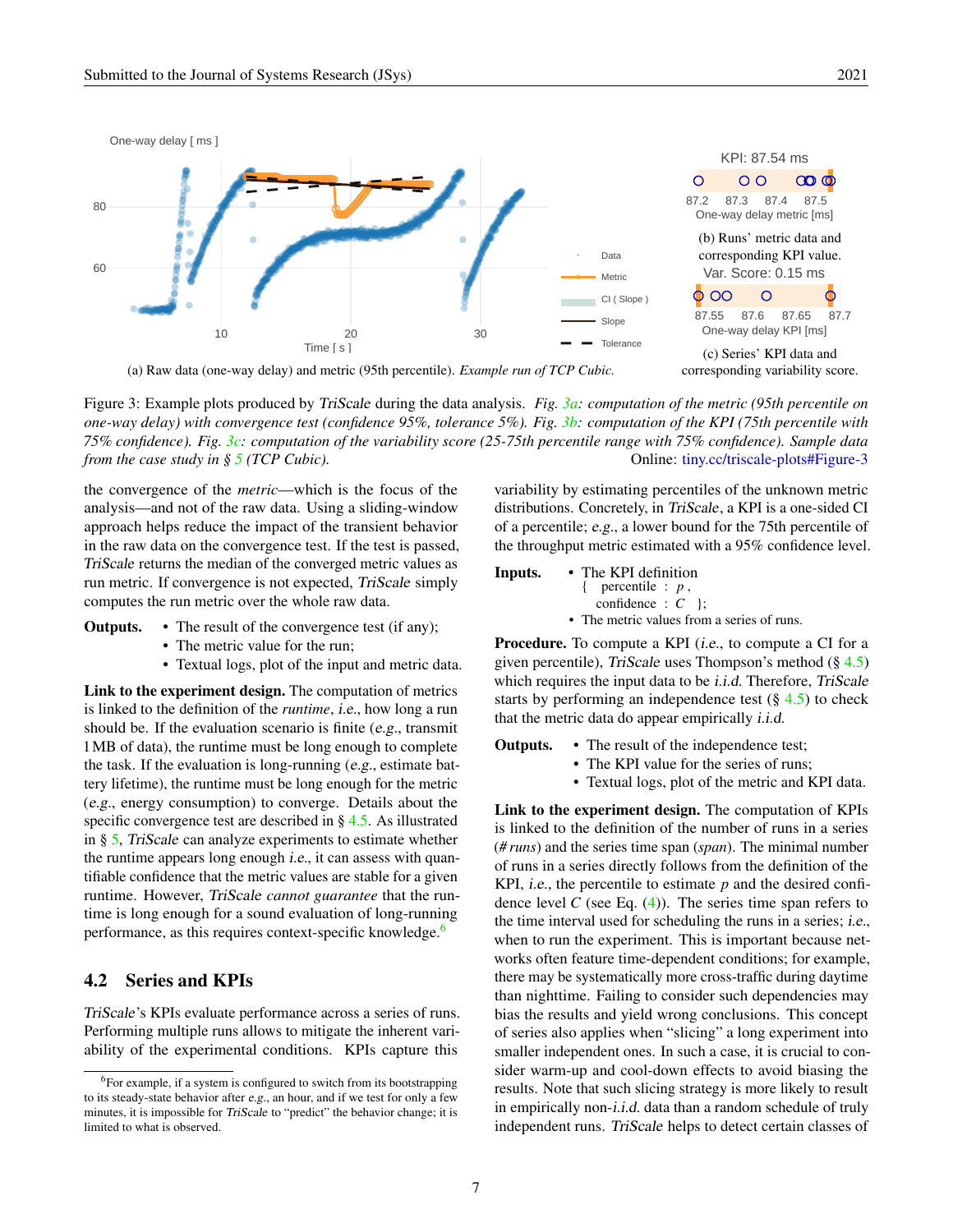dependencies with a dedicated "network profiling" function (example in § [5\)](#page-10-0). Here, again, other dependency analysis methods can be implemented to tailor TriScale to a specific class of systems under evaluation.

# <span id="page-7-1"></span>4.3 Sequels and Variability Score

*Sequels* are repetitions of series of runs. TriScale's variability score evaluates the variations of KPI values across sequels. Sequels enable TriScale to detect long-term variations of KPIs and ultimately to quantify the replicability of an experiment.

Concretely, a variability score is made of two one-sided CI for a symmetric pair of percentiles; e.g., a 75% confidence interval for the 25-75th percentile range of the delay KPIs from all sequels. Again, we attach a confidence value to the CI or, equivalently, to the percentile estimation.

Inputs. • The variability score definition

{ percentile : *p* (or 1-*p*),  $confidence : C$  }; • The KPI values of each sequel.

Procedure. The procedure is the same as for the KPIs: TriScale first performs an independence test on the KPI data before computing the variability score.

- Outputs. The result of the independence test;
	- The variability score value across all sequels;
	- Textual logs, plot of KPI values, and corresponding variability score.

Link to the experiment design. The computation of the variability score is linked to the definition of the number of series (*#series*). The minimal number of series directly follows from the definition of the variability score; i.e., the percentile to estimate  $p$  and the desired confidence level  $C$  (Eq. [\(4\)](#page-9-0)).

### <span id="page-7-2"></span>4.4 Formalism Brings Conciseness

TriScale formalizes the definition of the evaluation objectives. As illustrated in Fig. [2,](#page-4-1) for each performance dimension, the user defines a metric together with its convergence requirements, a KPI, and a variability score. TriScale links these objectives with the experiment design, resulting in four additional parameters: the number of runs per series (*# runs*), the number of series (*# series*), the length of a run (*runtime*), and the time span of a series (*span*).

With this formalism, TriScale provides *conciseness*: 12 parameters are sufficient to formally describe the entire performance evaluation. Since the data analysis in TriScale is automated and deterministic, documenting these parameters guarantees computational reproducibility, i.e., the ability to recreate the results when all raw data are available [\[48\]](#page-19-8).

Table [2](#page-8-0) shows a few examples of concrete parameter settings for typical networking evaluation use cases. For example, evaluating the latency of a real-time protocol requires high confidence levels for extreme percentiles. This quickly

Why not just one big series? A common practice today is to perform *one* series of many runs (say 100). The problem with this approach is that it does not allow estimating replicability, i.e., what the expected performance is shall one re-do the experiment (i.e., one series of 100 runs). Sequels are meant to address this problem: by running several *independent* series (e.g., 10 series of 10 runs),*[a](#page-7-3)* one can estimate how much the performance varies across series and thus assess replicability  $(\S 4.7)$  $(\S 4.7)$ . This, of course, comes at a cost. If the total number of runs remains fixed (e.g., 100), the KPI estimates for each series will be worse, i.e., resulting in wider CIs and/or using lower confidence levels—there is no free lunch.

increases the number of runs that must be performed, e.g., at least 90 for estimating the 95th percentile with 99% confidence and at least 299 for estimating the 99th percentile with 95% confidence. This illustrates that it is "easier" to increase the confidence level of an estimation than to estimate a more extreme percentile with the same confidence level. Note that both *#runs* and *#series* are only derived from the definition of the KPI and the variability score; i.e., these parameters are not influenced by the runtime or the time span of an experiment.

The second use case in Table [2](#page-8-0) (bottom rows) illustrates two different perspectives on "averages" using delay as an example. If one uses the median and the 90th percentile as metric and KPI, respectively, one can conclude that 90% of the runs have a median delay equal or better than the KPI value. Conversely, if one uses the 90th percentile as metric and the median as KPI, one can conclude that, in half of the runs, the 90th percentile of the delays in a run is equal or better than the KPI. Both are "averages," but with different meanings and different requirements in terms of number of runs. Only users can know what is more appropriate for their evaluation, but it is important to understand this distinction when designing it.

#### <span id="page-7-0"></span>4.5 Statistics in TriScale

As discussed in § [3,](#page-4-0) performance evaluations in TriScale focus on statistics that are both robust (i.e., tolerant to outliers) and non-parametric (i.e., which make no assumption about the nature of the data distribution). If reliable information about the underlying distribution of the data is available, one can use parametric approaches to produce tighter estimates—

<span id="page-7-3"></span>*<sup>a</sup>*The statistical analysis requires the KPI values to be i.i.d. Therefore one should *not* perform one batch of 100 runs and simply split them into chunks of 10 runs to produce 10 series, as this is likely to induce correlation between the series. The same holds true for "making up" multiple runs by slicing a large measurement, e.g., making 60 1-minute runs out of a measurement of one hour. To hold statistically relevant information, runs and series must be collected independently of one another (as much as possible).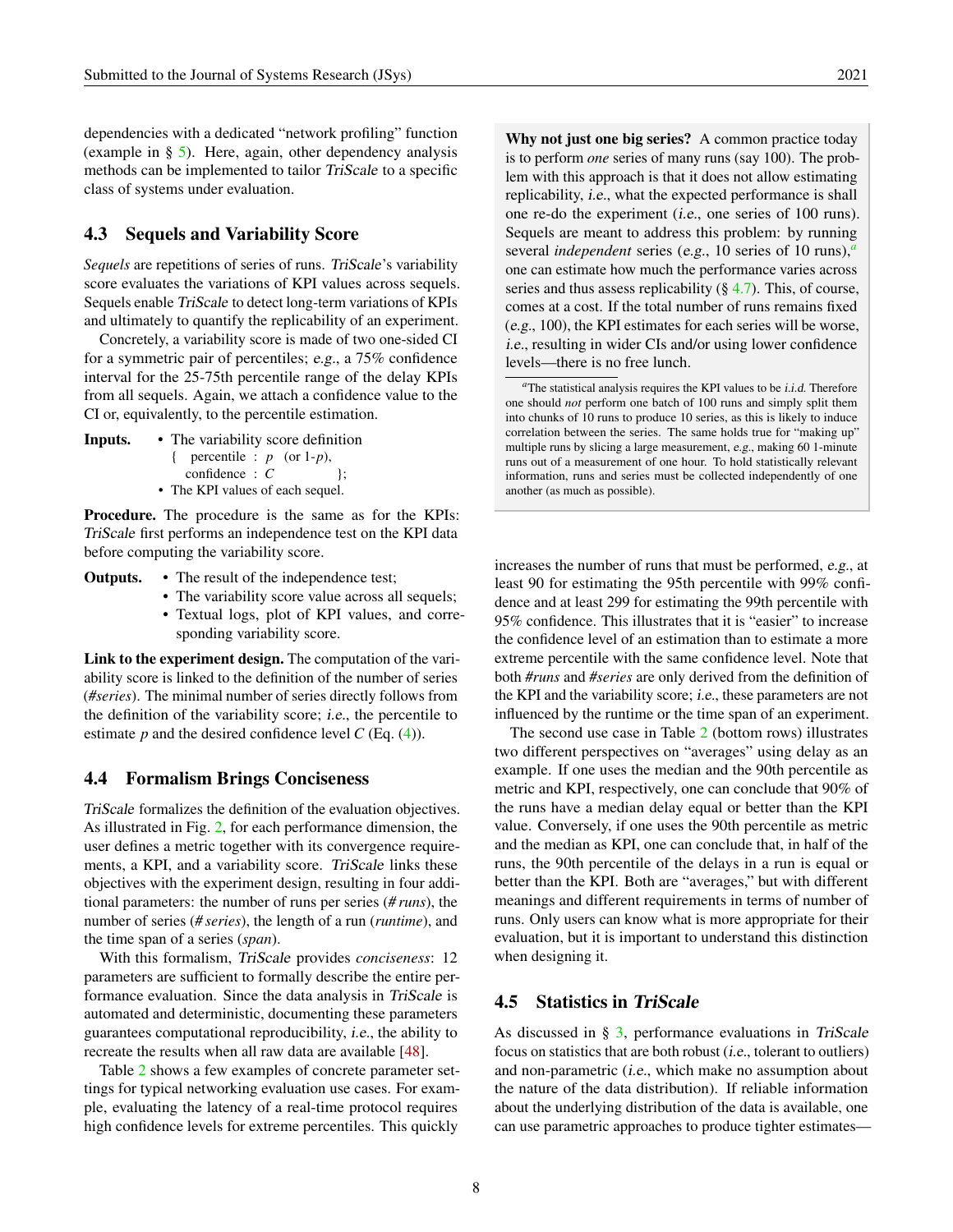|            |            | <b>Evaluation Objectives</b> |                          |                          |            |       |           |        |          |                          |                           |      |
|------------|------------|------------------------------|--------------------------|--------------------------|------------|-------|-----------|--------|----------|--------------------------|---------------------------|------|
| Use case   | Metric     |                              | Convergence              |                          | <b>KPI</b> |       | Var.Score |        |          | <b>Experiment Design</b> |                           |      |
|            | Measure    | Exp.                         | Conf.                    | Tol.                     | Perc.      | Conf. | Perc.     | Conf.  | $#runs*$ | $#series*$               | runtime                   | span |
| Latency of |            |                              |                          |                          | 95         | 95%   | median    | 75%    | 59       |                          |                           |      |
| real-time  | max        | True                         | 95%                      | $5\%$                    | 95         | 99%   | 75        | 75%    | 90       |                          |                           |      |
| protocol   |            |                              |                          |                          | 99         | 95%   | median    | 90%    | 299      |                          | Depend on<br>networks and |      |
| Average    | median     | False                        | $\overline{\phantom{0}}$ | $\overline{\phantom{0}}$ | 90         | 95%   | median    | $90\%$ | 29       |                          | protocols                 |      |
| delay      | 90th perc. |                              |                          |                          | median     | 95%   | median    | 90%    |          |                          |                           |      |

<span id="page-8-0"></span>Table 2: Exemplary evaluation of typical parameters for networking. <sup>∗</sup>TriScale *returns the minimal number of runs (#runs) and series (#series) based on the definition of KPI and variability score, respectively.*

see § [7](#page-13-0) for more details. However, as this is generally not the case, we focus here on a TriScale instance that does not require such information.

The instance of TriScale we present in this paper uses three carefully-chosen statistical methods. We first present the convergence test used in the computation of metrics, which is based on the Theil-Sen linear regression [\[70,](#page-20-4) [73\]](#page-20-5). We then introduce the computation of confidence intervals using Thompson's method [\[74\]](#page-21-10). Since this method requires the data to be i.i.d., TriScale empirically checks whether this requirement is satisfied with an independence test. We conclude with a discussion of the consequences if one of the tests fails.

Convergence test. When an evaluation aims to estimate longrunning performance—the expected performance if the run would continue for a very long time—one must verify whether the runs appear long enough to produce reliable estimates. To this end, TriScale implements a convergence test based on the Theil-Sen linear regression [\[70,](#page-20-4) [73\]](#page-20-5). This approach computes the slope of the regression line as the median of all slopes between any pair of data points. A *C*% CI for the slope is defined as the interval containing the middle *C*% of slopes. TriScale's convergence test is passed if the *C*% CI for the regression is included in the tolerance value  $(\pm t\%)$ . The confidence *C* and the tolerance *t* can be specified by the user in the evaluation objectives (see Fig. [2,](#page-4-1) left) and are otherwise set to 95% and 5% by default, respectively.

Such a test is sensitive to the scale of the input data. To remove this dependency, TriScale first maps the data to  $[-1,1]$ using a linear transformation, then performs the convergence test on the scaled data. Hence, the convergence test becomes dimensionless, and the same tolerance value can be used to compare different protocols or systems without bias. Fig. [3a](#page-6-1) shows an example of the Theil-Sen slope (brown, solid), its CI (light blue, solid), and the tolerance (black, dashed).

Note that this convergence test is based on some assumptions; e.g., that the convergence of metric values is captured by the convergence of the slopes toward zero. This does not hold if one measures, e.g., energy consumption since it is cumulative over time; one should measure power draw instead.

Finally, note that convergence is not *necessary* for replicability; an experiment can be replicable but not "converge," e.g., due to a too short runtime (Fig. [4\)](#page-10-2). However, convergence is required to assess whether the runtime is long enough to produce reliable performance estimates (again, see Fig. [4\)](#page-10-2), which is paramount to fairly evaluate and compare systems.

Confidence intervals. TriScale defines KPIs and variability scores based on CIs for distribution percentiles, which can be computed using a robust and non-parametric approach based on Thompson's method [\[74\]](#page-21-10), later shown to be valid for any independent sample of a continuous distribution [\[25\]](#page-17-3).

Let us denote by  $P_p$  the  $p$ -th percentile of a distribution and by  $P(X)$  the probability of an event *X*. By definition, a data sample *x* is smaller than  $P_p$  with probability  $p$  (and larger with probability  $1 - p$ ). For a sorted list of *i.i.d.* samples  $x_i$ (where  $i = 1...N$ ), the probability that  $P_p$  lies between two consecutive samples follows the binomial distribution [\[74\]](#page-21-10):

$$
\mathbb{P}(x_k \le P_p \le x_{k+1}) = \binom{N}{k} p^k (1-p)^{N-k}, \quad k = 0...N \quad (1)
$$

where we assume that  $x_0 \to -\infty$  and  $x_{N+1} \to +\infty$ . From this result, it follows that the probability for  $P_p$  to be larger than any sample  $x_m$  ( $1 \le m \le N$ ) can be computed as:

<span id="page-8-1"></span>
$$
\mathbb{P}(x_m \le P_p) = 1 - \sum_{k=0}^{m-1} {N \choose k} p^k (1-p)^{N-k} \tag{2}
$$

Note that these probabilities are symmetric; that is,

<span id="page-8-2"></span>
$$
\mathbb{P}(x_m \le P_p) = \mathbb{P}(x_{N-m+1} \ge P_{1-p})\tag{3}
$$

Thus, Eq. [\(2\)](#page-8-1) provides either the upper or lower bound required for computing a one-sided CI. If the probability distribution is discrete, then Eq.  $(2)$  becomes an inequality  $(\mathbb{P}(x_m \le P_p) \ge \dots$  [\[25\]](#page-17-3)), which provides safe (*i.e.*, conservative) estimates of which sample  $x_m$  is the bound of the CI of interest. Furthermore, by plugging  $m = 1$  in Eq. [\(2\)](#page-8-1), one can derive a closed form expression for the minimum number of samples N required for  $x_1$  to be a CI (lower bound) for any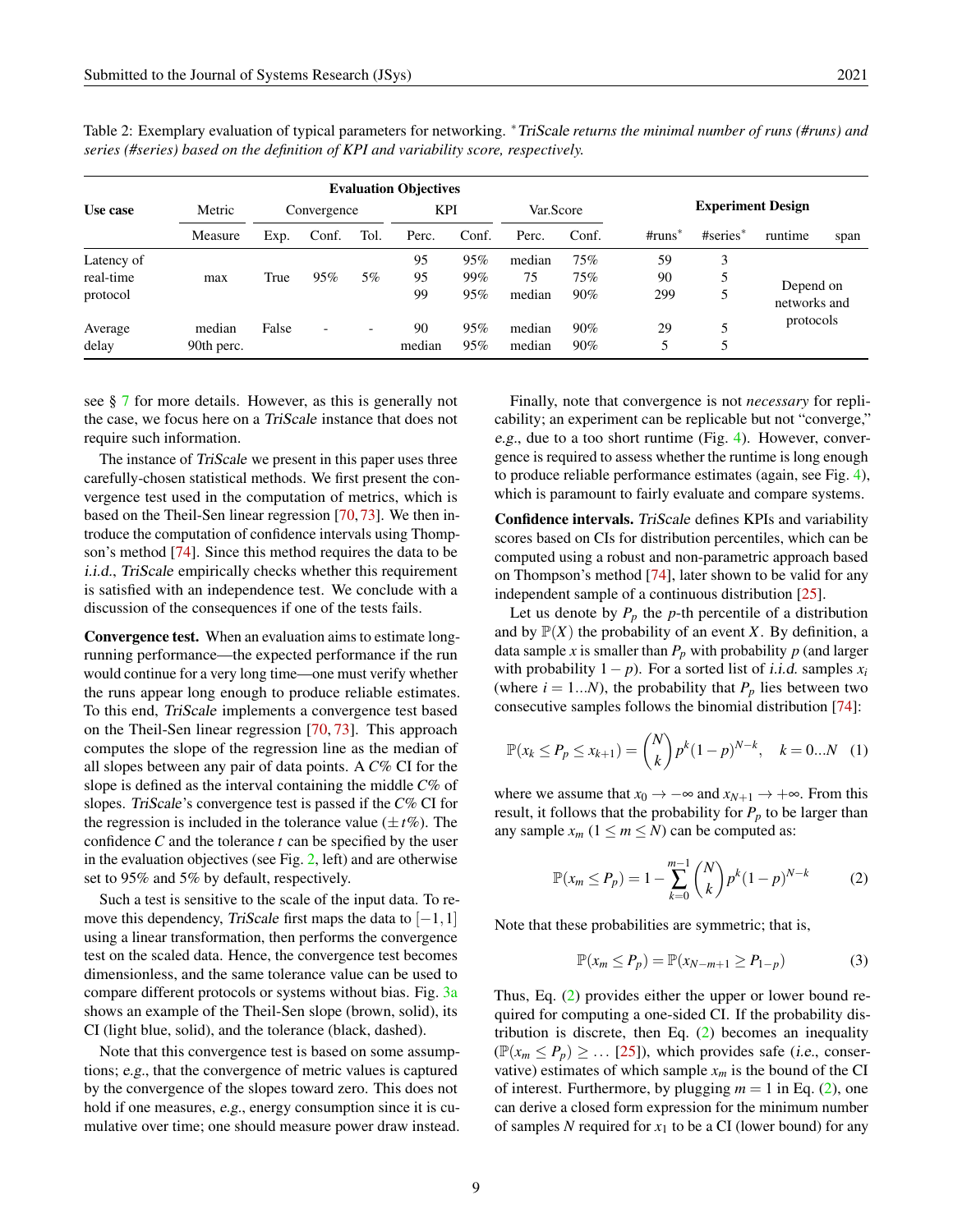percentile *p* with any confidence level *C* [\[66\]](#page-20-3):

$$
N \ge \frac{\log(1 - C)}{\log(1 - p)}\tag{4}
$$

By Eq. [\(3\)](#page-8-2), Eq. [\(4\)](#page-9-0) also gives the number of samples *N* required for *x<sup>N</sup>* to be a CI (upper bound) for any *p* and *C*.

TriScale leverages Eq. [\(4\)](#page-9-0) to define the minimum number of runs and series required for estimating the KPIs and the variability scores. This approach provides robust estimates for distribution percentiles and *does not make any assumption on the nature of the underlying data distribution*. It does, however, require that the data samples are *i.i.d.*; thus *TriScale* checks whether this requirement holds with an empirical independence test, described next.

Independence test. Estimating the percentile of a distribution often (if not always) requires that the samples are i.i.d. This is also the case for Thompson's method [\[74\]](#page-21-10). TriScale implements an empirical independence test to check whether we can safely treat the samples as *i.i.d.'* This independence test is applied to the metric data (resp. KPI data) before the computation of a KPI (resp. a variability score). This poses the particular challenge that the number of data samples may be very small (e.g., 3 or 5 KPI values). TriScale's independence test must therefore not be too strict.

The test proceeds in two steps. First, TriScale tests whether the data are *weakly stationary* (i.e., no trend and constant autocorrelation structure  $[17]$ ). TriScale verifies this empirically using its convergence test with a confidence of 50% and a tolerance of 10%; these "loose" parameters are used to compensate for (very) small sample sizes. Second, TriScale computes the *sample autocorrelation coefficients*, denoted by  $\widehat{\rho}_k$ , which measure the linear dependence between values of a weakly stationary data series, where *k* is the lag between data points. A series of size *N* is *i.i.d.* with 95% probability if  $|\widehat{\rho_k}| \leq 1.95/\sqrt{N}$  for  $k \geq 1$  [\[17\]](#page-17-4).

What if a test fails? The user is responsible for designing the evaluation in such a way that the collected data will (likely) pass the tests. TriScale facilitates this by guiding the choice of runtime to pass the convergence test and informing about any network time dependencies  $(\S 4.6)$  $(\S 4.6)$  to pass the independence test. Yet, the data may still be correlated or unstable, leading to failing tests (see examples in  $\S$  [5\)](#page-10-0). Even in such cases, the data may contain useful information. TriScale's metrics, KPIs, and variability scores can be computed. However, since the required hypotheses do not hold, the statistics are *only descriptive* (§ [3\)](#page-4-0); that is, they do not allow to predict the

<span id="page-9-0"></span>expected performance and, in particular, they cannot—and should not!—be used to assess an experiment's replicability.

#### <span id="page-9-1"></span>4.6 Network Profiling

TriScale can assist the user in deciding on the time span for a series of runs, i.e., the time interval containing all the runs of one series. This is important in order to avoid biasing the evaluation results with time dependencies in the experimental conditions. Indeed, it is common for networks to exhibit periodic patterns. For example, there may be more cross-traffic (i.e., interference) at specific times of the day. In the statistics literature, these patterns are called *seasonal components*. Neglecting these may bias experiments and lead to wrong conclusions, as illustrated e.g., in  $\S 5.2$  $\S 5.2$  and [\[75\]](#page-21-3).

To address this, TriScale's network profiling function analyzes "network condition data." Informally, such data should be measurements of metrics that capture the "friendliness" of the experimental environment for the system we evaluate. For example, this could be noise floor data (in a wireless testbed) or congestion levels (in a wired network). It is important that these data are collected prior to the performance evaluation and at regular intervals; this may be a significant overhead, but it is necessary to identify possible seasonal components in the experimental conditions. Some academic testbeds regularly collect and make such data available, e.g., [\[40\]](#page-18-5). Practically, TriScale computes the autocorrelation coefficients of the network condition data. Peaks in the autocorrelation plot suggest seasonal components in the network conditions (see Fig. [5\)](#page-11-0), which helps detect sometimes-unexpected time dependencies.

To avoid biasing the results, the span of a series of runs should be chosen as a multiple of the—assumed, known or observed—seasonal components. The same care must be taken when choosing the time of a run within a series; it is recommended to randomly sample the entire span of a series.

While this profiling approach is designed to identify the dynamics of one environment, it may also be used to compare different ones. For example, a cellular network in a business district and a residential area may exhibit different seasonal patterns. When attempting to replicate an experiment in a different environment, one must adapt the experiment design to account for the dynamics of that specific environment.

#### <span id="page-9-2"></span>4.7 Assessing Replicability

Replicability refers to the ability of obtaining "the same" results when performing "the same" experiment. In statistics, such property can be investigated using *equivalence testing* [\[45\]](#page-19-6), which checks whether the values of some parameter of interest, for example the median, obtained for different samples are sufficiently close to be considered "the same." Unfortunately, there is no general way to define "the same" or even "sufficiently close." One must specify in advance a threshold for the equivalence test based on expertise.

<span id="page-9-3"></span> $7$ Generally, *i.i.d.*-ness is a property of the experiment design, not of the data. For networking experiments, however, it is often not possible to guarantee independence: e.g., the experimental conditions cannot always be fully controlled and may be correlated. In such cases, it is common to empirically check whether the data are correlated. If the empirical dependence between data samples is sufficiently low, it is considered acceptable to treat the samples as *i.i.d.* [\[46\]](#page-19-7).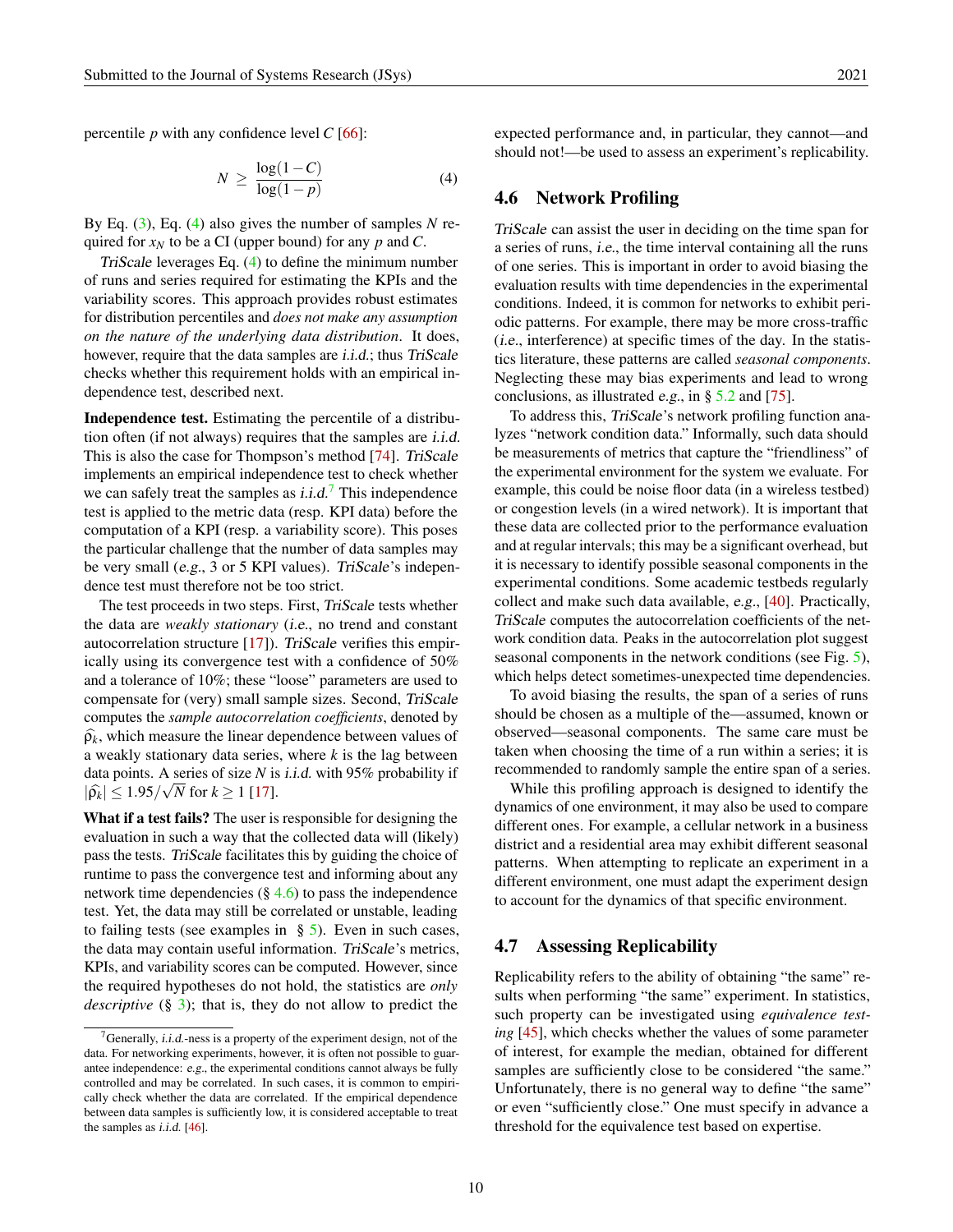<span id="page-10-2"></span>

Figure 4: Egress throughput of the *LEDBAT* congestion-control scheme in MahiMahi [\[55\]](#page-19-5). *A runtime of 30s is clearly not sufficient for LEDBAT's throughput to converge (Fig. [4a\)](#page-10-2). The scheme does converge eventually (Fig. [4b\)](#page-10-2), but even with 60s runtime,* TriScale*'s convergence test fails as the impact of the start-up phase is too important when all data are considered. Two possible solutions would be to either (i) increase the runtime or (ii) prune the start-up time from the raw data. See Appendix § [B.1](#page-22-1) for further details.* Online: [tiny.cc/triscale-plots#Figure-4](http://tiny.cc/triscale-plots#Figure-4)

Then, how to assess replicability of networking experiments? How to design a "replicability test" that fairly adapts to different networking contexts and metrics? Setting fixed absolute threshold values does not make much sense. The next natural idea is to consider relative thresholds, e.g.,  $\pm 5\%$ of the median value. One problem with this approach is that it measures how *stable* the results are, which does not exactly capture the notion of replicability: one system can have large performance fluctuations, but these fluctuations may be stable over time (e.g., the saw-tooth behavior of a congestion window). The performance evaluation of such a system should be assessed as replicable, but a relative threshold would be biased to rule against it. Moreover, setting appropriate values (e.g., 5%) appears difficult—if not impossible—to do in a context-agnostic manner and would work against our objective of generality. We conclude that defining a generic threshold for equivalence testing in networking might not be possible. But it may also be unnecessary!

We argue that it is more important to confidently estimate the variability of the results, which TriScale computes with its variability score (§ [4.3\)](#page-7-1). This score *quantifies replicability*: the larger the score, the less replicable are the results (see the example in  $\S$  [B.1\)](#page-22-1). Shall a binary cut between "replicable" and "not replicable" be desired, a threshold can be set based on the variability score, e.g., "Results are said replicable when the variability score is less than 20 Mbps." Clearly, such a threshold can only be context-specific. Thus, deciding on threshold values is more related to benchmarking and therefore goes beyond the scope of TriScale (see § [7\)](#page-13-0).

# <span id="page-10-0"></span>5 TriScale in Action

We present four case studies which illustrate shortcomings in performance evaluations that TriScale addresses (§ [5.1–](#page-10-1) [5.2\)](#page-11-1), and show how TriScale allows generalizing performance claims with a quantifiable confidence  $(\S 5.3-5.4)$  $(\S 5.3-5.4)$  $(\S 5.3-5.4)$ . Further details on these case studies (e.g., link to datasets, plots) are available in Appendix  $\S$  [B.](#page-22-2) Finally, we show that TriScale's data analysis induces no significant overhead  $(\S 5.5)$  $(\S 5.5)$ .

# <span id="page-10-1"></span>5.1 Congestion Control

The first case study illustrates that, for estimating longrunning performance, it is important to carefully set the length of runs (the runtime) and to check whether the performance has converged for the system under evaluation.

We continue the evaluation introduced in  $\S$  [2.1,](#page-1-1) which compares congestion-control schemes using Pantheon [\[87\]](#page-21-2). Assume we are now interested in *long-running flows*; that is, our goal is to estimate the performance one would obtain if the flows ran "forever." TriScale's convergence test  $(\S$  [4.1\)](#page-5-2) checks whether the length of a run is long-enough to provide a robust estimate. Since all schemes are different, it is hard to know a priori the minimum runtime for which the schemes actually converge. For this reason, we test runtimes from 10 to 60s and check when the schemes pass the test.

For a runtime of 30s (used by the maintainers of Pantheon  $[58]$ ), only 11 out of 17 schemes pass the test (*i.e.*, converge) in most of the cases. *Verus*, *PCC-Allegro*, and *Copa* only converge in less than half of the runs (see § [B.1\)](#page-22-1), whereas *QUIC Cubic*, *TCP Vegas*, and *LEDBAT never* pass the test, even with a runtime of 60s. Fig. [4](#page-10-2) details the case of *LEDBAT*. The functioning of this congestion-control scheme causes the throughput to ramp-up in the first 38s and then converge to about 92Mbps. Thus, if one uses a runtime of 30s without checking for convergence, the computed mean throughput is about 40Mbps, which is a totally wrong estimation of *LEDBAT*'s long-running throughput.

Takeaway 1. Always check for empirical independence; check for convergence whenever necessary. TriScale's convergence test checks whether the runtime of an experiment appears sufficiently long to estimate the system's long-running performance. Failing tests inform users about the need to increase the runtime or take other measures (e.g., pruning the start-up phase of raw data) in order to avoid wrong conclusions. Independence should never be assumed and always empirically validated.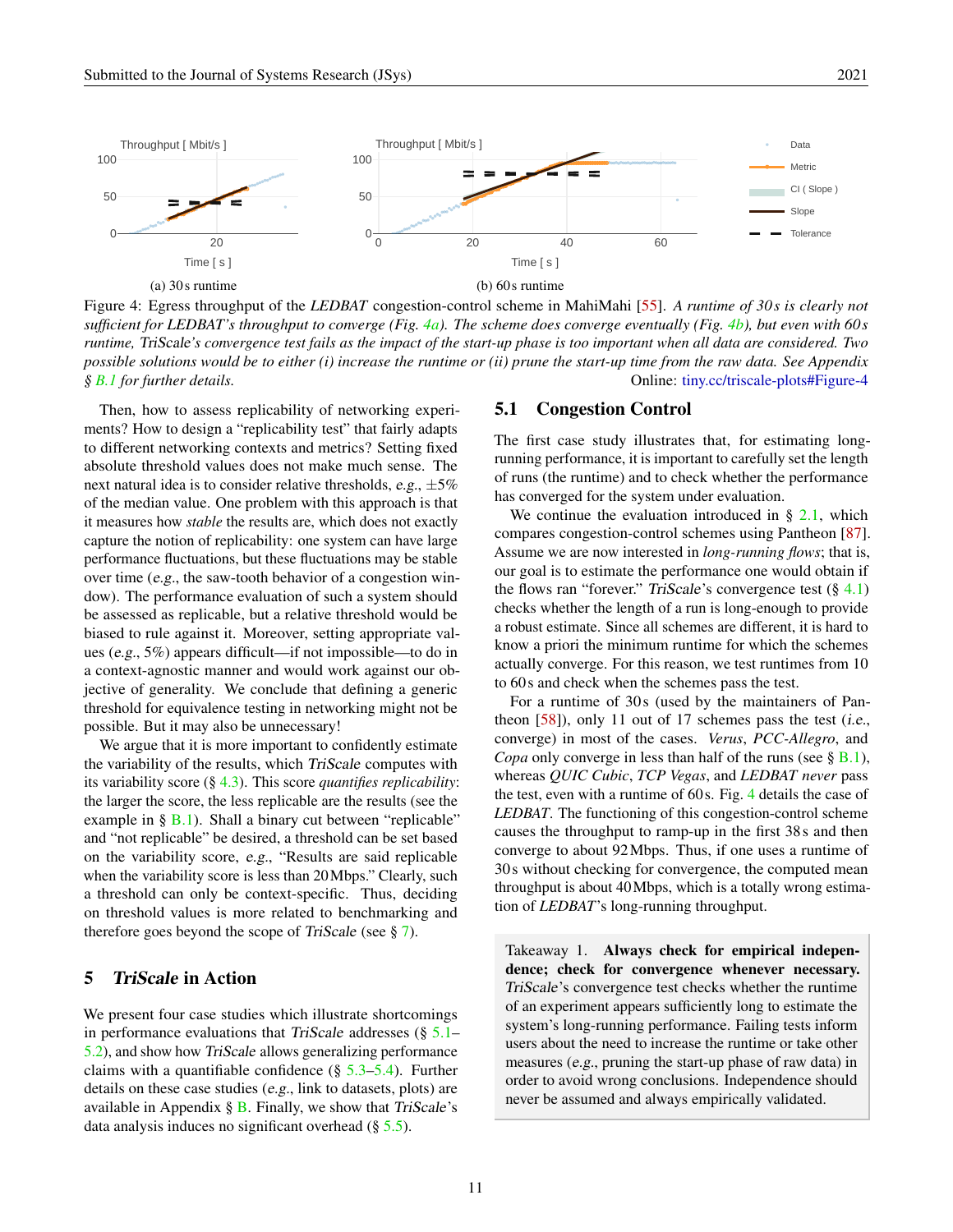#### <span id="page-11-1"></span>5.2 Wireless Embedded Systems

This case study shows the importance of carefully choosing the time span for a series of runs. In particular, if there are strong temporal patterns in the experimental conditions, one may derive wrong results in spite of high confidence levels.

We run a simple evaluation of Glossy [\[28\]](#page-17-5), a low-power wireless protocol based on synchronous transmissions [\[90\]](#page-22-3). A key parameter of Glossy is the number of retransmissions *N*. We are interested in investigating the impact of *N* on the reliability of Glossy, measured as the packet reception ratio (PRR), for which we aim to estimate the median value with a 95% confidence level—our evaluation's KPI. Refer to § [B.2](#page-22-4) for more details. We collect data using the FlockLab testbed [\[47\]](#page-19-9), which is located in an office building where we expect more interference during daytime than nighttime.To mitigate this effect, we perform series of 24 runs scheduled randomly within one day, one per value of *N*. Computing the KPI leads to a PRR of 88% and 84% for  $N = 1$  and  $N = 2$ , respectively. In other words, it appears that two retransmissions instead of one *reduces* reliability.

The experiment led to this (incorrect) conclusion because we (intentionally) neglected a weekly seasonal component revealed by TriScale's network profiling function (Fig. [5\)](#page-11-0): there is more interference on weekdays than on weekends. To account for this dependency, we repeat the experiment but extend the overall span to one week; this leads to KPI of 80% and 88% for *N*=1 and 2 respectively, which matches our expectations on Glossy's reliability.

<span id="page-11-0"></span>

Figure 5: Autocorrelation plot for the wireless link quality on FlockLab [\[47\]](#page-19-9), based on the raw data collected by the testbed maintainers [\[40\]](#page-18-5). *The dataset contains one test every two hours, and we show here the lag in days (*i.e.*, at lag 1, we find the correlation between tests that are 24h apart). The first peak at lag 1 indicates the (expected) daily seasonal component. The data also show another clear peak at lag 7, which corresponds to one week. Indeed, there is less interference in the weekends than on weekdays! See Appendix § [B.2](#page-22-4) for further details.* Data recording during August 2019. Online: [tiny.cc/triscale-plots#Figure-5](http://tiny.cc/triscale-plots#Figure-5)

Takeaway 2. Using a high confidence level does not prevent wrong conclusions! Real networks exhibit shortterm variations that are unpredictable and often unavoidable, which is why it is important to perform multiple runs in a series. Moreover, there may also be systematic patterns; i.e., epochs with consistently more or less interference. Knowing about and accounting for these patterns is important to ensure fair comparisons. The time span of a series should be long enough such that it does not matter when the series of runs starts. To avoid biasing the results, the span should be chosen as a multiple of the seasonal components, which can be identified using TriScale's network profiling function.

# <span id="page-11-2"></span>5.3 Failure Detection

This case study illustrates how the methodology of TriScale allows generalizing performance claims for large sets of input parameters based on a relatively small sample. We focus on Blink [\[35\]](#page-18-6), an algorithm that detects failures and reroutes traffic directly in the data plane. The authors evaluated Blink's performance in terms of the true positive rate (TPR—the fraction of failures successfully detected) and the time needed to reroute the traffic based on 15 Internet traces [\[19,](#page-17-6) [21\]](#page-17-7) containing data for thousands of prefixes. A subset of prefixes was randomly selected, based on which synthetic traces including artificial failures were generated.

Using TriScale, we can generalize the results. For each trace, the evaluation of Blink on one prefix can be seen as a TriScale run. Since the prefixes are randomly selected from a fixed set, runs are i.i.d., and we can use TriScale's KPI to derive the expected performance of Blink for any set of prefixes (Fig. [6\)](#page-11-3). §  $\overline{B.3}$  $\overline{B.3}$  $\overline{B.3}$  provides more details about Blink's analysis using TriScale, which allows claiming with 95% confidence that, for at least 50% of the prefixes, Blink always detects link failures (TPR= 1) and reroutes traffic within 1 s (Fig.  $9$ ).

<span id="page-11-3"></span>

Figure 6: Using data from a sample of prefixes, TriScale allows generalizing and deriving performance estimates for any random set of samples from the same Caida trace [\[19\]](#page-17-6). *See Appendix § [B.3](#page-23-0) for further details.*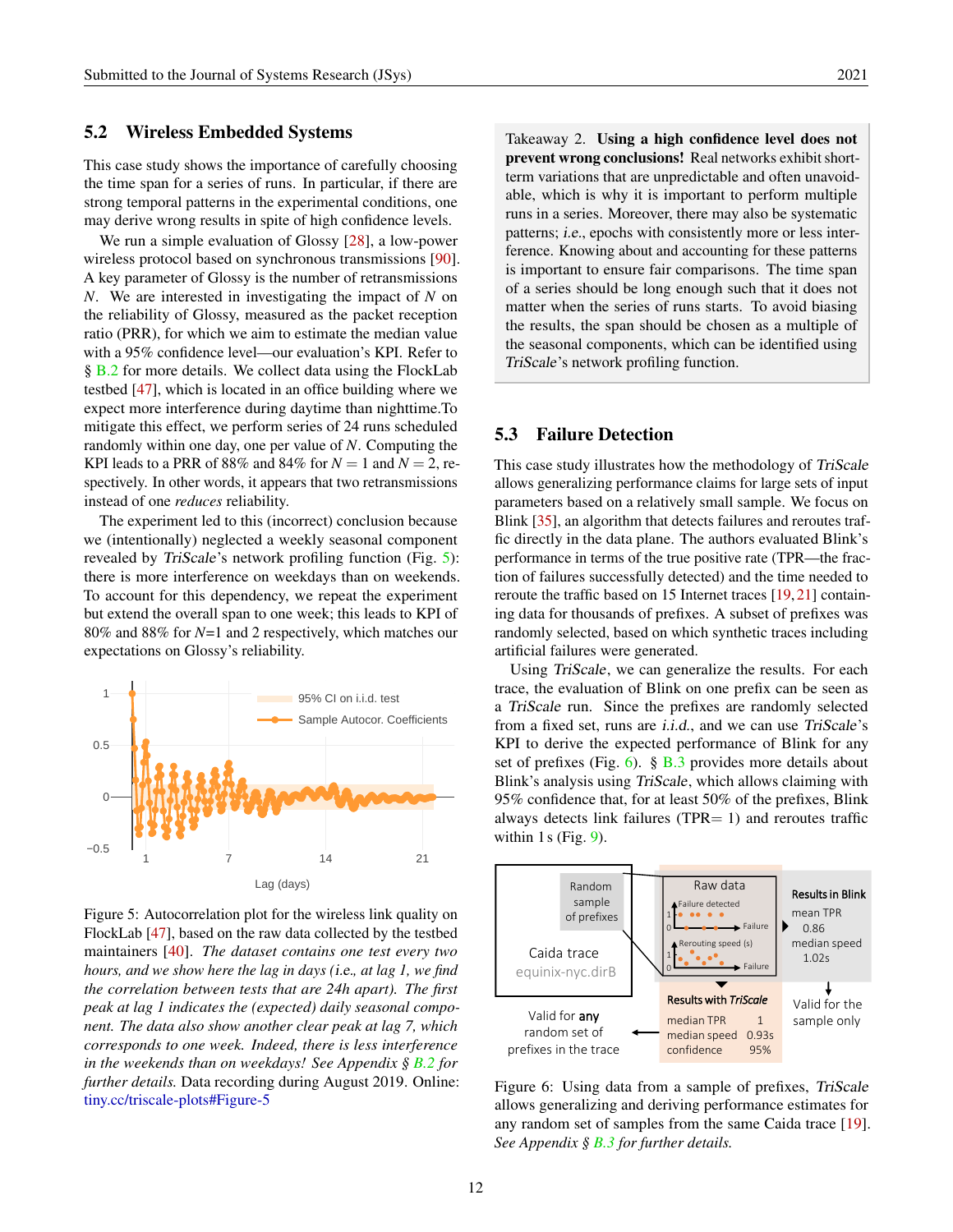Takeaway 3. Using TriScale, one can generalize performance results for a larger set of inputs. TriScale's methodology can handle any source of performance variability as long as the variability source can be reasonably modeled by a stationary distribution. Thus, one can use TriScale to generalize performance claims for evaluations based on network emulation: one can randomly select input traces or system parameters, and derive the expected performance of any other random set. However, the stationarity assumption cannot always be guaranteed (e.g., for cross-traffic over the Internet), which is why TriScale includes an empirical independence test.

# <span id="page-12-1"></span>5.4 Video Streaming

This case study shows that the methodology of TriScale is easily compatible with common data reporting practices in networking, such as cumulative density functions (CDF).

In video streaming research, performance is often measured using the quality of experience (QoE) for the user as metric, for example, to compare state-of-the-art adaptive bitrate algorithms such as RobustMPC [\[88\]](#page-21-11) or Pensieve [\[49\]](#page-19-10). Since QoE typically varies a lot, CDFs are often used to give a more global view on the performance of an algorithm. For example, Fig. [7](#page-12-3) (area) shows the CDF achieved by Pensieve over a static set of synthetic network traces (reproduced from [\[49\]](#page-19-10), see § [B.4\)](#page-24-0). However, CDFs are no different from other metrics: What is the confidence in the result? How much would it vary with a different set of traces?

A CDF is a representation of all percentiles of a given distribution. Hence, TriScale can be used to estimate an *entire CDF* by computing a large set of KPIs. For example, Fig. [7](#page-12-3) (solid line) shows the 95% CI for the 2-th to the 98-th percentile, which provides a lower-bound on the expected performance. Hence, one can claim that, for *any* set of traces that would be generated/obtained similarly, the QoE of an algorithm is better than the CI CDF with 95% confidence.

<span id="page-12-3"></span>

Figure 7: A CDF and its 95% CI, computed by TriScale. *Original CDF reproduced from [\[49\]](#page-19-10). The CI provides a lowerbound on the expected performance for any other random set of input traces generated similarly. Details in Appendix § [B.4.](#page-24-0)* Online: [tiny.cc/triscale-plots#Figure-7](http://tiny.cc/triscale-plots#Figure-7)

Takeaway 4. Percentiles are useful to evaluate any performance metric. Using percentiles as KPIs makes TriScale metric-agnostic. Any variability source that can be modeled as a stationary distribution can be handled.

### <span id="page-12-2"></span>5.5 Scalability of TriScale Data Analysis

The data analysis proposed in TriScale induces no significant overhead. The computation time for the data analysis scales linearly with the input size, and it is fast (less than 1s for one million data points on a commodity laptop): this will almost always be negligible compared to the data collection time. We evaluated the scalability of TriScale by measuring its computation time, i.e., we measured how the time needed for the data analysis scales with a growing input size. To this end, we only considered the time required for performing computations, and exclude other outputs such as logs and plots (e.g., Fig. [3a\)](#page-6-1). See Appendix  $\S$  [C](#page-24-1) for more details.

#### <span id="page-12-0"></span>6 Using TriScale

In this section, we provide concrete recommendations to select TriScale's parameters (e.g., confidence levels), as well as how to accommodate unusual metrics or experimental setups.

Choosing percentiles and confidence levels. In statistics, a confidence level of 95% is often considered standard. It is not recommended to use a lower value unless you are strongly limited in the number of runs you can perform. In any case, never go below 75%—at this level, an estimation has one chance out of four to be wrong!

For KPIs, use the median as a default. If you are interested in tail performance, consider more extreme percentiles (e.g., 10th or 90th). If you want to show that some metric is small (e.g., some delay), then use a large percentile (e.g., 90th); the KPI is an upper-bound for that percentile, hence, you can conclude, e.g., that 90% of runs are expected to have a delay at most as large as the KPI value. For variability scores, use the median. It is unlikely that you can perform so many series to be able to do anything more ambitious than that.

From a percentile and confidence level, TriScale's API [\[36\]](#page-18-2) returns the minimal number *N* of runs (or series) that you must perform (Eq. [\(4\)](#page-9-0)). Do more if you can, as more runs improve the reliability of the empirical independence test  $(\S 4.5)$  $(\S 4.5)$ . To increase robustness against outliers, TriScale's API can also return the minimal N with  $r$  samples excluded from the CI. $^8$  $^8$ 

Does TriScale support any metrics? TriScale's methodology is applicable to *any performance metric*. While its convergence test is not directly applicable to cumulative metrics

<span id="page-12-4"></span> $8$ There is no closed form expression like Eq. [\(4\)](#page-9-0) for this calculus; thus, TriScale simply computes Eq. [\(2\)](#page-8-1) with  $m = r$  and increasing N until the desired confidence level is reached.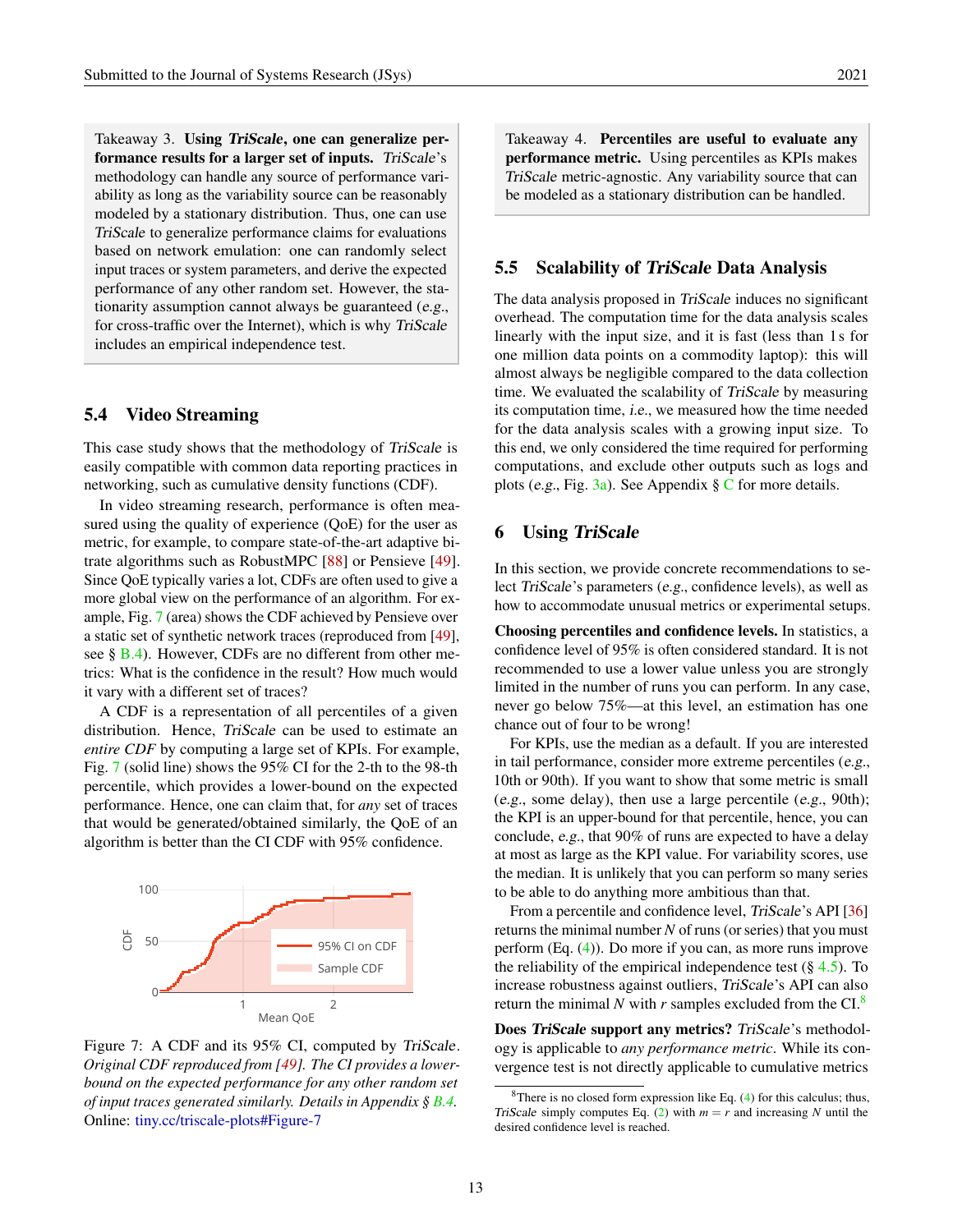(e.g., energy consumption), this can be worked around by converting them to rates (e.g., power draw; that is, the energy consumed over time) when testing for convergence.

In certain contexts, the *time to convergence* of a system is an important metric, e.g., the recovery time after a link failure. The definition of "convergence" in such cases is contextdependent, and it is orthogonal to TriScale. One *could* use TriScale's convergence test on an increasing slice of raw data, stop when the test passes, and use that as measure of the time to convergence. However, TriScale's test is not designed for this purpose; it may not be the best, nor even a good idea.

Defining runtime. There are two default ways to define an appropriate runtime:

- If your experiment consist in fulfilling a given task, e.g., transmit 1GB of data, then the runtime must be long enough for the task to complete.
- If your experiment aims to estimate steady-state performance, e.g., the power draw of a Wi-Fi network, then the runtime must be long enough for the metrics to converge.

One cannot a priori say how long a run should be; you must try it out and validate it. One possible approach is to perform a few (excessively) long runs and observe how long it takes for the task to complete, or for the metrics to converge; this provides a reasonable estimate for an appropriate runtime.

To decide whether you need convergence for your experiment, ask yourself the following question: Is performance expected to be the same if you increase the runtime by, say  $10\times$ ? If yes, you should test for convergence.

Note that the runtime does not always need to be the same for all runs. For example, in video streaming, a run would be one video session, and different sessions have different durations. The runtime then simply becomes a factor that should be randomized and sampled in an *i.i.d.* way.

Ask for advice. If the above recommendations are insufficient to nail down your experiment design, you can always ask for advice! An online forum is available for that purpose: <https://groups.google.com/g/triscale>

## <span id="page-13-0"></span>7 Discussion and Future Work

Data collection. TriScale is not responsible for the execution of networking experiments: it does not perform the data collection. Other frameworks such as Pantheon [\[87\]](#page-21-2) or Puffer [\[86\]](#page-21-1) are specialized in data collection; other examples include low-power wireless testbeds [\[47,](#page-19-9) [67,](#page-20-7) [68\]](#page-20-8) and net-working facilities [\[8,](#page-16-6) [26,](#page-17-8) [57\]](#page-19-2). TriScale can be integrated into these frameworks to create a fully-automated experimentation chain and build full-fledged benchmarking infrastructures, as envisioned by some networking communities [\[13\]](#page-16-4). In such a system, TriScale could be used as part of a feedback loop that would perform additional runs until a sufficiently narrow CI is obtained; e.g., until a given replicability target is reached.

TriScale does not account for specific features of testbeds or data collection tools, such as those discussed e.g., in [\[75\]](#page-21-3); this is intentional, as it would otherwise restrict the scope and applicability of the methodology. Moreover, one cannot magically "salvage" a poorly designed evaluation or an unstable experimental setup; what TriScale can do, however, is to observe and assess whether the chosen parameters and experimental setup eventually lead to replicable results. Furthermore, the links between the design and analysis phases of our methodology allow to rationally advise on how to design an experimental evaluation that is likely to produce replicable and trustworthy results—a unique feature of TriScale.

Human-in-the-loop. TriScale automates the data analysis and implements tests that verify whether the required hypotheses hold. However, it is up to the user to critically assess *why* tests fail when they do (e.g., because the runtime should be longer—§  $5.1$ ), and derive corresponding countermeasures (e.g., pruning the start-up time in the raw data). Furthermore, some feedback and iterations are likely between the first set of tests and the final evaluation, as a larger set of experiments often uncover insights such as unknown correlation or seasonal components in the system being evaluated.

Ranking solutions. TriScale measures performance, but it does not rank. The evaluation results are always relative to a specific network or evaluation scenario (e.g., a given cloud provider [\[75\]](#page-21-3)). It is not trivial to claim that a solution A is generally better than a solution B. This problem relates to benchmarking and multi-objective optimization, which goes beyond the scope of TriScale.

Community guidelines. TriScale formalizes evaluation objectives  $(\S$  [4.4\)](#page-7-2), but it does not dictate which parameters should be used. Similarly, TriScale quantifies the replicability of an experiment rather than concluding whether the evaluation is replicable ( $\S$  [4.7\)](#page-9-2). Building on TriScale's formalism, networking communities can now more easily set their own standards, metrics, reference parameters, and acceptable requirements in order to make performance evaluations more comparable, as it has been done in other disciplines [\[30\]](#page-18-7).

Other instances. In this paper, we present a *methodology* to design and analyze performance evaluations. TriScale is one concrete *instance* of that methodology, composed of a well-chosen set of statistical approaches. We do not claim that TriScale is the only valid nor the best possible instance of the underlying methodology. In some context, the systems to evaluate may have a behavior benefiting from or requiring other models or statistics. Relevant examples include the definition of convergence (which may be different depending on the system), the normalization of measurements using different scaling function, the sampling of runs within series and series within sequels (periodic vs. random vs. biased random), as well as the availability of knowledge about the distributions or other statistical properties of measurements.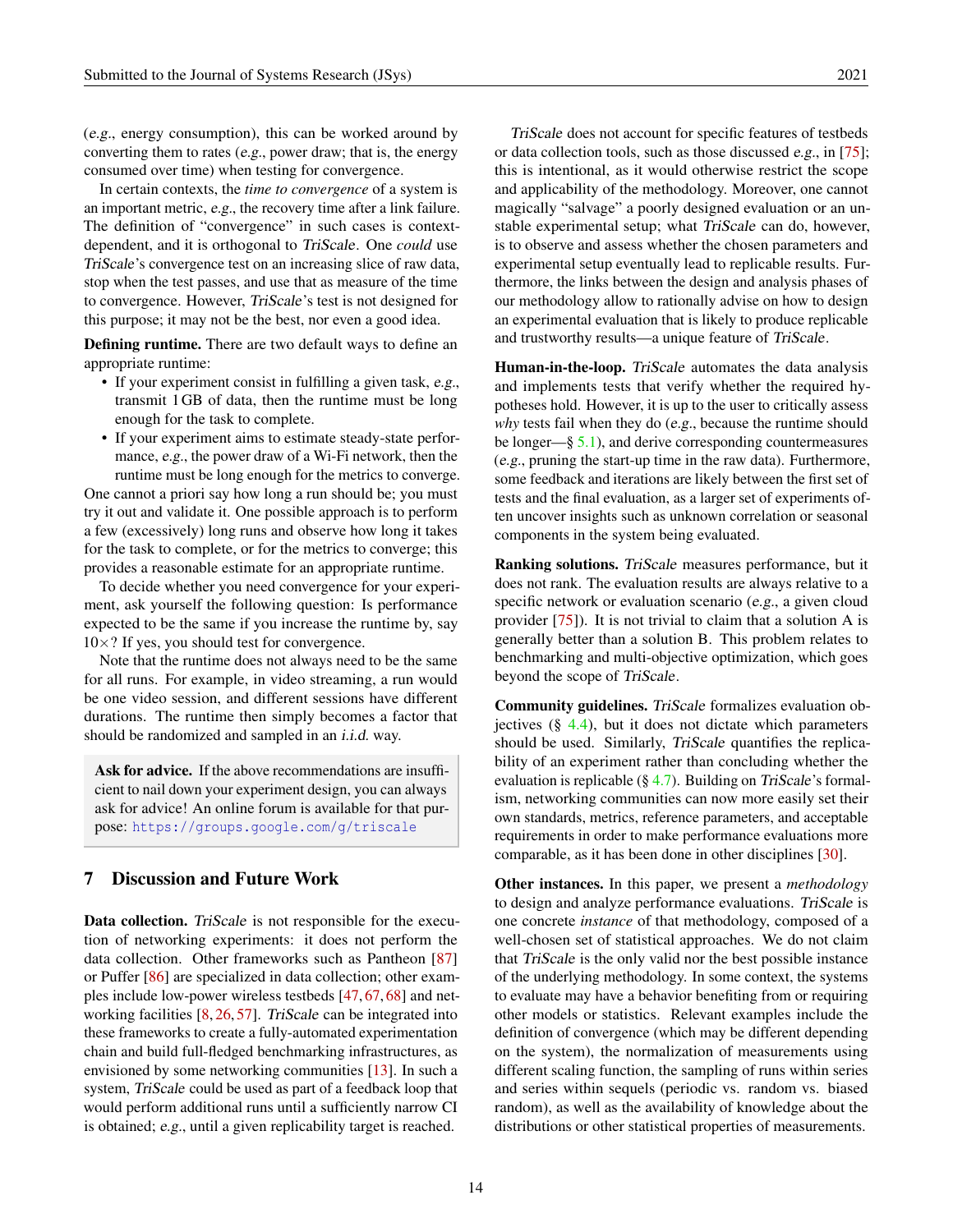In such cases, one can build a different instance of TriScale based on the same methodology—i.e., the concept of separating the variability sources into different time scales and addressing them independently—which can be generally applied with different statistical approaches. The specific instance we present in this paper does already appear well suited for a large class of performance evaluation scenarios, as exemplified by the case studies in § [5.](#page-10-0)

Limitation. In networking applications, many variability sources are time-dependent; this can be explained by the correlation (positive or negative) of a large portion of network traffic with human activity. This motivated the use of time scales to structure the TriScale framework. In some cases however, such time-based structure may not be the most appropriate; for example, for research on attack protection, or failure mitigation. Occurrences of such events are (a priori) not strongly time-dependent. This is also true for single events, such as the COVID pandemic and its impact on the Internet, or the 2021 Facebook outage [\[51\]](#page-19-11). For such studies, even the notion of replicability is debatable in itself.

Under the "Limitation" sub-section in Section 7, you state "The TriScale framework is designed with networking applications in mind, where the main variability factor is time—or can be modeled as such". I think this is a strong claim which is not well clarified. Network characteristics can vary based on link bandwidth, delay, and a variety of other factors. I believe TriScale can work in many such scenarios. The emphasis on time is not clear here. Security lapses are a nice counter-example. But is this the only category that cannot be handled by TriScale? It will be helpful if you can add more information on limitations.

However, even in such cases, the principles underlying TriScale's methodology are still useful: with proper statistics, one can generalize performance claims based on a sample, as we illustrated with one of our case studies, related to failure detection  $(\S 5.3)$  $(\S 5.3)$ . In this example, the distribution we sample from is not time-dependent: it is a fixed distribution of prefixes in a set of traffic traces. There, KPIs allow generalizing performance observations to all prefixes, based on a sample.

In summary, while the full TriScale framework is not appropriate to all use cases, its core principles—i.e., randomizing factors and using non-parametric CIs—are useful for any applications with performance variability, as long as we have some control over the factors to randomize.

Multi-objective evaluation. In this paper, we consider performance dimensions independently of each other. In many cases though, one is interested in comparing performance over multiple metrics (e.g., delay and throughput). The concept of Pareto-dominance can be useful to extend the methodology to multi-objective performance evaluations. Moreover, networking metrics are often correlated (Fig. [1a\)](#page-2-0), which should be accounted for in a multi-objective setting. How to address this is a complex question that we leave for future work.

In addition, one may be interested in two-sided intervals for KPIs, such that the expected performance is both upper- *and* lower-bounded. Currently, TriScale supports this by defining two independent KPIs; again, a better way to account for the correlation between these bounds would be interesting.

Use what you need. In this paper, we describe a full pipeline leading to a quantification of replicability. One may not always be interested to go all the way and assess replicability for every experiment; maybe you do not need convergence of runs, or maybe you do not need a strong statement on replicability. Each statistical method we present tackles a specific problem and is individually useful. Use what you need for your own experiments.

Do what you can. Assessing replicability is hard: to make meaningful statements, one requires many runs, spread across large time periods, and often scheduled randomly. This might be impractical (if not impossible) to do on shared experimental platforms or testbeds. But that's what you need for replicability! If it is not possible, fine; but make sure not to overstate your performance claims!

# 8 Related Work

The replicability of experiments and comparability of results are cornerstones of the scientific method. In recent years, several studies have highlighted the inability of researchers from various disciplines to replicate their own experimental results [\[7,](#page-16-7) [60\]](#page-20-9), often due to sloppy research protocols and faulty statistical analysis [\[12,](#page-16-3) [14,](#page-17-9) [66\]](#page-20-3). This is a problem in computer science as well [\[23,](#page-17-0) [76\]](#page-21-0), where experiments are seldom replicable and artifacts rarely shared.

Promoting replicability. Recent work demonstrated that poor experimental and statistical practices has led to wrong or ambiguous conclusions. [\[75\]](#page-21-3) presented a survey of recent cloud computing works and concludes that more than 60% of papers reports poor or no specification of the experiments, and that three-quarter of those that do are using fewer repetitions than necessary to mitigate the performance variability of cloud infrastructure. The Puffer project [\[86\]](#page-21-1) showed that, for adaptive bit-rate algorithms, even with 2.5 years of data, the size of 95% CI of some performance metrics—i.e., the uncertainty—is of the same scale as the performance "improvements" claimed in the original papers. To address this "replicability crisis" [\[7\]](#page-16-7), many efforts aiming to incentivize a rigorous experimentation have gained momentum in computer science, including e.g., ACM's badging system for publications [\[1\]](#page-16-1). In the networking community, especially challenged by the need to carry out experiments in dynamic and uncontrollable conditions [\[18,](#page-17-1) [53\]](#page-19-1), several workshops [\[5,](#page-16-8) [16,](#page-17-10) [32\]](#page-18-8), surveys [\[29\]](#page-18-0), and guidelines [\[6,](#page-16-2) [44,](#page-19-0) [54,](#page-19-4) [65\]](#page-20-2) have raised awareness on the replicability problem and promoted better experimentation practices. This large body of work mostly offers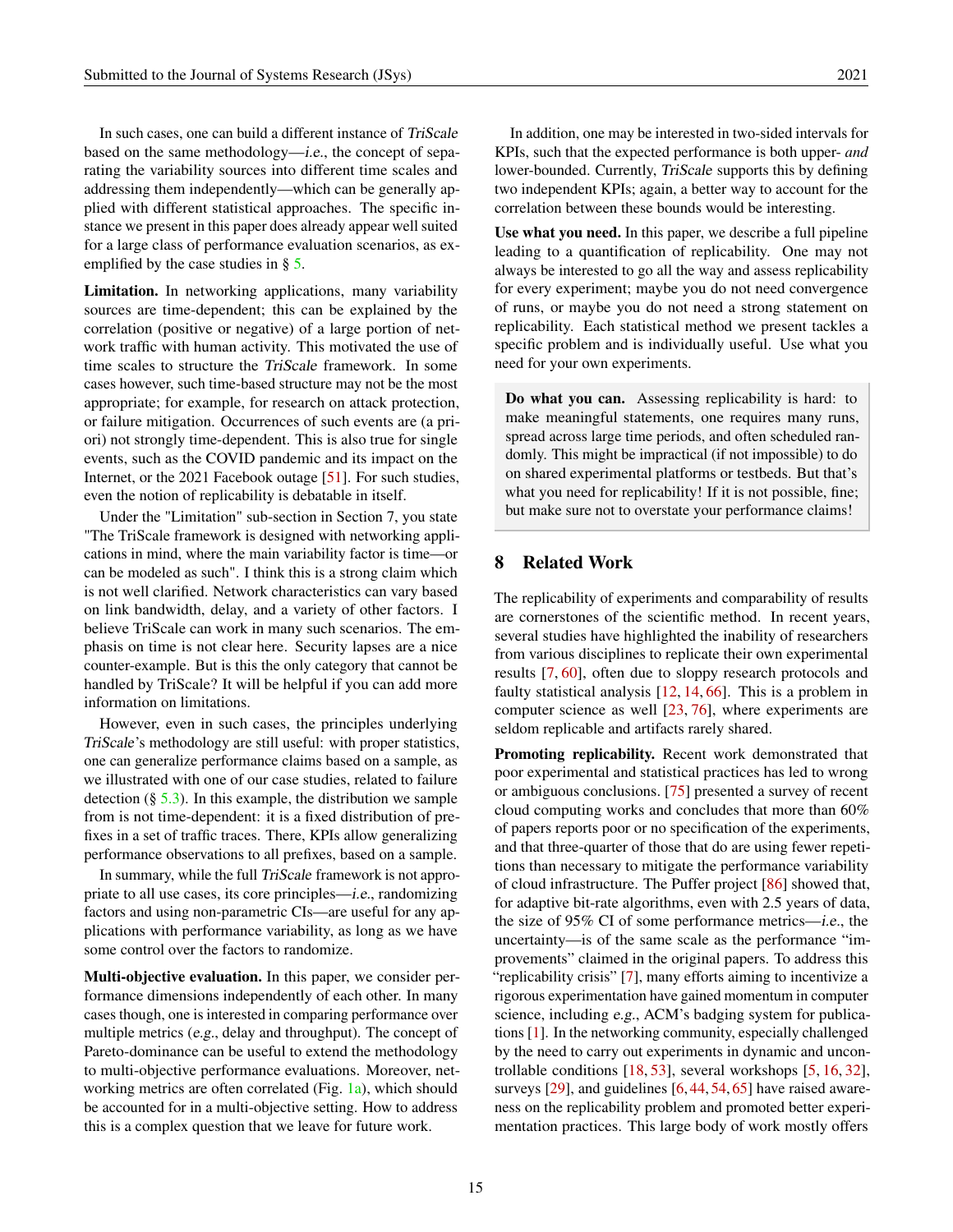*qualitative* statements on how an experiment should be performed and documented. Such statements emphasize, e.g., the need to carefully choose when and how often to sample data [\[6\]](#page-16-2), or suggest which methodology to adopt during performance evaluations [\[44\]](#page-19-0). However, there is no guarantee that following these recommendations leads to replicable results, nor a concrete way to assess whether an experiment can be considered replicable.

In contrast, TriScale provides researchers with *quantitative* answers about how to concretely design an experimental evaluation (e.g., how many runs should be performed and how long they should be), which are derived from a clear experimental methodology grounded on robust non-parametric statistics. Moreover, TriScale offers a way to assess and compare the replicability of experimental results using clear performance indicators and variability scores.

Supporting replicability. Many experimental facilities and tools have been developed to aid researchers in carrying out replicable networking studies [\[57,](#page-19-2) [71\]](#page-20-10). Testbeds such as Emu-Lab [\[79\]](#page-21-12) and FlexLab [\[63\]](#page-20-11), as well as emulation tools such as MiniNet [\[33\]](#page-18-9) and the mini-Internet [\[34\]](#page-18-10), enable the creation of artificial network conditions using a given specification or passively-observed traffic. Emulated conditions offer a more controlled environment than experiments with real-world traffic (e.g., by transmitting data over the Internet [\[11,](#page-16-9) [22\]](#page-17-11), cloud [\[15,](#page-17-12) [26\]](#page-17-8), or wireless interfaces [\[2,](#page-16-10) [31,](#page-18-11) [52\]](#page-19-12)). However, even emulation suffers from performance variability caused by the underlying hardware and software components, which hampers replicability [\[50\]](#page-19-3). To overcome these problems, several solutions have been proposed [\[27\]](#page-17-13), such as revisiting OS libraries [\[72\]](#page-20-12), using virtualization [\[33,](#page-18-9) [42,](#page-18-12) [43\]](#page-18-13), adaptable profiles [\[64\]](#page-20-13), and fault patterns [\[4\]](#page-16-11). For "realworld" evaluations, other tools have been developed to support the replicability of mobility experiments [\[8,](#page-16-6) [20\]](#page-17-14), interference generation [\[69\]](#page-20-14), web pages load time estimation [\[77\]](#page-21-13), live-streaming measurements [\[89\]](#page-21-14), high-frequency wireless throughput estimations [\[3\]](#page-16-12), and to enable researchers to consistently evaluate congestion-control schemes [\[87\]](#page-21-2) or adaptive bit-rate (ABR) algorithms [\[86\]](#page-21-1). Note that real-world testbeds like Puffer [\[86\]](#page-21-1) cannot control their test environment. Instead, they support replicability by randomly assigning ABR algorithms to video sessions and build statistical confidence out of massive amounts of data (over streaming 2000h/day in the past two weeks<sup>[9](#page-15-0)</sup>). We cannot hope to replicable this for every performance evaluation; TriScale offers a different approach.

The aforementioned tools aim to improve replicability *during* the experiments, while TriScale assists researchers *before* and *after* their execution. It does so by informing about the number and length of runs necessary to reach a given level of confidence, as well as by computing a score quantifying the variability of the results. Hence, TriScale complements the existing body of literature promoting and enhancing replicability in networking research. The most similar proposal to TriScale is CONFIRM [\[50\]](#page-19-3), a tool aiming to indicate how many runs are required when running cloud experiments in order to obtain CIs of a given size; e.g.,  $\pm 1\%$  of the empirical median. CONFIRM uses the same statistical approach to compute CIs as TriScale (see  $\S$  [4.5\)](#page-7-0) but it also requires extensive domain-specific knowledge about cloud environments in order to predict the expected width for the CIs. By contrast, TriScale is more general: it indicates, for any networking context, how many samples are required to compute a CI, but it does not say anything about the expected interval size, which can only be known a posteriori. Nevertheless, it is naturally possible to specialize the methodology (e.g., different statistics, CI size targets, etc.) for specific contexts.

# 9 Conclusions

A consistent methodology for the design and analysis of experiments is crucial for a more rigorous and replicable scientific activity. In a prior workshop paper [\[39\]](#page-18-1), we have argued that such a methodology is of paramount importance for networking, which is especially challenged by the need to carry out experiments in dynamic and uncontrollable conditions. TriScale is the concrete realization of our vision into a tangible framework: it implements a methodology grounded on non-parametric statistics into a framework that aids researchers in designing experiments and analyzing data. In addition, TriScale improves the interpretability of results and helps to quantify the replicability of experimental evaluations.

Beyond academic research, TriScale's methodology may be beneficial, e.g., for monitoring tasks performed daily by network operators or, more generally, for any performance evaluation run in a stochastic environment. We hope that TriScale's open availability and usability [\[36,](#page-18-2) [38\]](#page-18-4) will foster better experimentation practices in the short term and for the networking community at large. The quest towards fully-replicable networking experiments remains open, but we believe that *TriScale* represents an important stepping stone towards an accepted standard for networking experiments.

#### Acknowledgement

It has been a long and bumpy road to get this work published; there were many people who helped us along the way and that we would like to thank. Hanspeter Schmid, for introducing us to non-parametric statistics, providing code snippets to implement the Thompson's CI computation, and fruitful stat discussions. The ETH statistical consulting team for their time and advice, and—most importantly—confirming that we were facing a non-trivial problem. Antonios Koskinas, Balz Maag, Ramona Marfievici, and Usman Raza for their help and brainstorming in the early stage of this project. Zimu Zhou, Benjamin Friedrich, Jennifer Rexford, Ankit Singla, Olivier

<span id="page-15-0"></span><sup>9</sup><https://puffer.stanford.edu/results/>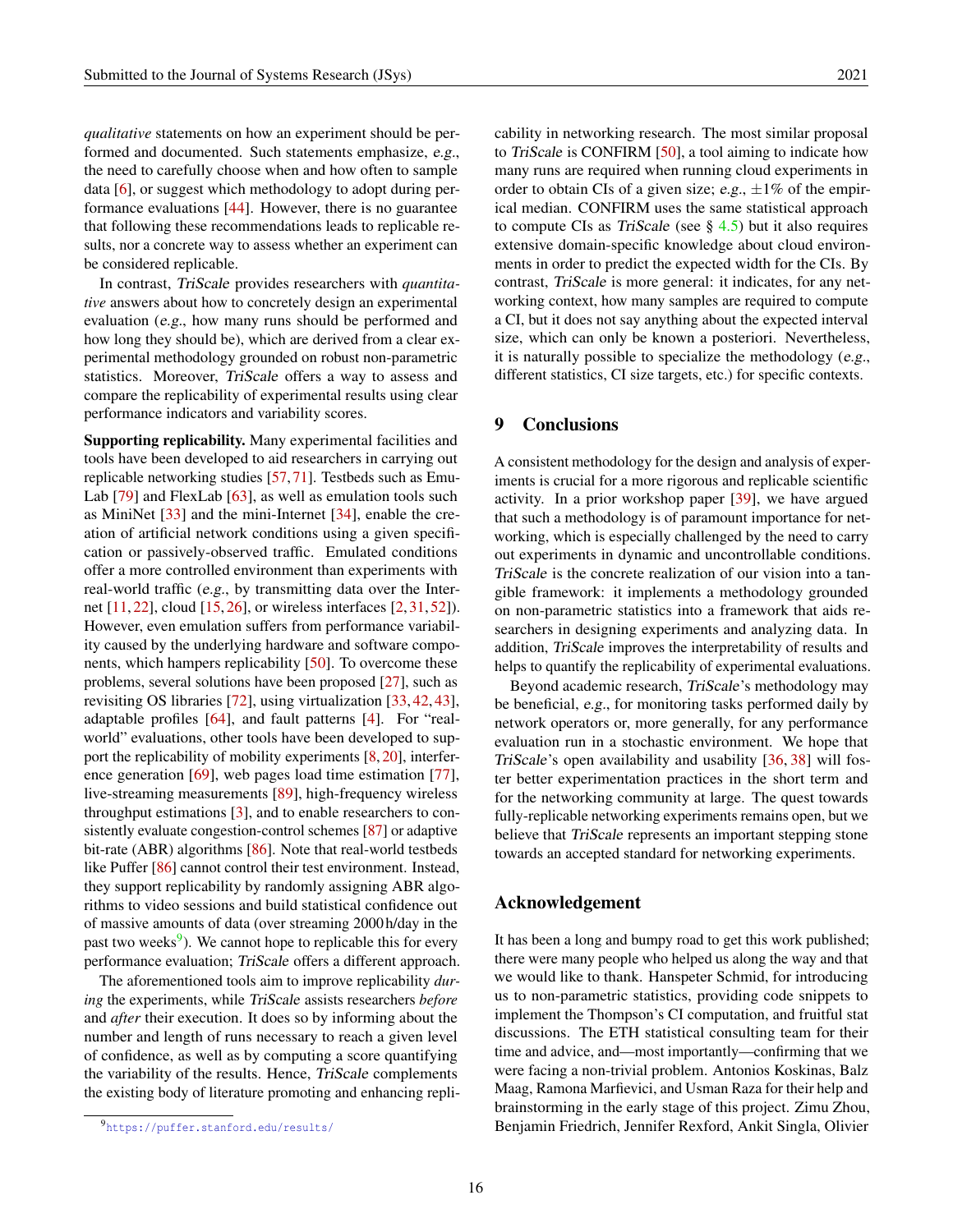Bonaventure, and Stefano Vissicchio for their feedback on earlier versions of this manuscript. And finally, the NSDI'2020, SIGCOMM'2020, SIGMETRICS'2021, and CCR reviewers for their helpful and encouraging comments despite rejecting the paper; in particular, we want to thank Damien Saucez and Luigi Iannone for the engaging discussion and encouragements that followed our submission to CCR.

This work was supported in part by the German Research Foundation (DFG) through the Emmy Noether project NextIoT (grant ZI 1635/2-1)

# References

- <span id="page-16-1"></span>[1] ACM. Artifact Review and Badging, August 2020. URL: [https://www.acm.org/publications/](https://www.acm.org/publications/policies/artifact-review-badging) [policies/artifact-review-badging](https://www.acm.org/publications/policies/artifact-review-badging).
- <span id="page-16-10"></span>[2] Cedric Adjih, Emmanuel Baccelli, Eric Fleury, Gaetan Harter, Nathalie Mitton, Thomas Noel, Roger Pissard-Gibollet, Frederic Saint-Marcel, Guillaume Schreiner, Julien Vandaele, and Thomas Watteyne. FIT IoT-LAB: A large scale open experimental IoT testbed. In *Proceedings of the 2015 IEEE 2nd World Forum on Internet of Things (WF-IoT)*, pages 459–464, December 2015. [doi:10.1109/WF-IoT.2015.7389098](https://doi.org/10.1109/WF-IoT.2015.7389098).
- <span id="page-16-12"></span>[3] Shivang Aggarwal, Zhaoning Kong, Moinak Ghoshal, Y. Charlie Hu, and Dimitrios Koutsonikolas. Throughput Prediction on 60 GHz Mobile Devices for High-Bandwidth, Latency-Sensitive Applications. In Oliver Hohlfeld, Andra Lutu, and Dave Levin, editors, *Passive and Active Measurement*, volume 12671, pages 513–528. Springer International Publishing, Cham, 2021. URL: [https://link.](https://link.springer.com/10.1007/978-3-030-72582-2_30) [springer.com/10.1007/978-3-030-72582-2\\_30](https://link.springer.com/10.1007/978-3-030-72582-2_30), [doi:10.1007/978-3-030-72582-2\\_30](https://doi.org/10.1007/978-3-030-72582-2_30).
- <span id="page-16-11"></span>[4] Angainor. Angainor – Reproducible Evaluation and Fault Injection of Large-Scale Distributed Systems, 2020. URL: <http://angainor.science/>.
- <span id="page-16-8"></span>[5] Vaibhav Bajpai, Olivier Bonaventure, Kimberly Claffy, and Daniel Karrenberg. Encouraging Reproducibility in Scientific Research of the Internet (Dagstuhl Seminar 18412). *Dagstuhl Reports*, 8(10):41–62, 2019. URL: [http://drops.](http://drops.dagstuhl.de/opus/volltexte/2019/10347) [dagstuhl.de/opus/volltexte/2019/10347](http://drops.dagstuhl.de/opus/volltexte/2019/10347), [doi:](https://doi.org/10.4230/DagRep.8.10.41) [10.4230/DagRep.8.10.41](https://doi.org/10.4230/DagRep.8.10.41).
- <span id="page-16-2"></span>[6] Vaibhav Bajpai, Anna Brunstrom, Anja Feldmann, Wolfgang Kellerer, Aiko Pras, Henning Schulzrinne, Georgios Smaragdakis, Matthias Wählisch, and Klaus Wehrle. The Dagstuhl Beginners Guide to Reproducibility for Experimental Networking Research. *SIGCOMM*

*Computer Communication Review*, 49(1):24–30, January 2019. URL: [https://dl.acm.org/citation.](https://dl.acm.org/citation.cfm?id=3314217) [cfm?id=3314217](https://dl.acm.org/citation.cfm?id=3314217).

- <span id="page-16-7"></span>[7] Monya Baker. Is There a Reproducibility Crisis? *Nature News*, 533(7604):452–454, May 2016. URL: https://www.nature.com/news/polopoly fs/1. [19970!/menu/main/topColumns/topLeftColumn/](https://www.nature.com/news/polopoly_fs/1.19970!/menu/main/topColumns/topLeftColumn/pdf/533452a.pdf) [pdf/533452a.pdf](https://www.nature.com/news/polopoly_fs/1.19970!/menu/main/topColumns/topLeftColumn/pdf/533452a.pdf).
- <span id="page-16-6"></span>[8] Arijit Banerjee, Junguk Cho, Eric Eide, Jonathon Duerig, Binh Nguyen, Robert Ricci, Jacobus Van der Merwe, Kirk Webb, and Gary Wong. PhantomNet: Research Infrastructure for Mobile Networking, Cloud Computing and Software-Defined Networking. *Get-Mobile: Mobile Computing and Communications Review*, 19(2):28–33, August 2015. URL: [http://](http://doi.acm.org/10.1145/2817761.2817772) [doi.acm.org/10.1145/2817761.2817772](http://doi.acm.org/10.1145/2817761.2817772), [doi:10.](https://doi.org/10.1145/2817761.2817772) [1145/2817761.2817772](https://doi.org/10.1145/2817761.2817772).
- <span id="page-16-0"></span>[9] Lorena A. Barba. Terminologies for Reproducible Research. *arXiv:1802.03311 [cs]*, February 2018. URL: <http://arxiv.org/abs/1802.03311>, [arXiv:](http://arxiv.org/abs/1802.03311) [1802.03311](http://arxiv.org/abs/1802.03311).
- <span id="page-16-5"></span>[10] Stephanie R. Barbari, Daniel P. Kane, Elizabeth A. Moore, and Polina V. Shcherbakova. Functional Analysis of Cancer-Associated DNA Polymerase ε Variants in Saccharomyces cerevisiae. *G3: Genes, Genomes, Genetics*, 8(3):1019–1029, March 2018. URL: [https://www.g3journal.org/content/8/3/](https://www.g3journal.org/content/8/3/1019) [1019](https://www.g3journal.org/content/8/3/1019), [doi:10.1534/g3.118.200042](https://doi.org/10.1534/g3.118.200042).
- <span id="page-16-9"></span>[11] Mark Berman, Jeffrey S. Chase, Lawrence Landweber, Akihiro Nakao, Max Ott, Dipankar Raychaudhuri, Robert Ricci, and Ivan Seskar. GENI: A federated testbed for innovative network experiments. *Computer Networks*, 61:5–23, March 2014. URL: [http://www.sciencedirect.com/science/](http://www.sciencedirect.com/science/article/pii/S1389128613004507) [article/pii/S1389128613004507](http://www.sciencedirect.com/science/article/pii/S1389128613004507), [doi:10.1016/](https://doi.org/10.1016/j.bjp.2013.12.037) [j.bjp.2013.12.037](https://doi.org/10.1016/j.bjp.2013.12.037).
- <span id="page-16-3"></span>[12] Stephen M. Blackburn, Amer Diwan, Matthias Hauswirth, Peter F. Sweeney, José Nelson Amaral, Tim Brecht, Lubomír Bulej, Cliff Click, Lieven Eeckhout, Sebastian Fischmeister, Daniel Frampton, Laurie J. Hendren, Michael Hind, Antony L. Hosking, Richard E. Jones, Tomas Kalibera, Nathan Keynes, Nathaniel Nystrom, and Andreas Zeller. The Truth, The Whole Truth, and Nothing But the Truth: A Pragmatic Guide to Assessing Empirical Evaluations. *ACM Transactions on Programming Languages and Systems*, 38(4):15:1– 15:20, October 2016. URL: [http://doi.acm.org/](http://doi.acm.org/10.1145/2983574) [10.1145/2983574](http://doi.acm.org/10.1145/2983574), [doi:10.1145/2983574](https://doi.org/10.1145/2983574).
- <span id="page-16-4"></span>[13] Carlo A. Boano, Simon Duquennoy, Anna Förster, Omprakash Gnawali, Romain Jacob, Hyung-Sin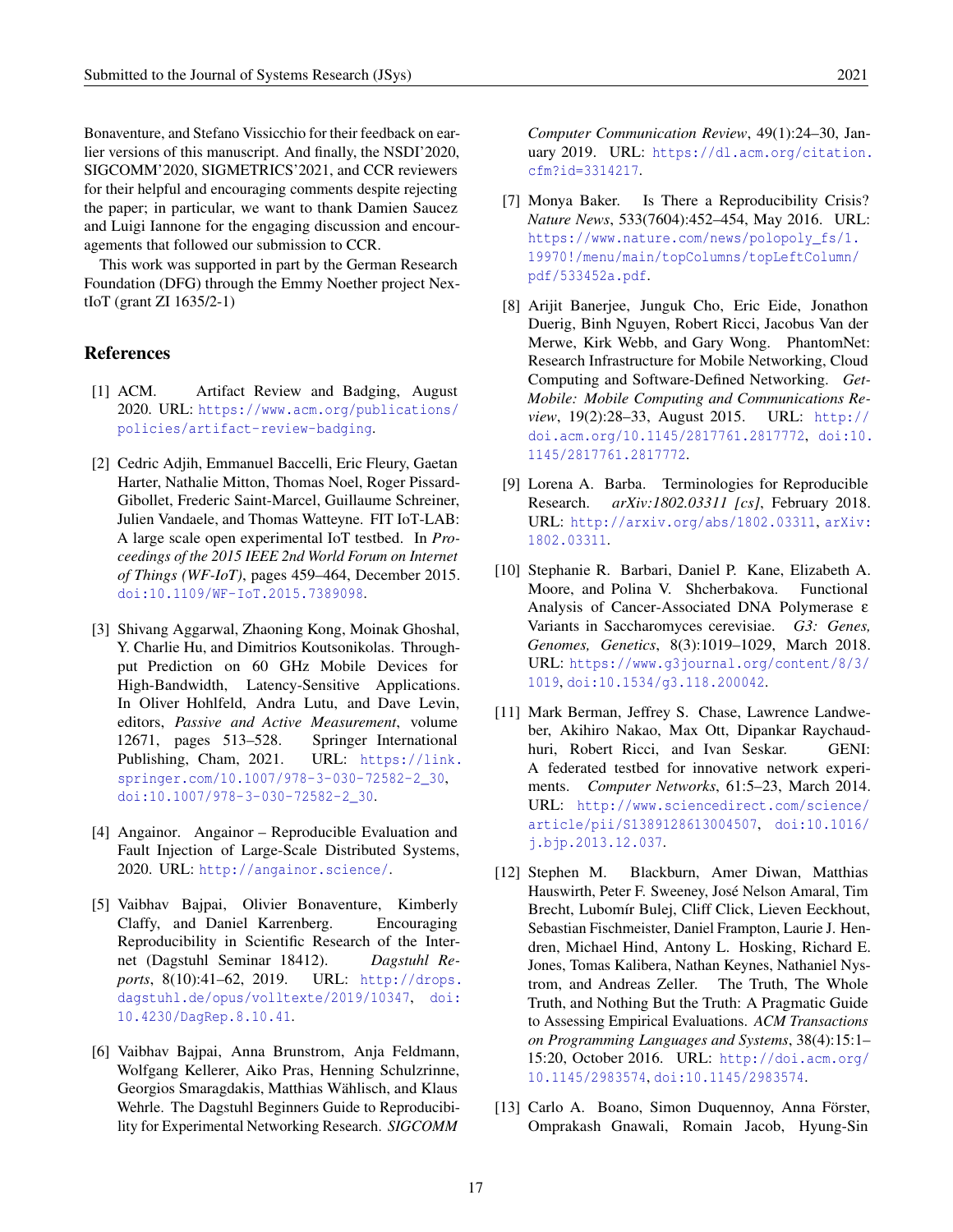Kim, Olaf Landsiedel, Ramona Marfievici, Luca Mottola, Gian Pietro Picco, Xavier Vilajosana, Thomas Watteyne, and Marco Zimmerling. IoT-Bench: Towards a Benchmark for Low-power Wireless Networking. In *Proceedings of the 1st Workshop on Benchmarking Cyber-Physical Networks and Systems (CPSBench 2018)*, April 2018. URL: [https://www.research-collection.ethz.](https://www.research-collection.ethz.ch/handle/20.500.11850/256517) [ch/handle/20.500.11850/256517](https://www.research-collection.ethz.ch/handle/20.500.11850/256517), [doi:10.3929/](https://doi.org/10.3929/ethz-b-000256517) [ethz-b-000256517](https://doi.org/10.3929/ethz-b-000256517).

- <span id="page-17-9"></span>[14] Ronald F. Boisvert. Incentivizing Reproducibility. *Communications of the ACM*, 59(10):5–5, September 2016. URL: [https://cacm.acm.org/magazines/2016/](https://cacm.acm.org/magazines/2016/10/207757-incentivizing-reproducibility/fulltext) [10/207757-incentivizing-reproducibility/](https://cacm.acm.org/magazines/2016/10/207757-incentivizing-reproducibility/fulltext) [fulltext](https://cacm.acm.org/magazines/2016/10/207757-incentivizing-reproducibility/fulltext), [doi:10.1145/2994031](https://doi.org/10.1145/2994031).
- <span id="page-17-12"></span>[15] Raphaël Bolze et al. Grid'5000: A Large Scale And Highly Reconfigurable Experimental Grid Testbed. *International Journal of High Performance Computing Applications*, 20(4):481–494, November 2006. URL: <https://hal.inria.fr/hal-00684943>.
- <span id="page-17-10"></span>[16] Olivier Bonaventure, Luigi Iannone, and Damien Saucez, editors. *Proceedings of the International ACM SIGCOMM Reproducibility Workshop*. Reproducibility'17. ACM, Los Angeles, CA, USA, August 2017. URL: [https://dl.acm.org/citation.cfm?](https://dl.acm.org/citation.cfm?id=3097766) [id=3097766](https://dl.acm.org/citation.cfm?id=3097766).
- <span id="page-17-4"></span>[17] Peter J. Brockwell, Richard A. Davis, and Stephen E. Fienberg. *Time Series: Theory and Methods*. Springer Science & Business Media, 1991. [doi:10.1007/](https://doi.org/10.1007/978-1-4419-0320-4) [978-1-4419-0320-4](https://doi.org/10.1007/978-1-4419-0320-4).
- <span id="page-17-1"></span>[18] Ryan Burchfield, Ehsan Nourbakhsh, Jeff Dix, Kunal Sahu, S. Venkatesan, and Ravi Prakash. RF in the Jungle: Effect of Environment Assumptions on Wireless Experiment Repeatability. In *Proceedings of the International Conference on Communications (ICC)*, pages 1–6. IEEE, June 2009. URL: [https://ehsaan.net/](https://ehsaan.net/wp-content/uploads/publications/rfij.pdf) [wp-content/uploads/publications/rfij.pdf](https://ehsaan.net/wp-content/uploads/publications/rfij.pdf).
- <span id="page-17-6"></span>[19] CAIDA. CAIDA Internet Data – Passive Data Sources, 2021. URL: [https://www.caida.org/](https://www.caida.org/data/passive/index.xml) [data/passive/index.xml](https://www.caida.org/data/passive/index.xml).
- <span id="page-17-14"></span>[20] Junguk Cho, Jonathan Duerig, Eric Eide, Binh Nguyen, Robert Ricci, Aisha Syed, Jacobus Van der Merwe, Kirk Webb, and Gary Wong. Repeatable mobile networking research with phantomNet: Demo. In *Proceedings of the 22nd Annual International Conference on Mobile Computing and Networking - MobiCom '16*, pages 489–490, New York City, New York, 2016. ACM Press. URL: [http://dl.acm.](http://dl.acm.org/citation.cfm?doid=2973750.2985616) [org/citation.cfm?doid=2973750.2985616](http://dl.acm.org/citation.cfm?doid=2973750.2985616), [doi:](https://doi.org/10.1145/2973750.2985616) [10.1145/2973750.2985616](https://doi.org/10.1145/2973750.2985616).
- <span id="page-17-7"></span>fic data repository at the WIDE project. In *Proceedings of the Annual Conference on USENIX Annual Technical Conference*, ATEC '00, page 51, San Diego, California, June 2000. USENIX Association.
- <span id="page-17-11"></span>[22] Brent Chun, David Culler, Timothy Roscoe, Andy Bavier, Larry Peterson, Mike Wawrzoniak, and Mic Bowman. PlanetLab: An Overlay Testbed for Broadcoverage Services. *SIGCOMM Computer Communication Review*, 33(3):3–12, July 2003. URL: [http:](http://doi.acm.org/10.1145/956993.956995) [//doi.acm.org/10.1145/956993.956995](http://doi.acm.org/10.1145/956993.956995), [doi:10.](https://doi.org/10.1145/956993.956995) [1145/956993.956995](https://doi.org/10.1145/956993.956995).
- <span id="page-17-0"></span>[23] Christian Collberg, Todd Proebsting, and Alex M. Warren. Repeatability and Benefaction in Computer Systems Research. Technical Report TR 14–04, University of Arizona, February 2015. URL: [http://reproducibility.cs.arizona.edu/](http://reproducibility.cs.arizona.edu/v2/RepeatabilityTR.pdf) [v2/RepeatabilityTR.pdf](http://reproducibility.cs.arizona.edu/v2/RepeatabilityTR.pdf).
- <span id="page-17-2"></span>[24] Geoff Cumming and Sue Finch. A Primer on the Understanding, Use, and Calculation of Confidence Intervals that are Based on Central and Noncentral Distributions. *Educational and Psychological Measurement*, 61(4):532–574, August 2001. URL: [https:](https://doi.org/10.1177/0013164401614002) [//doi.org/10.1177/0013164401614002](https://doi.org/10.1177/0013164401614002).
- <span id="page-17-3"></span>[25] Herbert A. David and Haikady N. Nagaraja. Order Statistics in Nonparametric Inference. In *Order Statistics*, pages 159–170. John Wiley & Sons, Ltd, 2005. URL: [https://onlinelibrary.wiley.com/](https://onlinelibrary.wiley.com/doi/abs/10.1002/0471722162.ch7) [doi/abs/10.1002/0471722162.ch7](https://onlinelibrary.wiley.com/doi/abs/10.1002/0471722162.ch7), [doi:10.1002/](https://doi.org/10.1002/0471722162.ch7) [0471722162.ch7](https://doi.org/10.1002/0471722162.ch7).
- <span id="page-17-8"></span>[26] Dmitry Duplyakin, Robert Ricci, Aleksander Maricq, Gary Wong, Jonathon Duerig, Eric Eide, Leigh Stoller, Mike Hibler, David Johnson, Kirk Webb, Aditya Akella, Kuangching Wang, Glenn Ricart, Larry Landweber, Chip Elliott, Michael Zink, Emmanuel Cecchet, Snigdhaswin Kar, and Prabodh Mishra. The Design and Operation of Cloud-Lab. In *Proceedings of the 2019 USENIX Annual Technical Conference (USENIX ATC 19)*, pages 1–14, 2019. URL: [https://www.usenix.org/](https://www.usenix.org/conference/atc19/presentation/duplyakin) [conference/atc19/presentation/duplyakin](https://www.usenix.org/conference/atc19/presentation/duplyakin).
- <span id="page-17-13"></span>[27] Sarah Edwards, Xuan Liu, and Niky Riga. Creating Repeatable Computer Science and Networking Experiments on Shared, Public Testbeds. *ACM SIGOPS Operating Systems Review*, 49(1):90–99, January 2015. URL: <http://doi.acm.org/10.1145/2723872.2723884>.
- <span id="page-17-5"></span>[28] Federico Ferrari, Marco Zimmerling, Lothar Thiele, and Olga Saukh. Efficient network flooding and time synchronization with Glossy. In *Proceedings of the*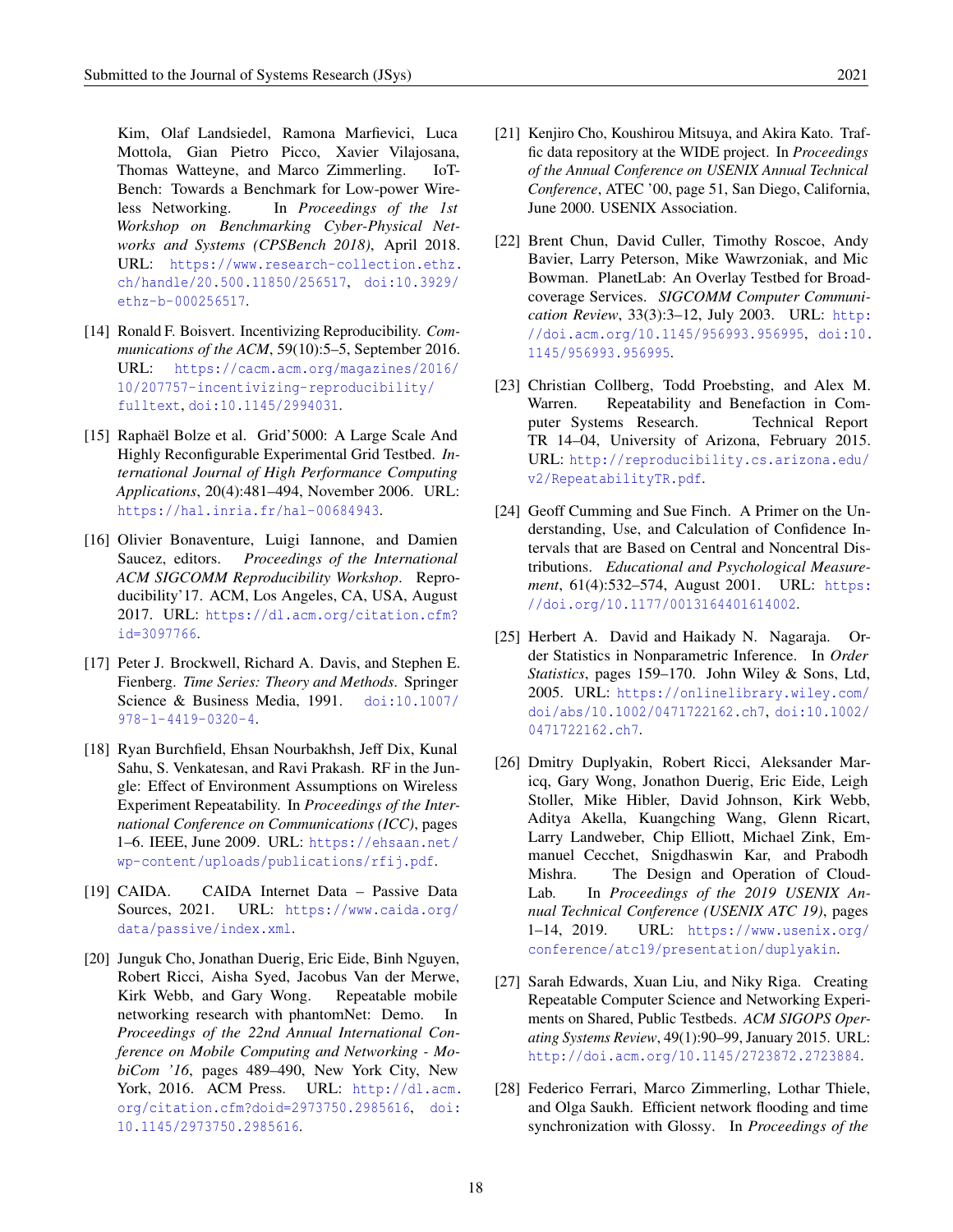*10th ACM/IEEE International Conference on Information Processing in Sensor Networks*, pages 73–84, April 2011. URL: [https://ieeexplore.ieee.org/](https://ieeexplore.ieee.org/document/5779066) [document/5779066](https://ieeexplore.ieee.org/document/5779066).

- <span id="page-18-0"></span>[29] Matthias Flittner, Mohamed Naoufal Mahfoudi, Damien Saucez, Matthias Wählisch, Luigi Iannone, Vaibhav Bajpai, and Alex Afanasyev. A Survey on Artifacts from CoNEXT, ICN, IMC, and SIGCOMM Conferences in 2017. *SIGCOMM Computer Communication Review*, 48(1):75–80, April 2018. URL: [http://](http://doi.acm.org/10.1145/3211852.3211864) [doi.acm.org/10.1145/3211852.3211864](http://doi.acm.org/10.1145/3211852.3211864), [doi:10.](https://doi.org/10.1145/3211852.3211864) [1145/3211852.3211864](https://doi.org/10.1145/3211852.3211864).
- <span id="page-18-7"></span>[30] C. Galán, Matt Smith, M. Thibaudon, G. Frenguelli, J. Oteros, R. Gehrig, U. Berger, B. Clot, R. Brandao, and EAS QC Working Group. Pollen monitoring: Minimum requirements and reproducibility of analysis. *Aerobiologia*, 30(4):385–395, December 2014. [doi:10.1007/s10453-014-9335-5](https://doi.org/10.1007/s10453-014-9335-5).
- <span id="page-18-11"></span>[31] Sachin Ganu, Haris Kremo, Richard Howard, and Ivan Seskar. Addressing Repeatability in Wireless Experiments Using ORBIT Testbed. In *Proceedings of the 1st International Conference on Testbeds and Research Infrastructures for the Development of Networks and Communities (TRIDENTCOM)*, pages 153– 160, Trento, Italy, February 2005. IEEE Computer Society. URL: [https://ieeexplore.ieee.org/](https://ieeexplore.ieee.org/document/1386191) [document/1386191](https://ieeexplore.ieee.org/document/1386191).
- <span id="page-18-8"></span>[32] Omprakash Gnawali, Marco Zimmerling, and Sebastian Trimpe, editors. *Proceedings of the 1st International Workshop on Benchmarking Cyber-Physical Networks and Systems (CPSBench)*. IEEE, Porto, Portugal, April 2018. URL: [https://doi.org/10.1109/CPSBench.](https://doi.org/10.1109/CPSBench.2018.00004) [2018.00004](https://doi.org/10.1109/CPSBench.2018.00004).
- <span id="page-18-9"></span>[33] Nikhil Handigol, Brandon Heller, Vimalkumar Jeyakumar, Bob Lantz, and Nick McKeown. Reproducible Network Experiments Using Container-Based Emulation. In *Proceedings of the 8th International Conference on Emerging Networking Experiments and Technologies (CoNEXT)*, pages 253–264, Nice, France, December 2012. ACM. URL: [http://tiny-tera.stanford.](http://tiny-tera.stanford.edu/~nickm/papers/p253.pdf) [edu/~nickm/papers/p253.pdf](http://tiny-tera.stanford.edu/~nickm/papers/p253.pdf).
- <span id="page-18-10"></span>[34] Thomas Holterbach, Tobias Bühler, Tino Rellstab, and Laurent Vanbever. An Open Platform to Teach How the Internet Practically Works. *ACM SIGCOMM Computer Communication Review*, 50(2):45–52, May 2020. URL: [https://dl.](https://dl.acm.org/doi/10.1145/3402413.3402420) [acm.org/doi/10.1145/3402413.3402420](https://dl.acm.org/doi/10.1145/3402413.3402420), [doi:10.](https://doi.org/10.1145/3402413.3402420) [1145/3402413.3402420](https://doi.org/10.1145/3402413.3402420).
- <span id="page-18-6"></span>[35] Thomas Holterbach, Edgar Costa Molero, Maria Apostolaki, Alberto Dainotti, Stefano Vissicchio, and Lau-

rent Vanbever. Blink: Fast Connectivity Recovery Entirely in the Data Plane. In *Proceedings of the 16th USENIX Symposium on Networked Systems Design and Implementation (NSDI 19)*, pages 161–176, 2019. URL: [https://www.usenix.org/](https://www.usenix.org/conference/nsdi19/presentation/holterbach) [conference/nsdi19/presentation/holterbach](https://www.usenix.org/conference/nsdi19/presentation/holterbach).

- <span id="page-18-2"></span>[36] Romain Jacob. TriScale, 2021. URL: [https:](https://github.com/romain-jacob/triscale) [//github.com/romain-jacob/triscale](https://github.com/romain-jacob/triscale).
- <span id="page-18-3"></span>[37] Romain Jacob. TriScale Artifacts, 2021. URL: [https:](https://doi.org/10.5281/zenodo.3451417) [//doi.org/10.5281/zenodo.3451417](https://doi.org/10.5281/zenodo.3451417).
- <span id="page-18-4"></span>[38] Romain Jacob. TriScale Demo, June 2021. URL: <http://triscale.ethz.ch>.
- <span id="page-18-1"></span>[39] Romain Jacob, Carlo Alberto Boano, Usman Raza, Marco Zimmerling, and Lothar Thiele. Towards a Methodology for Experimental Evaluation in Low-Power Wireless Networking. In *Proceedings of the 2nd Workshop on Benchmarking Cyber-Physical Systems and Internet of Things (CPS-IoTBench'19)*, April 2019. URL: [https://www.research-collection.ethz.](https://www.research-collection.ethz.ch/handle/20.500.11850/325096) [ch/handle/20.500.11850/325096](https://www.research-collection.ethz.ch/handle/20.500.11850/325096), [doi:10.3929/](https://doi.org/10.3929/ethz-b-000325096) [ethz-b-000325096](https://doi.org/10.3929/ethz-b-000325096).
- <span id="page-18-5"></span>[40] Romain Jacob, Reto Da Forno, Roman Trüb, Andreas Biri, and Lothar Thiele. Dataset: Wireless Link Quality Estimation on FlockLab – and Beyond. In *Proceedings of the 2nd International Workshop on Data Acquisition to Analysis (DATA)*, New York, NY, USA, November 2019. ACM. [doi:10.3929/ethz-b-000355846](https://doi.org/10.3929/ethz-b-000355846).
- <span id="page-18-14"></span>[41] Project Jupyter, Matthias Bussonnier, Jessica Forde, Jeremy Freeman, Brian Granger, Tim Head, Chris Holdgraf, Kyle Kelley, Gladys Nalvarte, Andrew Osheroff, M. Pacer, Yuvi Panda, Fernando Perez, Benjamin Ragan-Kelley, and Carol Willing. Binder 2.0 - Reproducible, interactive, sharable environments for science at scale. In *Proceedings of the 17th Python in Science Conference*, pages 113–120, 2018. URL: [https://conference.scipy.org/](https://conference.scipy.org/proceedings/scipy2018/project_jupyter.html) [proceedings/scipy2018/project\\_jupyter.html](https://conference.scipy.org/proceedings/scipy2018/project_jupyter.html), [doi:10.25080/Majora-4af1f417-011](https://doi.org/10.25080/Majora-4af1f417-011).
- <span id="page-18-12"></span>[42] Pravein Govindan Kannan, Ahmad Soltani, Mun Choon Chan, and Ee-Chien Chang. BNV: Enabling Scalable Network Experimentation throughBare-metal Network Virtualization. In *Proceedings of the 11th USENIX Conference on Cyber Security Experimentation and Test (CSET)*. USENIX Association, August 2018. URL: [http://dl.acm.org/citation.cfm?](http://dl.acm.org/citation.cfm?id=3307412.3307418) [id=3307412.3307418](http://dl.acm.org/citation.cfm?id=3307412.3307418).
- <span id="page-18-13"></span>[43] Teemu Koponen, Keith Amidon, Peter Balland, Martín Casado, Anupam Chanda, Bryan Fulton, Igor Ganichev, Jesse Gross, Paul Ingram, Ethan Jackson,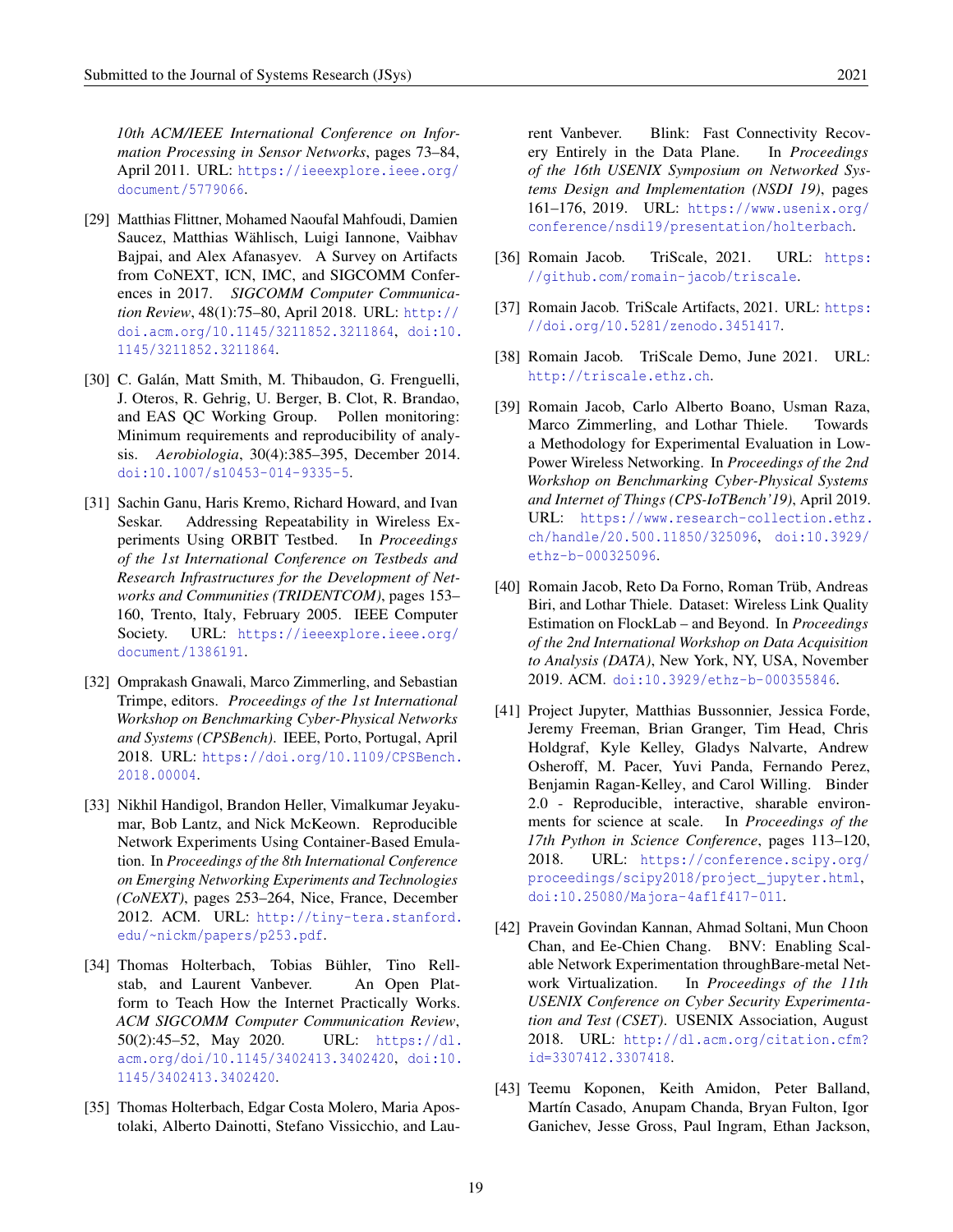Andrew Lambeth, Romain Lenglet, Shih-Hao Li, Amar Padmanabhan, Justin Pettit, Ben Pfaff, Rajiv Ramanathan, Scott Shenker, Alan Shieh, Jeremy Stribling, Pankaj Thakkar, Dan Wendlandt, Alexander Yip, and Ronghua Zhang. Network Virtualization in Multi-tenant Datacenters. In *Proceedings of the 11th USENIX Symposium on Networked Systems Design and Implementation (NSDI 14)*, pages 203–216, 2014. URL: [https://www.usenix.org/conference/nsdi14/](https://www.usenix.org/conference/nsdi14/technical-sessions/presentation/koponen) [technical-sessions/presentation/koponen](https://www.usenix.org/conference/nsdi14/technical-sessions/presentation/koponen).

- <span id="page-19-0"></span>[44] K. Kritsis, G. Z. Papadopoulos, A. Gallais, P. Chatzimisios, and F. Théoleyre. A Tutorial on Performance Evaluation and Validation Methodology for Low-Power and Lossy Networks. *IEEE Communications Surveys Tutorials*, pages 1–1, 2018. URL: [https://icube-publis.unistra.](https://icube-publis.unistra.fr/docs/13111/IEEECOMST-Perf-LLN.pdf) [fr/docs/13111/IEEECOMST-Perf-LLN.pdf](https://icube-publis.unistra.fr/docs/13111/IEEECOMST-Perf-LLN.pdf), [doi:10.1109/COMST.2018.2820810](https://doi.org/10.1109/COMST.2018.2820810).
- <span id="page-19-6"></span>[45] Daniël Lakens. Equivalence Tests: A Practical Primer for *t* Tests, Correlations, and Meta-Analyses. *Social Psychological and Personality Science*, 8(4):355–362, May 2017. URL: [https://www.](https://www.ncbi.nlm.nih.gov/pmc/articles/PMC5502906/) [ncbi.nlm.nih.gov/pmc/articles/PMC5502906/](https://www.ncbi.nlm.nih.gov/pmc/articles/PMC5502906/), [doi:10.1177/1948550617697177](https://doi.org/10.1177/1948550617697177).
- <span id="page-19-7"></span>[46] Jean-Yves Le Boudec. *Performance Evaluation of Computer and Communication Systems*. Computer and Communication Sciences. EPFL Press, Lausanne, 1. ed edition, 2010.
- <span id="page-19-9"></span>[47] Roman Lim, Federico Ferrari, Marco Zimmerling, Christoph Walser, Philipp Sommer, and Jan Beutel. FlockLab: A Testbed for Distributed, Synchronized Tracing and Profiling of Wireless Embedded Systems. In *Proceedings of the 12th International Conference on Information Processing in Sensor Networks*, IPSN'13, pages 153–166, New York, NY, USA, April 2013. ACM. URL: [http://](http://doi.acm.org/10.1145/2461381.2461402) [doi.acm.org/10.1145/2461381.2461402](http://doi.acm.org/10.1145/2461381.2461402), [doi:10.](https://doi.org/10.1145/2461381.2461402) [1145/2461381.2461402](https://doi.org/10.1145/2461381.2461402).
- <span id="page-19-8"></span>[48] David M. Liu and Matthew J. Salganik. Successes and Struggles with Computational Reproducibility: Lessons from the Fragile Families Challenge. Technical report, OSF.io, March 2019. URL: [https:](https://osf.io/preprints/socarxiv/g3pdb/) [//osf.io/preprints/socarxiv/g3pdb/](https://osf.io/preprints/socarxiv/g3pdb/).
- <span id="page-19-10"></span>[49] Hongzi Mao, Ravi Netravali, and Mohammad Alizadeh. Neural Adaptive Video Streaming with Pensieve. In *Proceedings of the Conference of the ACM Special Interest Group on Data Communication*, SIGCOMM'17, pages 197–210, Los Angeles, CA, USA, August 2017. Association for Computing Machinery. [doi:10.1145/](https://doi.org/10.1145/3098822.3098843) [3098822.3098843](https://doi.org/10.1145/3098822.3098843).
- <span id="page-19-3"></span>[50] Aleksander Maricq, Dmitry Duplyakin, Ivo Jimenez, Carlos Maltzahn, Ryan Stutsman, and Robert Ricci. Taming Performance Variability. In *Proceedings of the 13th International USENIX Symposium on Operating Systems Design and Implementation (OSDI)*, pages 409– 425, Carlsbad, CA, USA, October 2018. USENIX Association. URL: [https://www.usenix.org/system/](https://www.usenix.org/system/files/osdi18-maricq.pdf) [files/osdi18-maricq.pdf](https://www.usenix.org/system/files/osdi18-maricq.pdf).
- <span id="page-19-11"></span>[51] Celso Martinho and Tom Strickx. Understanding How Facebook Disappeared from the Internet, October 2021. URL: [https://blog.cloudflare.com/](https://blog.cloudflare.com/october-2021-facebook-outage/) [october-2021-facebook-outage/](https://blog.cloudflare.com/october-2021-facebook-outage/).
- <span id="page-19-12"></span>[52] Abdelbassat Massouri, Leonardo Cardoso, Benjamin Guillon, Florin Hutu, Guillaume Villemaud, Tanguy Risset, and Jean-Marie Gorce. CorteXlab: An open FPGAbased Facility for Testing SDR and Cognitive Radio Networks in a Reproducible Environment. In *Proceedings of the International Conference on Computer Communications (INFOCOM) Workshops*, pages 103–104, San Francisco, CA, USA, April 2014. IEEE. URL: [https:](https://ieeexplore.ieee.org/document/6849176) [//ieeexplore.ieee.org/document/6849176](https://ieeexplore.ieee.org/document/6849176).
- <span id="page-19-1"></span>[53] Miguel Matos. Towards Reproducible Evaluation of Large-Scale Distributed Systems. In *Proceedings of the International Workshop on Advanced Tools, Programming Languages, and Platforms for Implementing and Evaluating Algorithms for Distributed Systems (ApPLIED)*, pages 5–7, Egham, United Kingdom, July 2018. ACM. URL: [http://](http://doi.acm.org/10.1145/3231104.3231113) [doi.acm.org/10.1145/3231104.3231113](http://doi.acm.org/10.1145/3231104.3231113), [doi:10.](https://doi.org/10.1145/3231104.3231113) [1145/3231104.3231113](https://doi.org/10.1145/3231104.3231113).
- <span id="page-19-4"></span>[54] Micro Focus. Seven Ways to Fail. Technical Report Brochure on Application Development, Test, and Delivery, Micro Focus, March 2018. URL: [https://www.microfocus.com/media/](https://www.microfocus.com/media/brochure/seven_ways_to_fail_brochure.pdf) [brochure/seven\\_ways\\_to\\_fail\\_brochure.pdf](https://www.microfocus.com/media/brochure/seven_ways_to_fail_brochure.pdf).
- <span id="page-19-5"></span>[55] Ravi Netravali, Anirudh Sivaraman, Somak Das, Ameesh Goyal, Keith Winstein, James Mickens, and Hari Balakrishnan. Mahimahi: Accurate Record-and-Replay for HTTP. In *Proceedings of the International USENIX Annual Technical Conference (ATC)*, pages 417–429, Santa Clara, CA, USA, July 2015. USENIX Association. URL: [https://www.usenix.org/system/files/](https://www.usenix.org/system/files/conference/atc15/atc15-paper-netravali.pdf) [conference/atc15/atc15-paper-netravali.pdf](https://www.usenix.org/system/files/conference/atc15/atc15-paper-netravali.pdf).
- <span id="page-19-13"></span>[56] Numpy. NumPy: The Fundamental Package for Scientific Computing with Python, 2021. URL: [https:](https://numpy.org/) [//numpy.org/](https://numpy.org/).
- <span id="page-19-2"></span>[57] Lucas Nussbaum. Testbeds Support for Reproducible Research. In *Proceedings of the International ACM SIGCOMM Reproducibility Workshop*,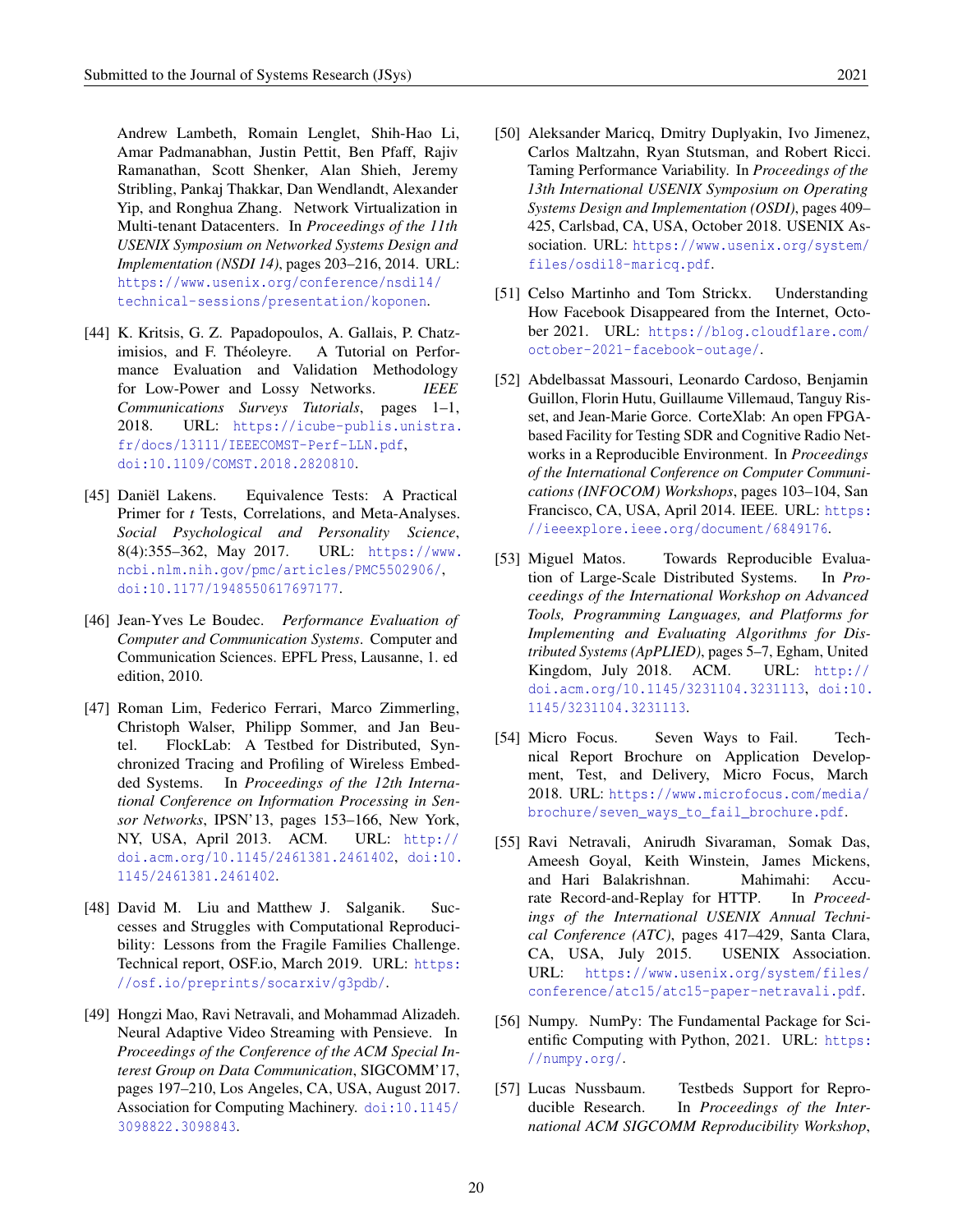Reproducibility'17, pages 24–26, Los Angeles, CA, USA, August 2017. ACM. URL: [https://hal.](https://hal.inria.fr/hal-01577849/document) [inria.fr/hal-01577849/document](https://hal.inria.fr/hal-01577849/document), [doi:10.1145/](https://doi.org/10.1145/3097766.3097773) [3097766.3097773](https://doi.org/10.1145/3097766.3097773).

- <span id="page-20-6"></span>[58] Pantheon. Pantheon, 2018. URL: [https://pantheon.](https://pantheon.stanford.edu/) [stanford.edu/](https://pantheon.stanford.edu/).
- <span id="page-20-1"></span>[59] Vern Paxson. Strategies for sound internet measurement. In *Proceedings of the 4th ACM SIGCOMM Conference on Internet Measurement*, IMC '04, pages 263–271, Taormina, Sicily, Italy, October 2004. Association for Computing Machinery. [doi:10.1145/](https://doi.org/10.1145/1028788.1028824) [1028788.1028824](https://doi.org/10.1145/1028788.1028824).
- <span id="page-20-9"></span>[60] Roger Peng. The Reproducibility Crisis in Science: A Statistical Counterattack. *Significance*, 12(3):30– 32, June 2015. URL: [https://doi.org/10.1111/j.](https://doi.org/10.1111/j.1740-9713.2015.00827.x) [1740-9713.2015.00827.x](https://doi.org/10.1111/j.1740-9713.2015.00827.x).
- <span id="page-20-0"></span>[61] Hans E. Plesser. Reproducibility vs. Replicability: A Brief History of a Confused Terminology. *Frontiers in Neuroinformatics*, 11(76):1–4, January 2018. URL: <https://doi.org/10.1177/1948550617697177>.
- <span id="page-20-15"></span>[62] Plotly. Plotly: Modern Analytic Apps for the Enterprise, 2021. URL: <https://plot.ly>.
- <span id="page-20-11"></span>[63] Robert Ricci, Jonathon Duerig, Pramod Sanaga, Daniel Gebhardt, Mike Hibler, Kevin Atkinson, Junxing Zhang, Sneha Kasera, and Jay Lepreau. The Flexlab Approach to Realistic Evaluation of Networked Systems. In *Proceedings of the 4th USENIX Conference on Networked Systems Design & Implementation*, NSDI'07, pages 15– 15, Cambridge, MA, USA, April 2007. USENIX Association. URL: [https://www.cs.utah.edu/flux/](https://www.cs.utah.edu/flux/papers/flexlab-nsdi07.pdf) [papers/flexlab-nsdi07.pdf](https://www.cs.utah.edu/flux/papers/flexlab-nsdi07.pdf).
- <span id="page-20-13"></span>[64] Robert Ricci, Gary Wong, Leigh Stoller, Kirk Webb, Jonathon Duerig, Keith Downie, and Mike Hibler. Apt: A Platform for Repeatable Research in Computer Science. *ACM SIGOPS Operating Systems Review*, 2015. URL: [http://](http://doi.acm.org/10.1145/2723872.2723885) [doi.acm.org/10.1145/2723872.2723885](http://doi.acm.org/10.1145/2723872.2723885), [doi:10.](https://doi.org/10.1145/2723872.2723885) [1145/2723872.2723885](https://doi.org/10.1145/2723872.2723885).
- <span id="page-20-2"></span>[65] Damien Saucez and Luigi Iannone. Thoughts and Recommendations from the ACM SIGCOMM 2017 Reproducibility Workshop. *SIGCOMM Computer Communication Review*, 48(1):70–74, April 2018. URL: [https://ccronline.sigcomm.org/wp-content/](https://ccronline.sigcomm.org/wp-content/uploads/2017/11/sigcomm-ccr-paper149.pdf) [uploads/2017/11/sigcomm-ccr-paper149.pdf](https://ccronline.sigcomm.org/wp-content/uploads/2017/11/sigcomm-ccr-paper149.pdf), [doi:10.1145/3211852.3211863](https://doi.org/10.1145/3211852.3211863).
- <span id="page-20-3"></span>[66] Hanspeter Schmid and Alex Huber. Measuring a Small Number of Samples, and the 3σ Fallacy: Shedding Light on Confidence and Error Intervals. *IEEE Solid-State Circuits Magazine*, 6(2):52–58, June 2014. URL: [https:](https://ieeexplore.ieee.org/document/6841797)

[//ieeexplore.ieee.org/document/6841797](https://ieeexplore.ieee.org/document/6841797), [doi:](https://doi.org/10.1109/MSSC.2014.2313714) [10.1109/MSSC.2014.2313714](https://doi.org/10.1109/MSSC.2014.2313714).

- <span id="page-20-7"></span>[67] Markus Schuß, Carlo Alberto Boano, and Kay Römer. Moving Beyond Competitions: Extending D-Cube to Seamlessly Benchmark Low-Power Wireless Systems. In *Proceedings of the 1st International Workshop on Benchmarking Cyber-Physical Networks and Systems (CPSBench)*, page 6. IEEE, April 2018. URL: [http://www.carloalbertoboano.](http://www.carloalbertoboano.com/documents/schuss18benchmark.pdf) [com/documents/schuss18benchmark.pdf](http://www.carloalbertoboano.com/documents/schuss18benchmark.pdf), [doi:10.](https://doi.org/10.1109/CPSBench.2018.00012) [1109/CPSBench.2018.00012](https://doi.org/10.1109/CPSBench.2018.00012).
- <span id="page-20-8"></span>[68] Markus Schuß, Carlo Alberto Boano, Manuel Weber, and Kay Römer. A Competition to Push the Dependability of Low-Power Wireless Protocols to the Edge. In *Proceedings of the 14th International Conference on Embedded Wireless Systems and Networks*, EWSN'17, pages 54–65, USA, February 2017. Junction Publishing. [doi:10.5555/3108009.3108018](https://doi.org/10.5555/3108009.3108018).
- <span id="page-20-14"></span>[69] Markus Schuß, Carlo Alberto Boano, Manuel Weber, Matthias Schulz, Matthias Hollick, and Kay Römer. JamLab-NG: Benchmarking Low-Power Wireless Protocols under Controllable and Repeatable Wi-Fi Interference. In *Proceedings of the 16th International Conference on Embedded Wireless Systems and Networks*, EWSN '19, pages 83–94, Beijing, China, March 2019. Junction Publishing. URL: [https://dl.acm.org/](https://dl.acm.org/doi/abs/10.5555/3324320.3324331) [doi/abs/10.5555/3324320.3324331](https://dl.acm.org/doi/abs/10.5555/3324320.3324331).
- <span id="page-20-4"></span>[70] Pranab Kumar Sen. Estimates of the Regression Coefficient Based on Kendall's Tau. *Journal of the American Statistical Association*, 63(324):1379–1389, December 1968. URL: [https://www.tandfonline.com/](https://www.tandfonline.com/doi/abs/10.1080/01621459.1968.10480934) [doi/abs/10.1080/01621459.1968.10480934](https://www.tandfonline.com/doi/abs/10.1080/01621459.1968.10480934), [doi:](https://doi.org/10.1080/01621459.1968.10480934) [10.1080/01621459.1968.10480934](https://doi.org/10.1080/01621459.1968.10480934).
- <span id="page-20-10"></span>[71] Piyush Shivam, Varun Marupadi, Jeff Chase, Thileepan Subramaniam, and Shivnath Babu. Cutting Corners: Workbench Automation for Server Benchmarking. page 14, 2008.
- <span id="page-20-12"></span>[72] Hajime Tazaki, Frédéric Uarbani, Emilio Mancini, Mathieu Lacage, Daniel Camara, Thierry Turletti, and Walid Dabbous. Direct Code Execution: Revisiting Library OS Architecture for Reproducible Network Experiments. In *Proceedings of the 9th International Conference on Emerging Networking Experiments and Technologies (CoNEXT)*, CoNEXT'13, pages 217–228, New York, NY, USA, December 2013. ACM. URL: [https:](https://hal.inria.fr/hal-00880870v1/document) [//hal.inria.fr/hal-00880870v1/document](https://hal.inria.fr/hal-00880870v1/document), [doi:](https://doi.org/10.1145/2535372.2535374) [10.1145/2535372.2535374](https://doi.org/10.1145/2535372.2535374).
- <span id="page-20-5"></span>[73] Henri Theil. A Rank-Invariant Method of Linear and Polynomial Regression Analysis. In Baldev Raj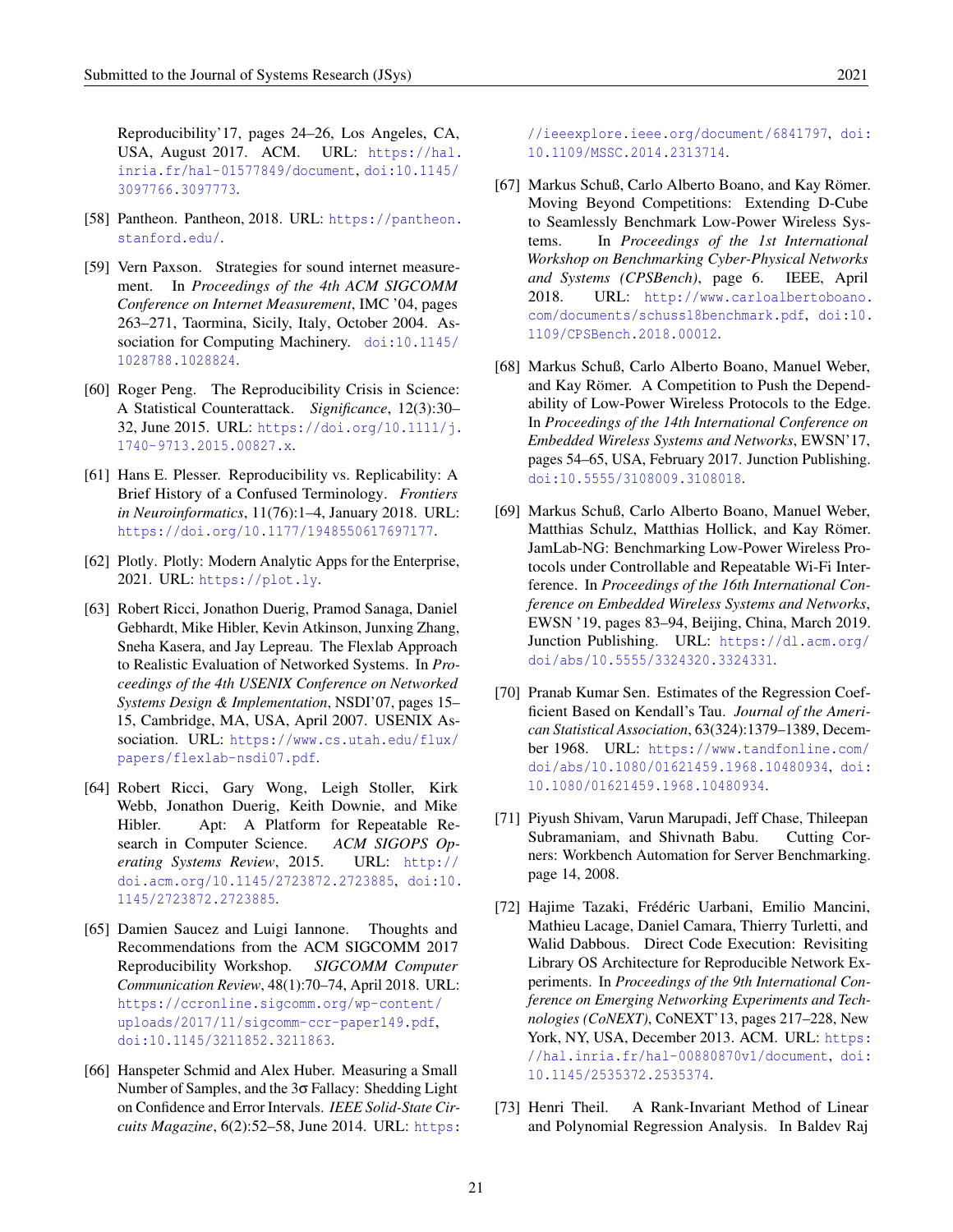and Johan Koerts, editors, *Henri Theil's Contributions to Economics and Econometrics: Econometric Theory and Methodology*, Advanced Studies in Theoretical and Applied Econometrics, pages 345–381. Springer Netherlands, Dordrecht, 1992. [doi:10.1007/](https://doi.org/10.1007/978-94-011-2546-8_20) [978-94-011-2546-8\\_20](https://doi.org/10.1007/978-94-011-2546-8_20).

- <span id="page-21-10"></span>[74] William R. Thompson. On Confidence Ranges for the Median and Other Expectation Distributions for Populations of Unknown Distribution Form. *The Annals of Mathematical Statistics*, 7(3):122–128, 1936. URL: <https://www.jstor.org/stable/2957563>.
- <span id="page-21-3"></span>[75] Alexandru Uta, Alexandru Custura, Dmitry Duplyakin, Ivo Jimenez, Jan Rellermeyer, Carlos Maltzahn, Robert Ricci, and Alexandru Iosup. Is Big Data Performance Reproducible in Modern Cloud Networks? In *Proceedings of the 17th USENIX Symposium on Networked Systems Design and Implementation (NSDI 20)*, pages 513–527, 2020. URL: [https://www.usenix.org/](https://www.usenix.org/conference/nsdi20/presentation/uta) [conference/nsdi20/presentation/uta](https://www.usenix.org/conference/nsdi20/presentation/uta).
- <span id="page-21-0"></span>[76] Jan Vitek and Tomas Kalibera. Repeatability, Reproducibility and Rigor in Systems Research. In *Proceedings of the 9th International Conference on Embedded Software (EMSOFT)*, pages 33–38. ACM, October 2011. URL: [https://www.cs.kent.ac.uk/pubs/](https://www.cs.kent.ac.uk/pubs/2011/3174/content.pdf) [2011/3174/content.pdf](https://www.cs.kent.ac.uk/pubs/2011/3174/content.pdf).
- <span id="page-21-13"></span>[77] Xiao Sophia Wang, Aruna Balasubramanian, Arvind Krishnamurthy, and David Wetherall. How Speedy is {SPDY}? In *11th {USENIX} Symposium on Networked Systems Design and Implementation ({NSDI} 14)*, pages 387–399, 2014. URL: [https://www.usenix.org/](https://www.usenix.org/conference/nsdi14/technical-sessions/wang) [conference/nsdi14/technical-sessions/wang](https://www.usenix.org/conference/nsdi14/technical-sessions/wang).
- <span id="page-21-9"></span>[78] Ronald L. Wasserstein, Allen L. Schirm, and Nicole A. Lazar. Moving to a World Beyond " $p < 0.05$ ". *The American Statistician*, 73(sup1):1–19, March 2019. [doi:10.1080/00031305.2019.1583913](https://doi.org/10.1080/00031305.2019.1583913).
- <span id="page-21-12"></span>[79] Brian White, Jay Lepreau, Leigh Stoller, Robert Ricci, Shashi Guruprasad, Mac Newbold, Mike Hibler, Chad Barb, and Abhijeet Joglekar. An Integrated Experimental Environment for Distributed Systems and Networks. *ACM SIGOPS Operating Systems Review*, 36(SI):255– 270, December 2002. URL: [http://doi.acm.org/](http://doi.acm.org/10.1145/844128.844152) [10.1145/844128.844152](http://doi.acm.org/10.1145/844128.844152).
- <span id="page-21-7"></span>[80] Wikipedia. Kruskal–Wallis one-way analysis of variance. *Wikipedia*, December 2019. URL: [https://en.wikipedia.org/w/index.php?title=](https://en.wikipedia.org/w/index.php?title=Kruskal%E2%80%93Wallis_one-way_analysis_of_variance&oldid=930537699) [Kruskal%E2%80%93Wallis\\_one-way\\_analysis\\_of\\_](https://en.wikipedia.org/w/index.php?title=Kruskal%E2%80%93Wallis_one-way_analysis_of_variance&oldid=930537699) [variance&oldid=930537699](https://en.wikipedia.org/w/index.php?title=Kruskal%E2%80%93Wallis_one-way_analysis_of_variance&oldid=930537699).
- <span id="page-21-6"></span>[81] Wikipedia. One-way analysis of variance. *Wikipedia*, December 2019. URL: [https://en.wikipedia.](https://en.wikipedia.org/w/index.php?title=One-way_analysis_of_variance&oldid=931491661)

[org/w/index.php?title=One-way\\_analysis\\_of\\_](https://en.wikipedia.org/w/index.php?title=One-way_analysis_of_variance&oldid=931491661) [variance&oldid=931491661](https://en.wikipedia.org/w/index.php?title=One-way_analysis_of_variance&oldid=931491661).

- <span id="page-21-15"></span>[82] Wikipedia. Theil–Sen estimator. *Wikipedia*, July 2019. URL: [https://en.wikipedia.org/w/index.php?](https://en.wikipedia.org/w/index.php?title=Theil%E2%80%93Sen_estimator&oldid=906073990) [title=Theil%E2%80%93Sen\\_estimator&oldid=](https://en.wikipedia.org/w/index.php?title=Theil%E2%80%93Sen_estimator&oldid=906073990) [906073990](https://en.wikipedia.org/w/index.php?title=Theil%E2%80%93Sen_estimator&oldid=906073990).
- <span id="page-21-8"></span>[83] Wikipedia. Central limit theorem. *Wikipedia*, January 2020. URL: [https://en.wikipedia.org/](https://en.wikipedia.org/w/index.php?title=Central_limit_theorem&oldid=937666343) [w/index.php?title=Central\\_limit\\_theorem&](https://en.wikipedia.org/w/index.php?title=Central_limit_theorem&oldid=937666343) [oldid=937666343](https://en.wikipedia.org/w/index.php?title=Central_limit_theorem&oldid=937666343).
- <span id="page-21-4"></span>[84] Wikipedia. Mahalanobis distance. *Wikipedia*, August 2021. URL: [https://en.wikipedia.org/w/](https://en.wikipedia.org/w/index.php?title=Mahalanobis_distance&oldid=1036769660) [index.php?title=Mahalanobis\\_distance&oldid=](https://en.wikipedia.org/w/index.php?title=Mahalanobis_distance&oldid=1036769660) [1036769660](https://en.wikipedia.org/w/index.php?title=Mahalanobis_distance&oldid=1036769660).
- <span id="page-21-5"></span>[85] Wikipedia. Separation of concerns. *Wikipedia*, January 2021. URL: [https://en.wikipedia.org/](https://en.wikipedia.org/w/index.php?title=Separation_of_concerns&oldid=1001182339) [w/index.php?title=Separation\\_of\\_concerns&](https://en.wikipedia.org/w/index.php?title=Separation_of_concerns&oldid=1001182339) [oldid=1001182339](https://en.wikipedia.org/w/index.php?title=Separation_of_concerns&oldid=1001182339).
- <span id="page-21-1"></span>[86] Francis Y. Yan, Hudson Ayers, Chenzhi Zhu, Sadjad Fouladi, James Hong, Keyi Zhang, Philip Levis, and Keith Winstein. Learning in situ: A randomized experiment in video streaming. In *17th USENIX Symposium on Networked Systems Design and Implementation (NSDI 20)*, pages 495– 511, 2020. URL: [https://www.usenix.org/](https://www.usenix.org/conference/nsdi20/presentation/yan) [conference/nsdi20/presentation/yan](https://www.usenix.org/conference/nsdi20/presentation/yan).
- <span id="page-21-2"></span>[87] Francis Y. Yan, Jestin Ma, Greg D. Hill, Deepti Raghavan, Riad S. Wahby, Philip Levis, and Keith Winstein. Pantheon: The Training Ground for Internet Congestioncontrol Research. In *Proceedings of the International USENIX Annual Technical Conference (ATC)*, pages 731–743, Boston, MA, USA, July 2018. USENIX Association. URL: [https://www.usenix.org/](https://www.usenix.org/conference/atc18/presentation/yan-francis) [conference/atc18/presentation/yan-francis](https://www.usenix.org/conference/atc18/presentation/yan-francis).
- <span id="page-21-11"></span>[88] Xiaoqi Yin, Abhishek Jindal, Vyas Sekar, and Bruno Sinopoli. A Control-Theoretic Approach for Dynamic Adaptive Video Streaming over HTTP. In *Proceedings of the 2015 ACM Conference on Special Interest Group on Data Communication*, SIGCOMM '15, pages 325–338, London, United Kingdom, August 2015. Association for Computing Machinery. [doi:](https://doi.org/10.1145/2785956.2787486) [10.1145/2785956.2787486](https://doi.org/10.1145/2785956.2787486).
- <span id="page-21-14"></span>[89] Xiao Zhu, Subhabrata Sen, and Z. Morley Mao. Livelyzer: Analyzing the first-mile ingest performance of live video streaming. In *Proceedings of the 12th ACM Multimedia Systems Conference*, MMSys '21, pages 36–50, New York, NY, USA, July 2021. Association for Computing Machinery. [doi:10.1145/3458305.](https://doi.org/10.1145/3458305.3463375) [3463375](https://doi.org/10.1145/3458305.3463375).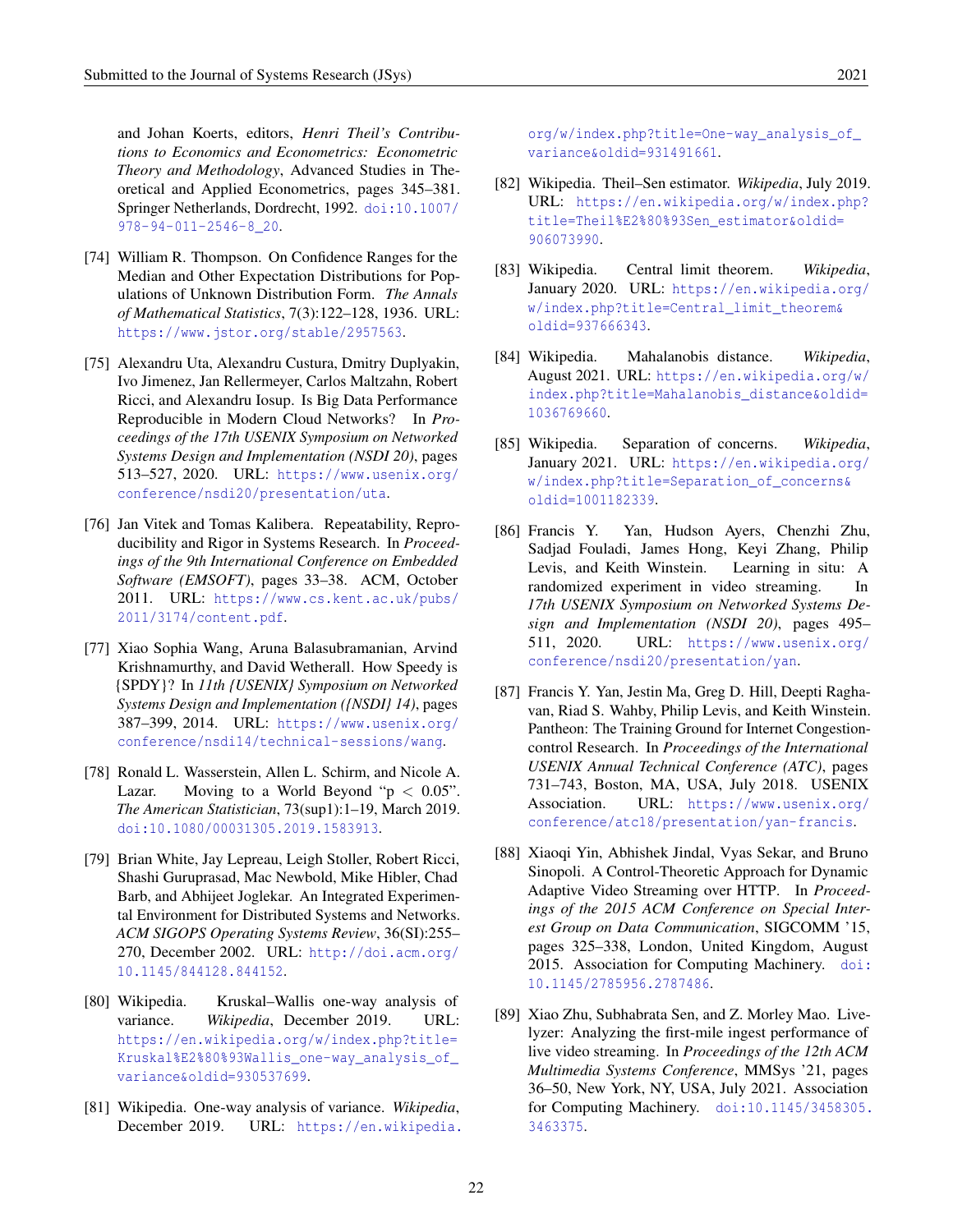<span id="page-22-3"></span>[90] Marco Zimmerling, Luca Mottola, and Silvia Santini. Synchronous Transmissions in Low-Power Wireless: A Survey of Communication Protocols and Network Services. *ACM Computing Surveys*, 53(6):121:1–121:39, December 2020. [doi:10.1145/3410159](https://doi.org/10.1145/3410159).

# <span id="page-22-0"></span>A Details on the Implementation

One obstacle to the adoption of non-parametric statistics is the lack of support in current scientific libraries; for example, the computation of CIs for percentiles, although present in textbooks, has no public implementation available. $10$ 

Therefore, to facilitate the use and adoption of the methodology we propose, we have implemented TriScale as a Python module including all necessary functions to apply our methodology. TriScale's API contains one function for each timescale of the data analysis, with docstrings containing detailed information about each function's usage. Each function is essentially a wrapper that calls the statistical tests and methods appropriate for each timescale. The package also includes support tools such as data visualizations. TriScale uses Plotly [\[62\]](#page-20-15) to create interactive plots in which one can zoom in and out, toggle the visibility of individual traces, read data values on hover, etc. Most plots in this paper have been produced using TriScale and all are "clickable": the figures are hyperlinks leading to dynamic versions of the plots. Our implementation is open source [\[36\]](#page-18-2) and will be made available via common package management systems for Python. We use Binder [\[41\]](#page-18-14) to provide an interactive demo of TriScale that runs directly in your web browser [\[38\]](#page-18-4)—that's right, no need to install anything at all!

#### <span id="page-22-2"></span>B Details on Case Studies

This appendix provides details on the four case studies presented in § [5;](#page-10-0) in particular, it details each evaluation scenario and how we have obtained the data. All case studies are performed using Jupyter notebooks, which are available in the TriScale repository [\[36\]](#page-18-2).

# <span id="page-22-1"></span>B.1 Congestion Control

Reproducing the case study. The entire case study is described in detail in a Jupyter notebook $11$  that is available in the TriScale repository [\[36\]](#page-18-2).

Evaluation scenario. This case study compares the perfor-mance of 17 congestion-control schemes using Pantheon [\[87\]](#page-21-2). We evaluate the throughput and one-way delay of full-throttle flows, i.e., stable flows whose only throttling/limiting factor is the congestion control. For a fair comparison between the

schemes, we use the MahiMahi emulator [\[55\]](#page-19-5) (integrated in Pantheon) and focus on a single flow scenario. We use only the calibrated path from AWS California to Mexico, provided by Pantheon.<sup>[12](#page-22-7)</sup>

Data collection. We build the Pantheon toolchain from the source code provided by the authors $13$  and test all schemes locally based on the aforementioned emulated network. We only modify the authors' code to save the throughput and delay raw data, such that we can do the analysis of runs using TriScale. We perform two sets of experiments with always 10 runs per series:

- A set of 5 series with a runtime of 30 s;
- A set of series with a runtime of 10, 20, 40, 50, and 60s, respectively (one of each).

The data we collected are available on Zenodo [\[37\]](#page-18-3).

Results. One important contribution of TriScale is to propose an approach to quantify the reproducibility of results with a variability score  $(\S$  [4.3\)](#page-7-1). These scores allow making statements such as: *With 75% confidence, the variability scores give the magnitude of variation expected in the middle 50% of KPI values, shall one perform infinitely many series.*

The scores obtained for this case study are relatively small (less than 4Mbps and 3ms respectively; see Figure [8\)](#page-23-2); this is expected as this case study is run in emulation, which provides replicable networking conditions for the performance evaluation. The entire case study contains more fined grained analysis, which is available in a Jupyter notebook $11$  from the TriScale repository [\[36\]](#page-18-2).

#### <span id="page-22-4"></span>B.2 Wireless Embedded Systems

Reproducing the case study. The entire case study is described in detail in a Jupyter notebook $14$  that is available in the TriScale repository [\[36\]](#page-18-2).

Evaluation scenario. We run a simple evaluation of Glossy [\[28\]](#page-17-5), a low-power wireless protocol which includes as parameter the number of retransmissions of each packet, called *N*. We investigate the impact of two values of *N* on the reliability of Glossy, measured as the packet reception ratio (PRR). During one communication round, every node in the network initiates in turn a Glossy flood and all the other nodes log whether they successfully received the packet. This is repeated for  $N = \{1, 2\}$ . In addition:

- The evaluation runs on TelosB motes<sup>[15](#page-22-10)</sup> (26 nodes);
- The motes use radio frequency channel 22 (2.46 GHz, which largely overlaps with Wi-Fi traffic);
- The payload size is set to 64 bytes.

<span id="page-22-6"></span><span id="page-22-5"></span><sup>10</sup>We are currently working to include this functionality into SciPy. <sup>11</sup>[casestudy\\_congestion-control.ipynb](https://github.com/romain-jacob/triscale/blob/master/casestudy_congestion-control.ipynb)

<span id="page-22-7"></span><sup>12</sup>[pantheon.stanford.edu/result/6539/](https://pantheon.stanford.edu/result/6539/)

<span id="page-22-8"></span><sup>&</sup>lt;sup>13</sup>[github.com/StanfordSNR/pantheon](https://github.com/StanfordSNR/pantheon)

<span id="page-22-9"></span><sup>&</sup>lt;sup>14</sup>[casestudy\\_glossy.ipynb](https://github.com/romain-jacob/triscale/blob/master/casestudy_glossy.ipynb)

<span id="page-22-10"></span><sup>15</sup>[www.advanticsys.com/shop/mtmcm5000msp-p-14.html](https://www.advanticsys.com/shop/mtmcm5000msp-p-14.html)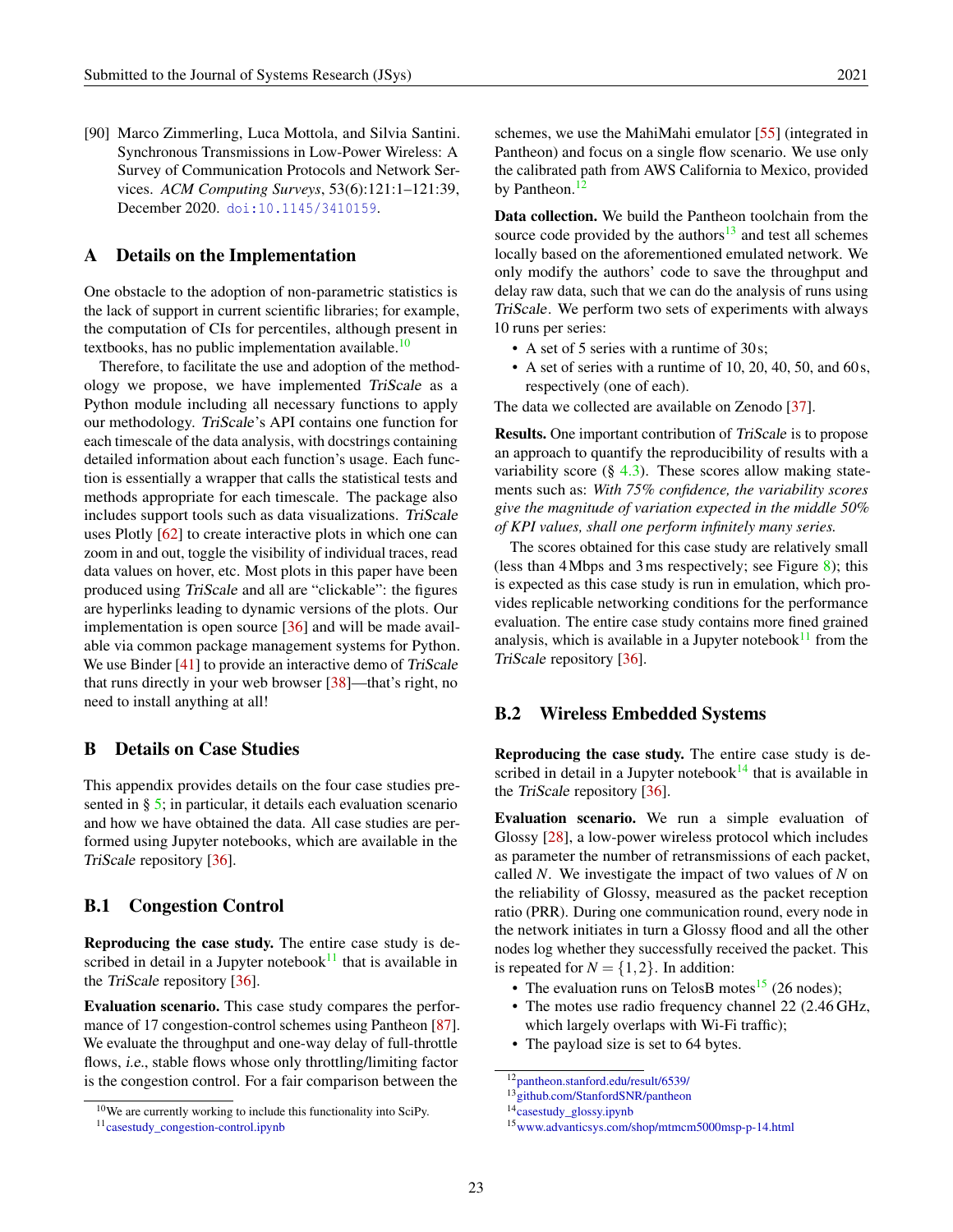<span id="page-23-2"></span>

Figure 8: Variability scores computed by TriScale for the performance dimensions throughput and delay. *In this case study, the variability scores are computed as the 25th to 75th percentile interval estimated with 75% confidence. From the variability scores, the user gets a quantification, with a 75% probability, of the range of variation in the KPI values for 50% of the series. Hence, the variability scores quantify replicability: the larger the scores, the less replicable the results are.* Online: [tiny.cc/triscale-plots#Figure-8](http://tiny.cc/triscale-plots#Figure-8)

<span id="page-23-1"></span>

Figure 9: KPIs for Blink's performance evaluation. *95% CI on the median. Internet trace IDs listed in [\[35\]](#page-18-6).* Online: [tiny.cc/triscale-plots#Figure-9](http://tiny.cc/triscale-plots#Figure-9)

Data collection. We perform the experiments using the Flock-Lab testbed [\[47\]](#page-19-9). For both settings of the number of retransmissions *N*, we perform 24 randomly scheduled tests per day during 7 consecutive days. The data we collected are available on Zenodo [\[37\]](#page-18-3).

# <span id="page-23-0"></span>B.3 Failure Detection

Reproducing the case study. The entire case study is described in detail in a Jupyter notebook $16$  that is available in the TriScale repository [\[36\]](#page-18-2).

Evaluation scenario. This case study re-uses one of the evaluation scenarios from the original Blink paper (§ 6.1 in [\[35\]](#page-18-6)). It considers 15 publicly available real Internet traces [\[19,](#page-17-6) [21\]](#page-17-7). For each trace, 30 prefixes are randomly selected among those that contain sufficiently many active flows. For each prefix, the characteristics of the traffic are extracted and used to run simulations where traffic sources generate flows exhibiting the same distribution of parameters than the one extracted from the real traces. Artificial failures are introduced in the simulation, which Blink tries to detect. Blink is compared against two baseline strategies:

- *All flows.* It monitors up to 10k flows for each prefix and reroutes if at least 32 of them sees retransmissions within the same time window. This strategy provides an upper-bound on Blink's ability to reroute upon actual failures, but ignores memory constraints.
- *Infinite Timeout*. It is a variant of Blink where flows are evicted when they terminate (with a FIN packet) and never because of the flow eviction timeout. This strategy tests the effectiveness of Blink's flow eviction policy.

Data collection. The authors of Blink kindly provided the data they collected for the original paper [\[35\]](#page-18-6). The data are now available on Zenodo [\[37\]](#page-18-3).

Evaluation objectives. Each prefix is used to generate five failure scenarios, based on which we compute two metrics: (i) the true positive rate (TPR), i.e., the ratio of failures that Blink successfully detects (out of 5); (ii) the median rerouting speed, i.e., the time Blink takes to reroute traffic once it detects the failure. For both metrics, we use the 95% CI on the median as KPI, computed over the set of prefixes for each Internet trace.

Results. Blink achieves a TPR KPI of one for all the Internet traces, with a rerouting speed ranging between 0.5 to 1s (Fig. [9\)](#page-23-1). Hence, we can claim with 95% confidence that these are the minimal performance expected for Blink for any random set of prefixes within each of the Internet trace.

<span id="page-23-3"></span><sup>16</sup>[casestudy\\_failure-detection.ipynb](https://github.com/romain-jacob/triscale/blob/master/casestudy_failure-detection.ipynb)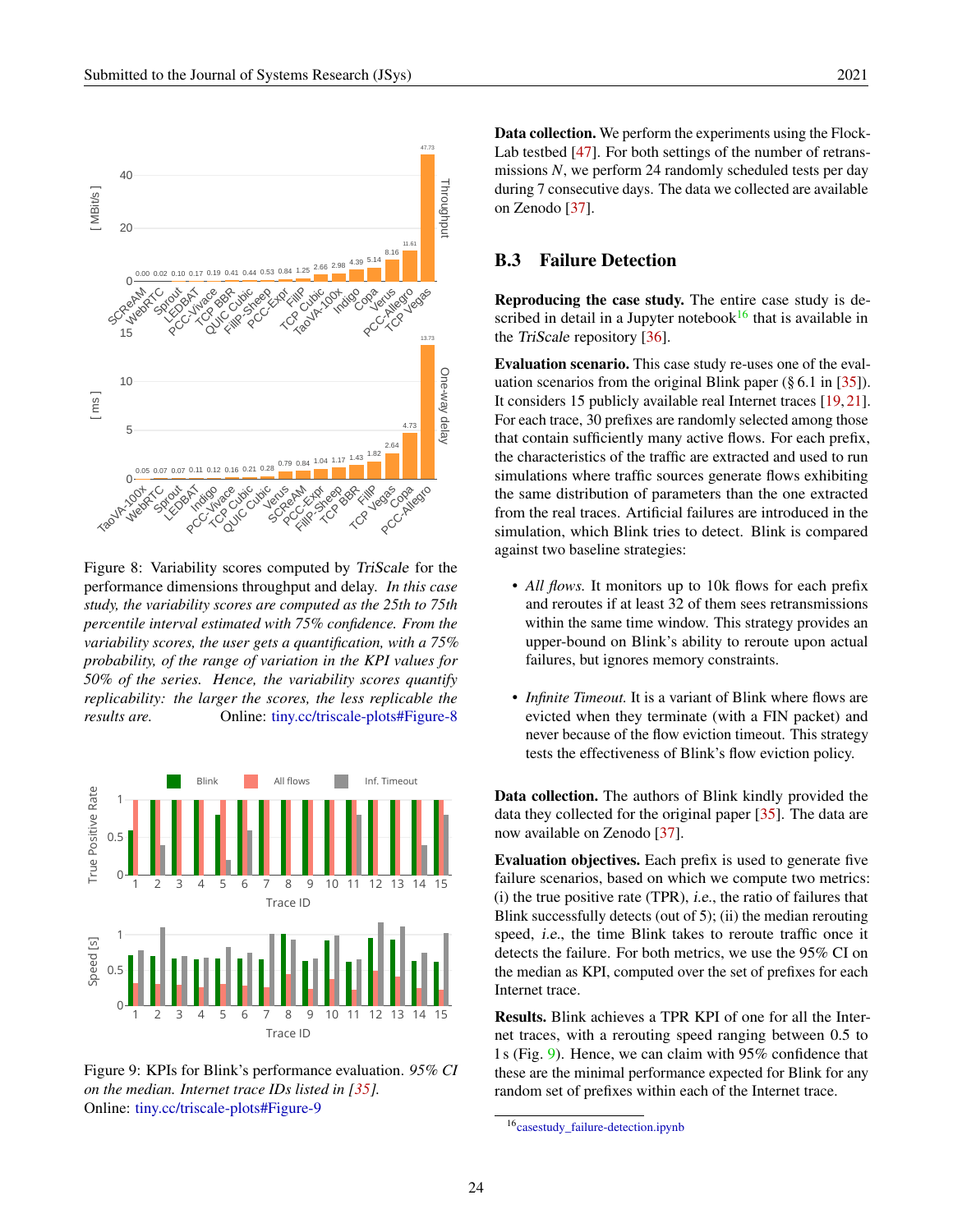# <span id="page-24-0"></span>B.4 Video Streaming

Reproducing the case study. The entire case study is described in detail in a Jupyter notebook $17$  that is available in the TriScale repository [\[36\]](#page-18-2).

Evaluation scenario. This case study re-uses one of the evaluation scenarios from the original Pensieve paper (§ 5.2 in [\[49\]](#page-19-10)). Specifically, it compares Pensieve against preexisting adaptive bitrate algorithms using different quality of experience (QoE) metrics. The comparison is performed using the MahiMahi [\[55\]](#page-19-5) network emulator by replaying a set of synthetic traces generated from real-world broadband datasets. We consider the set of traces generated from the FCC dataset; $\frac{18}{18}$  $\frac{18}{18}$  $\frac{18}{18}$  these traces were created by the Pensieve authors by concatenating randomly-selected traces from the "web browsing" category in the August 2016 collection. There are multiple definitions of QoE: we consider the "linear" one (see [\[49\]](#page-19-10) for details).

Data collection. The authors of Pensieve were not able to provide the data they collected for the original paper [\[49\]](#page-19-10). Consequently, we retrieved the QoE data directly from the paper plots using a web-based application.<sup>[19](#page-24-4)</sup> The data we retrieved are available on Zenodo [\[37\]](#page-18-3).

Evaluation objectives. From the QoE metric values, we compute the 95% CI (lower-bound) for the  $\{2, 4, 6...98\}$ th percentiles, based on which we obtain a 95% CI for the entire CDF of QoE for the different algorithms.

Results. Fig. [10](#page-24-5) shows the 95% CI CDFs computed for the linear QoE metric. The 95% CI are relatively close to the empirical CDFs, as illustrated in Fig. [7,](#page-12-3) which shows both the empirical CDF and its 95% CI for Pensieve (the same applies to all algorithms).

#### <span id="page-24-1"></span>C Details on the Scalability Evaluation

This appendix provides additional information about the evaluation of TriScale's scalability presented in  $\S$  [5.5.](#page-12-2) We perform the evaluation using a Jupyter notebook $^{20}$  $^{20}$  $^{20}$  (i.e., an opensource web-based interactive computational environment to create and share documents containing live code, equations, visualizations, and text) that is available in the TriScale repository [\[36\]](#page-18-2). Such evaluation, which we run on a commodity laptop, yields the results summarized in Table [3.](#page-24-7)

Results – Metrics. The data shows two modes in the execution time of the *analysis*\_*metric*() function: a step increase, followed by a slow linear increase. This can be easily explained: the more computationally expensive part of

<span id="page-24-3"></span><span id="page-24-2"></span>

<sup>18</sup>Federal Communications Commission. [https://www.fcc.gov/reports](https://www.fcc.gov/reports-research/reports/)[research/reports/](https://www.fcc.gov/reports-research/reports/)

<span id="page-24-4"></span><sup>19</sup>[apps.automeris.io/wpd/](https://apps.automeris.io/wpd/)

<span id="page-24-5"></span>

Figure 10: 95% CI on the CDF of various adaptive bitrate algorithms. Online: [tiny.cc/triscale-plots#Figure-10](http://tiny.cc/triscale-plots#Figure-10)

<span id="page-24-7"></span>Table 3: Scalability evaluation. TriScale *data analysis is fast and scales well with increasing input sizes. The most timeconsuming element is the convergence test (§ [4.5\)](#page-7-0), which is performed before the computation of metrics. Still, it generally takes less than one second for inputs (*i.e.*, the number of raw measurements in a run) of up to one million data points.*

| <b>Computation of</b>     | <b>Input size</b> | <b>Execution time</b><br>$\left($ approx. $\right)$ |
|---------------------------|-------------------|-----------------------------------------------------|
|                           | 1000              | $20 \,\mathrm{ms}$                                  |
| <b>Metrics</b>            | 10k               | 50 <sub>ms</sub>                                    |
|                           | 1 M               | 1 s                                                 |
| <b>KPIs and</b>           | 100               | 10 <sub>ms</sub>                                    |
| <b>Variability scores</b> | 1000              | $100 \,\mathrm{ms}$                                 |

<span id="page-24-6"></span> $20$ [triscale\\_scalability.ipynb](https://github.com/romain-jacob/triscale/blob/master/blob/master/triscale_scalability.ipynb)